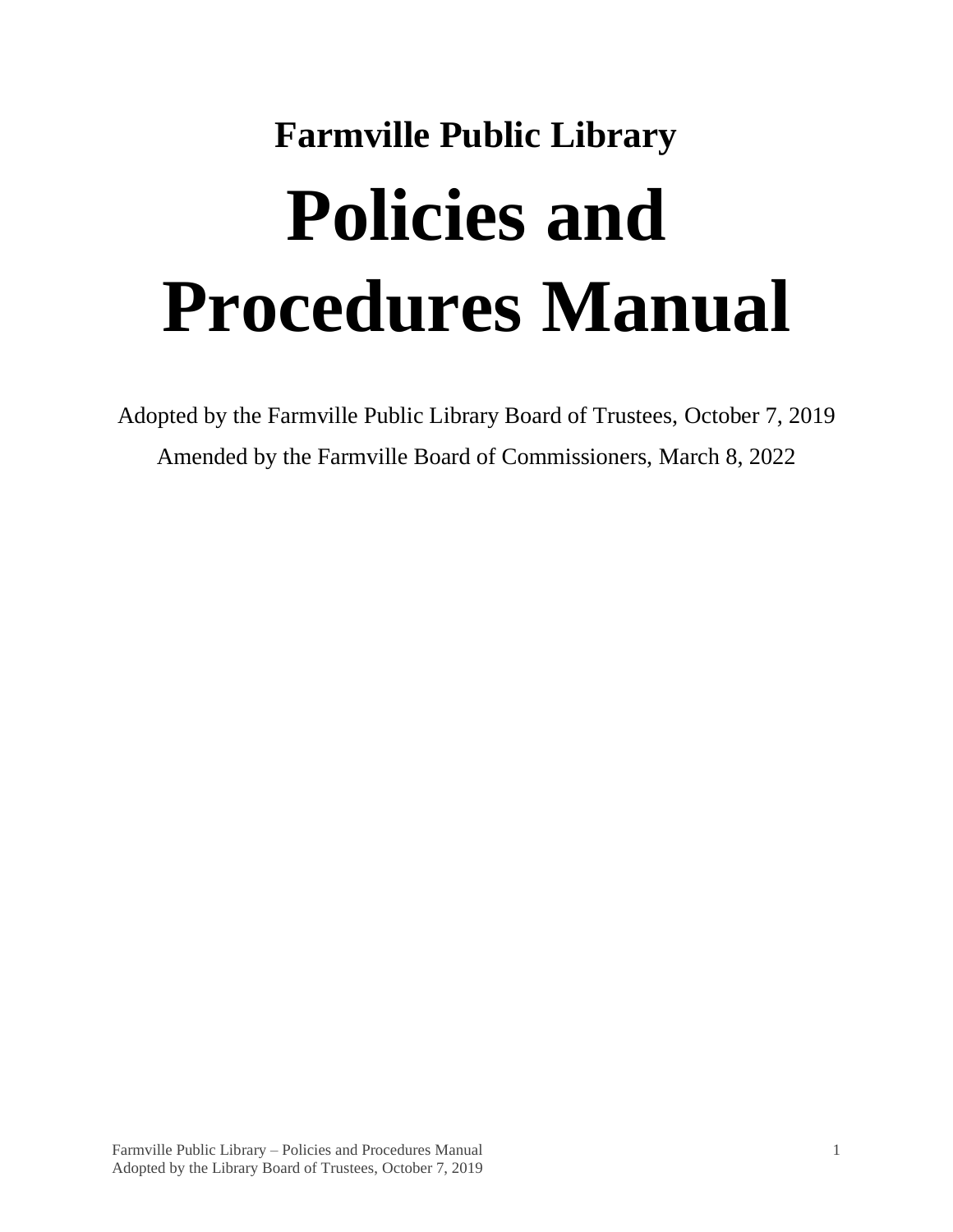# **Table of Contents**

|      | <b>1-GENERAL INFORMATION</b> |
|------|------------------------------|
| 1.1  |                              |
| 1.2  |                              |
| 1.3  |                              |
| 1.4  |                              |
| 1.5  |                              |
| 1.6  |                              |
| 1.7  |                              |
| 1.8  |                              |
|      | <b>2-USING THE LIBRARY</b>   |
| 2.1  |                              |
| 2.2  |                              |
|      |                              |
|      |                              |
|      |                              |
|      |                              |
|      |                              |
|      |                              |
|      |                              |
|      |                              |
| 2.3  |                              |
|      |                              |
|      |                              |
|      |                              |
|      |                              |
| 2.4  |                              |
| 2.5  |                              |
| 2.6  |                              |
| 2.7  |                              |
| 2.8  |                              |
| 2.9  |                              |
| 2.10 |                              |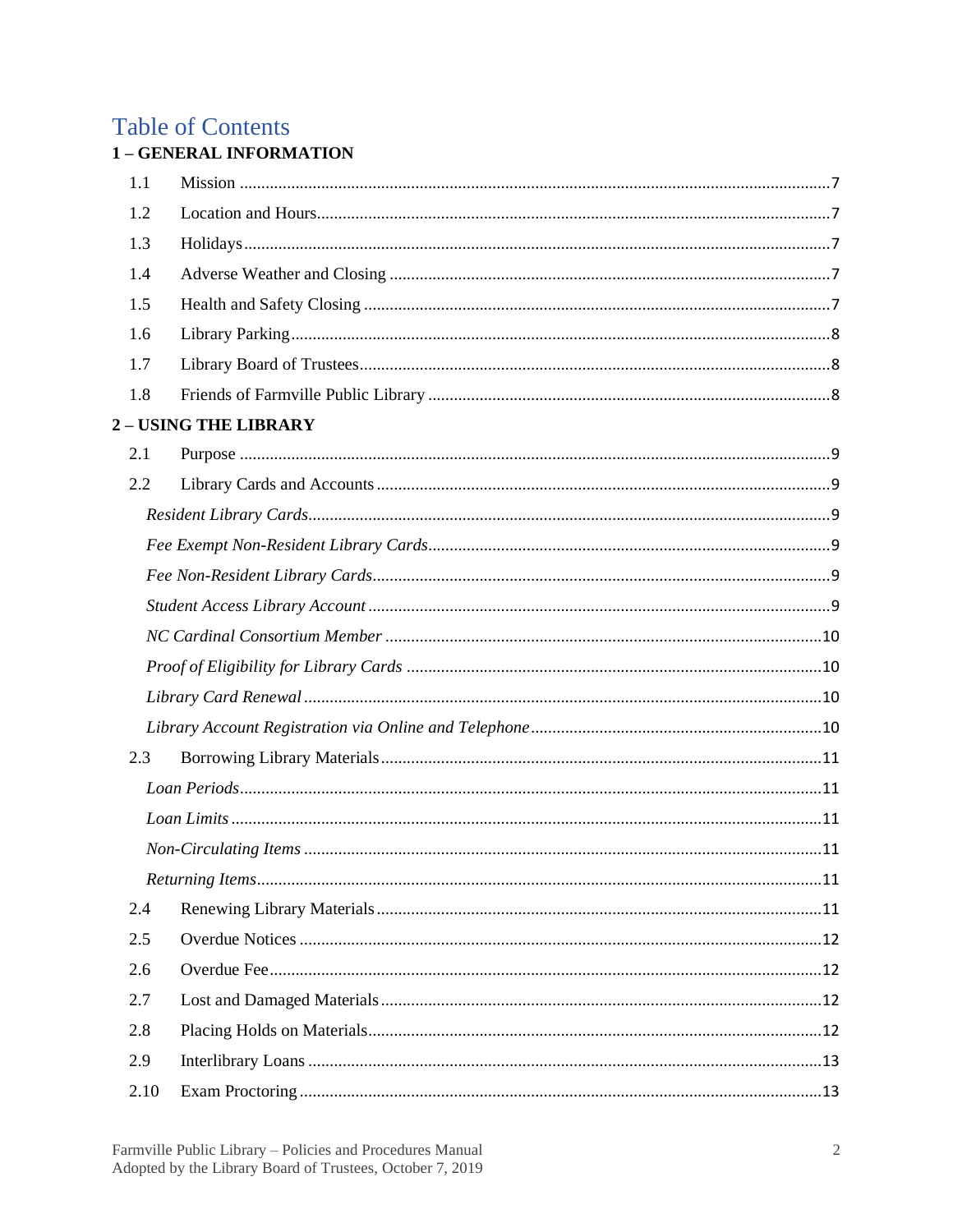# 3 - PRIVACY, CONFIDENTIALITY AND LAW ENFORCEMENT REQUESTS

| 3.1 |                                                           |  |
|-----|-----------------------------------------------------------|--|
| 3.2 |                                                           |  |
| 3.3 |                                                           |  |
| 3.4 |                                                           |  |
| 3.5 |                                                           |  |
| 3.6 |                                                           |  |
| 3.7 |                                                           |  |
|     | <b>4-LIBRARY USE</b>                                      |  |
| 4.1 |                                                           |  |
| 4.2 |                                                           |  |
| 4.3 |                                                           |  |
| 4.4 |                                                           |  |
| 4.5 |                                                           |  |
| 4.6 |                                                           |  |
| 4.7 |                                                           |  |
|     | 5 - INTERNET USE                                          |  |
| 5.1 |                                                           |  |
| 5.2 |                                                           |  |
| 5.3 |                                                           |  |
| 5.4 |                                                           |  |
| 5.5 |                                                           |  |
| 5.6 |                                                           |  |
| 5.7 |                                                           |  |
| 5.8 |                                                           |  |
|     | <b>6 - MATERIALS SELECTION AND COLLECTION DEVELOPMENT</b> |  |
| 6.1 |                                                           |  |
| 6.2 |                                                           |  |
| 6.3 |                                                           |  |
| 6.4 |                                                           |  |
| 6.5 |                                                           |  |
| 6.6 |                                                           |  |
| 6.7 |                                                           |  |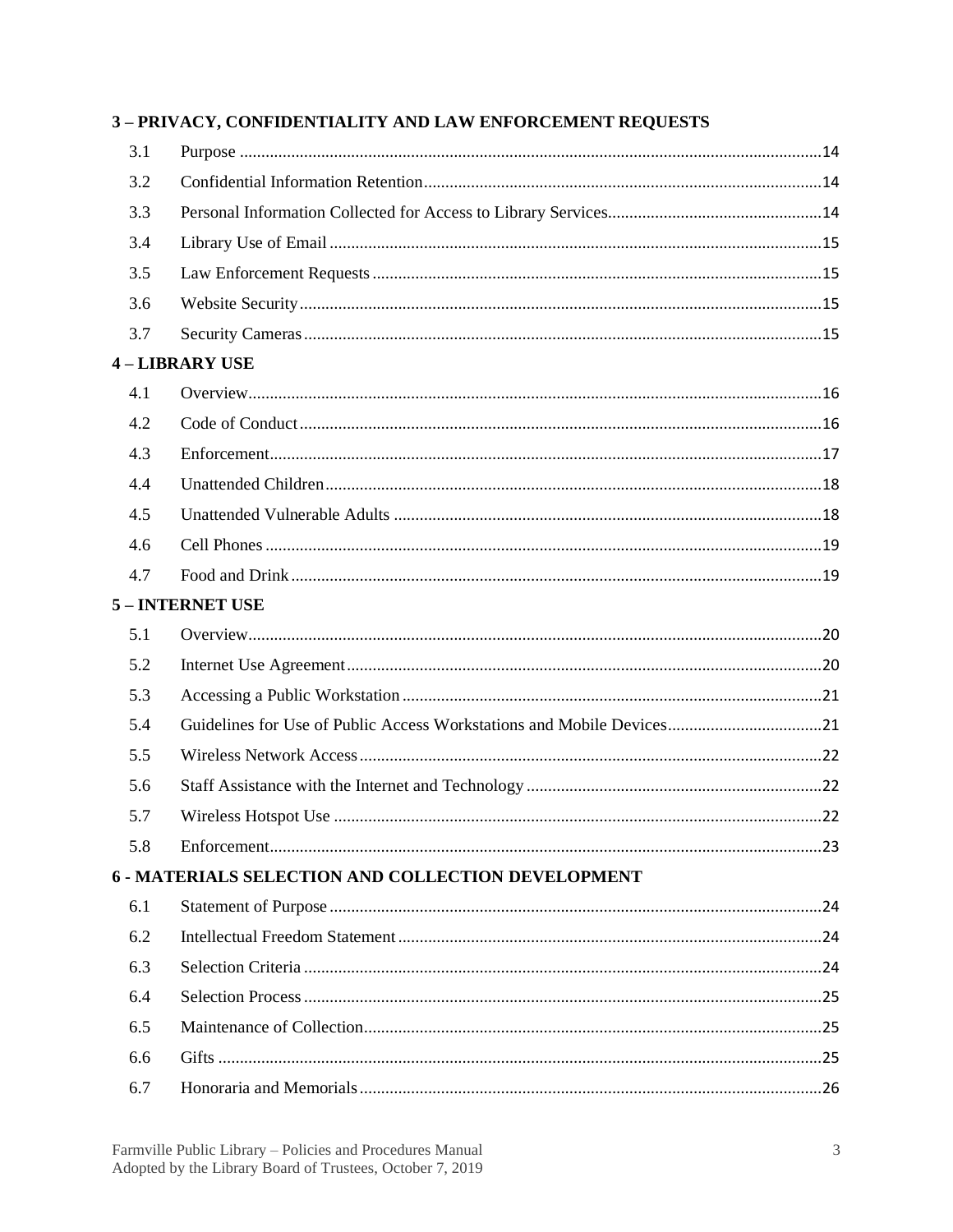| 6.8  |                            |  |
|------|----------------------------|--|
|      | 7 - PUBLIC MEETING ROOMS   |  |
| 7.1  |                            |  |
| 7.2  |                            |  |
| 7.3  |                            |  |
|      |                            |  |
|      |                            |  |
|      |                            |  |
|      |                            |  |
|      |                            |  |
|      |                            |  |
| 7.4  |                            |  |
| 7.5  |                            |  |
| 7.6  |                            |  |
|      |                            |  |
|      |                            |  |
|      |                            |  |
|      |                            |  |
| 7.7  |                            |  |
| 7.8  |                            |  |
| 7.9  |                            |  |
| 7.10 |                            |  |
| 7.11 |                            |  |
| 7.12 |                            |  |
|      |                            |  |
| 8.1  |                            |  |
| 8.2  |                            |  |
| 8.3  |                            |  |
| 8.4  |                            |  |
| 8.5  |                            |  |
|      | 9 - POSTING PUBLIC NOTICES |  |
| 9.1  |                            |  |
| 9.2  |                            |  |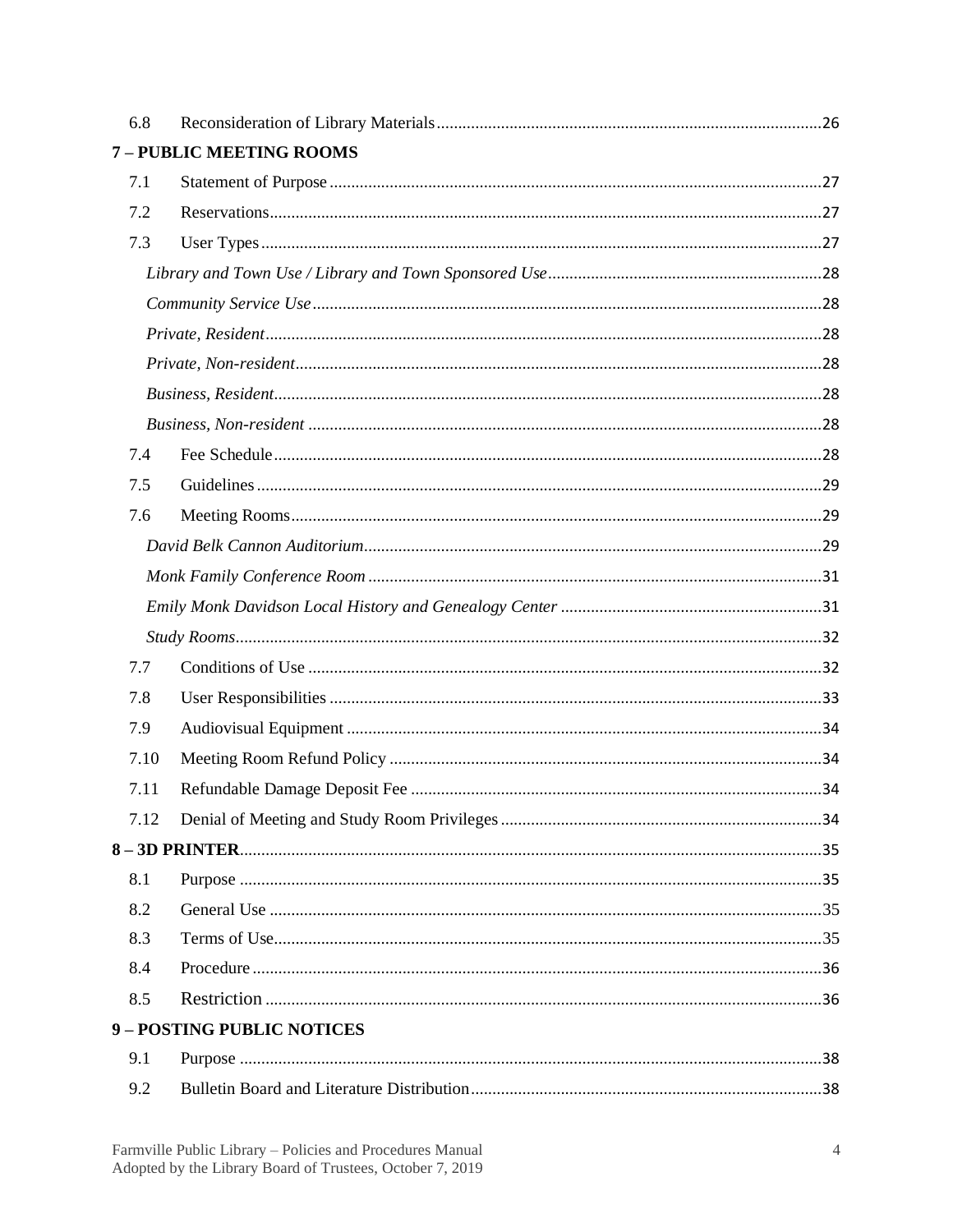| 9.3               |                               |  |
|-------------------|-------------------------------|--|
| 9.4               |                               |  |
|                   | <b>10 - LIBRARY PROGRAMS</b>  |  |
| 10.1              |                               |  |
| 10.2              |                               |  |
| 10.3              |                               |  |
| 10.4              |                               |  |
| 10.5              |                               |  |
| 10.6              |                               |  |
| 10.7              |                               |  |
| 10.8              |                               |  |
|                   | 11 - SOCIAL NETWORKING POLICY |  |
| 11.1              |                               |  |
| 11.2              |                               |  |
|                   | <b>12-VOLUNTEER POLICY</b>    |  |
| 12.1              |                               |  |
| 12.2              |                               |  |
| 12.3              |                               |  |
|                   | <b>13 - CHILDREN'S POLICY</b> |  |
| 13.1              |                               |  |
| 13.2              |                               |  |
| 13.3              |                               |  |
| 13.4              |                               |  |
|                   |                               |  |
|                   |                               |  |
|                   |                               |  |
|                   |                               |  |
| 13.5              |                               |  |
| 13.5              |                               |  |
| 13.7              |                               |  |
| <b>APPENDIX A</b> |                               |  |
|                   |                               |  |

#### **APPENDIX B**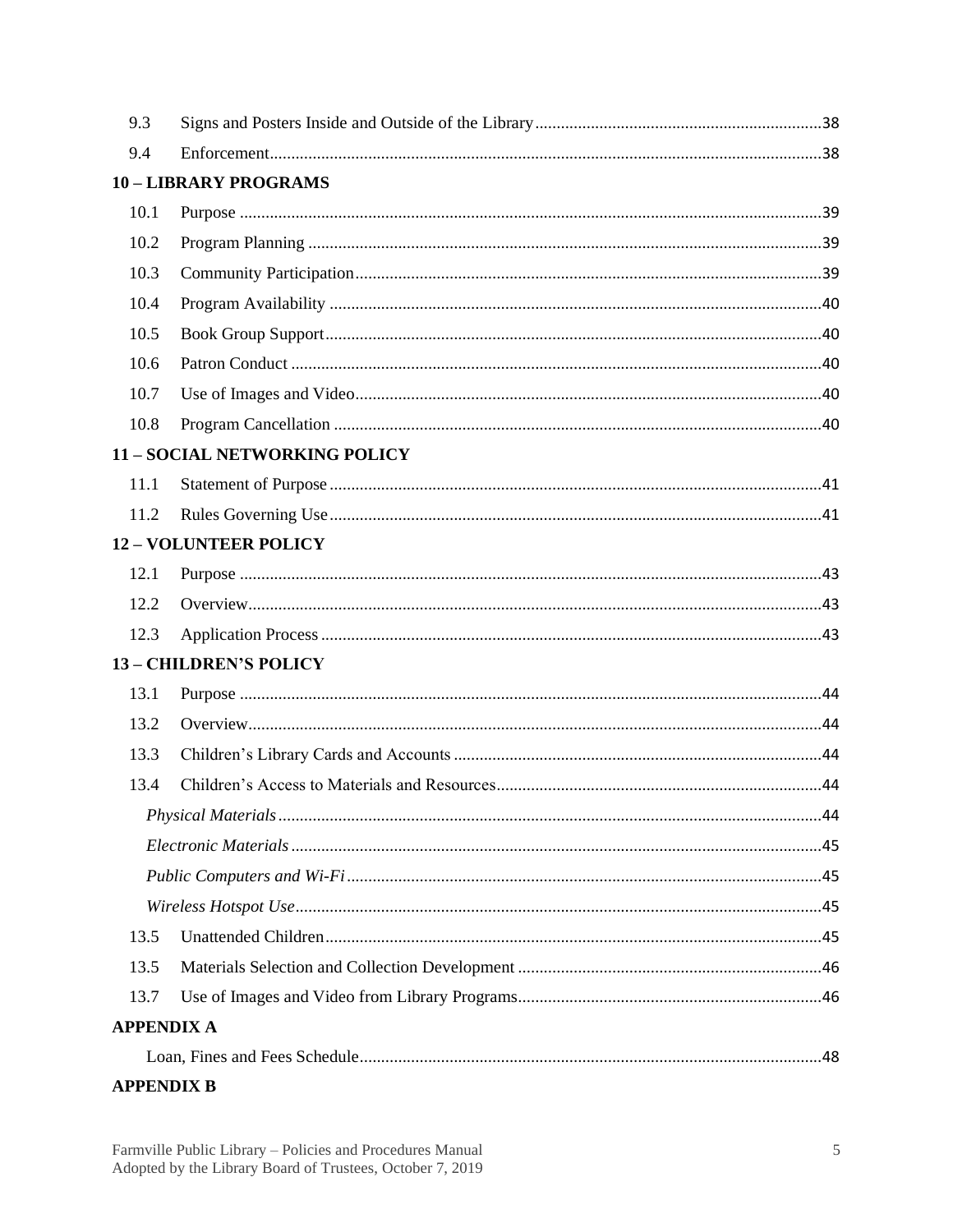| <b>APPENDIX C</b>                                                               |  |
|---------------------------------------------------------------------------------|--|
|                                                                                 |  |
| <b>APPENDIX D</b>                                                               |  |
| Community Wireless Hotspot Device Lending Program Requirements and Agreement 53 |  |
| <b>APPENDIX E</b>                                                               |  |
|                                                                                 |  |
| <b>APPENDIX F</b>                                                               |  |
|                                                                                 |  |
| <b>APPENDIX G</b>                                                               |  |
|                                                                                 |  |
| <b>APPENDIX H</b>                                                               |  |
|                                                                                 |  |
| <b>APPENDIX I</b>                                                               |  |
|                                                                                 |  |
|                                                                                 |  |
|                                                                                 |  |
|                                                                                 |  |
|                                                                                 |  |
|                                                                                 |  |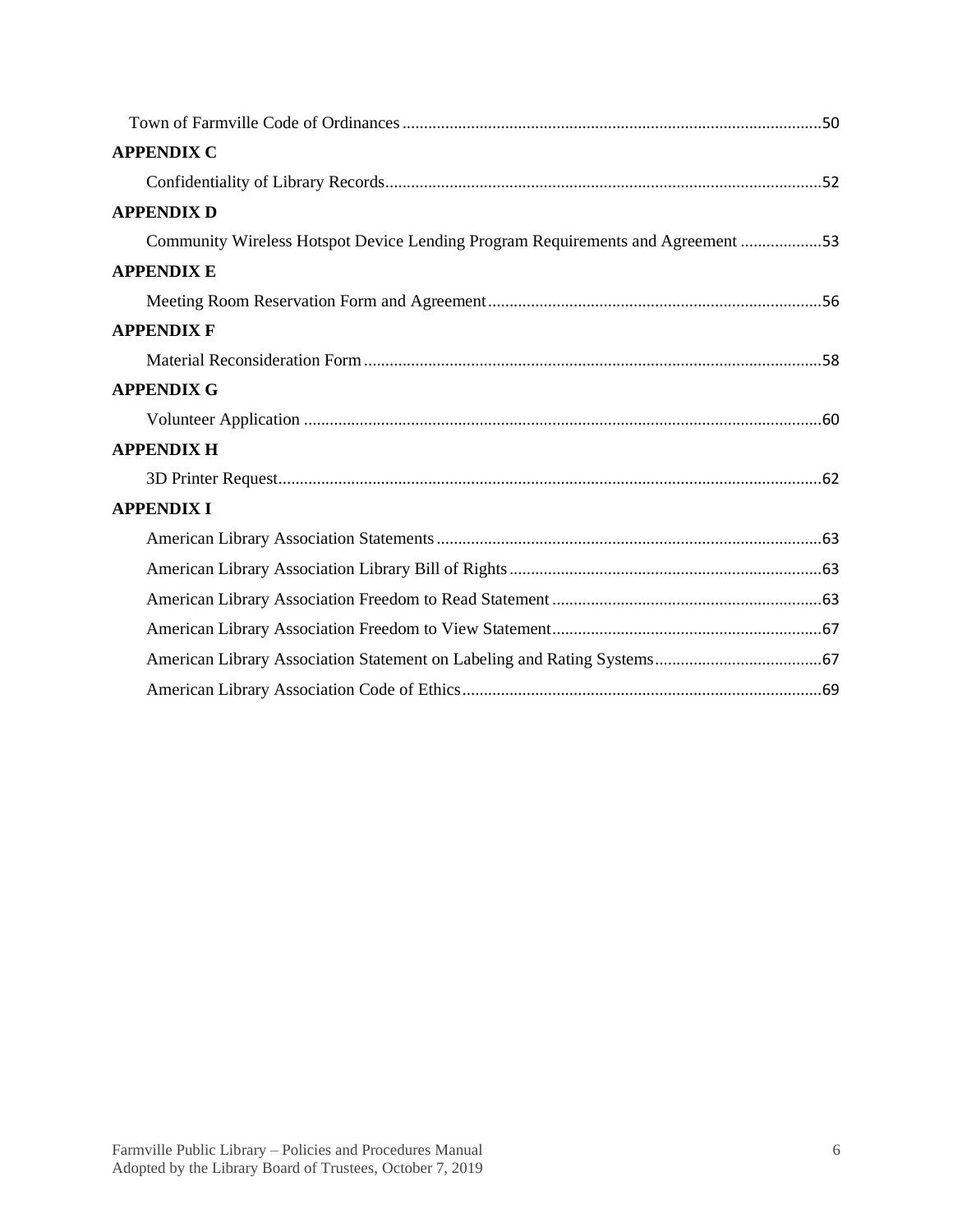# <span id="page-6-0"></span>**1 – GENERAL INFORMATION**

#### <span id="page-6-1"></span>1.1 Mission

The Farmville Public Library provides materials, programs, space, and services to inform, inspire, educate and entertain.

# <span id="page-6-2"></span>1.2 Location and Hours

The Farmville Public Library is located at 4276 West Church Street, Farmville, NC 27828. Information about the library's operating hours is available on a 24-hour basis by telephoning the library at (252) 753-3355 or on its website, [www.farmvillelibrary.org.](http://www.farmvillelibrary.org/)

#### *Normal hours of operation*

| Sunday:    | Closed                        |
|------------|-------------------------------|
| Monday:    | $9 \text{ am} - 8 \text{ pm}$ |
| Tuesday:   | $9 \text{ am} - 8 \text{ pm}$ |
| Wednesday: | $9 \text{ am} - 8 \text{ pm}$ |
| Thursday:  | $9 \text{ am} - 8 \text{ pm}$ |
| Friday:    | $9 \text{ am} - 6 \text{ pm}$ |
| Saturday:  | $9 \text{ am} - 3 \text{ pm}$ |

## <span id="page-6-3"></span>1.3 Holidays

Being a department of the Town of Farmville, the Farmville Public Library follows the Town's adoption of the State of North Carolina Annual Holiday Schedule. The following are the observed holidays:

| New Year's Day              | Labor Day                        |
|-----------------------------|----------------------------------|
| Martin Luther King, Jr. Day | Veterans Day                     |
| Good Friday                 | Thanksgiving Thursday and Friday |
| <b>Memorial Day</b>         | Christmas                        |
| Independence Day            |                                  |

## <span id="page-6-4"></span>1.4 Adverse Weather and Closing

The library may close or postpone opening when weather conditions make travel difficult and unsafe. To the extent possible, every effort will be made to maintain regular library operating hours during inclement weather. In the interest of safety, the Town Manager will make all decisions to delay or close the library and other Town of Farmville government offices related to adverse weather or other emergency conditions.

# <span id="page-6-5"></span>1.5 Health and Safety Closing

The library may close or postpone opening of its facility, or limit some or all of its services, in the event of a local, regional, or global pandemic or health crisis. In the interest of the health and safety of employees and citizens, the Town Manager will make all decisions to delay or close the library and other Town of Farmville government offices.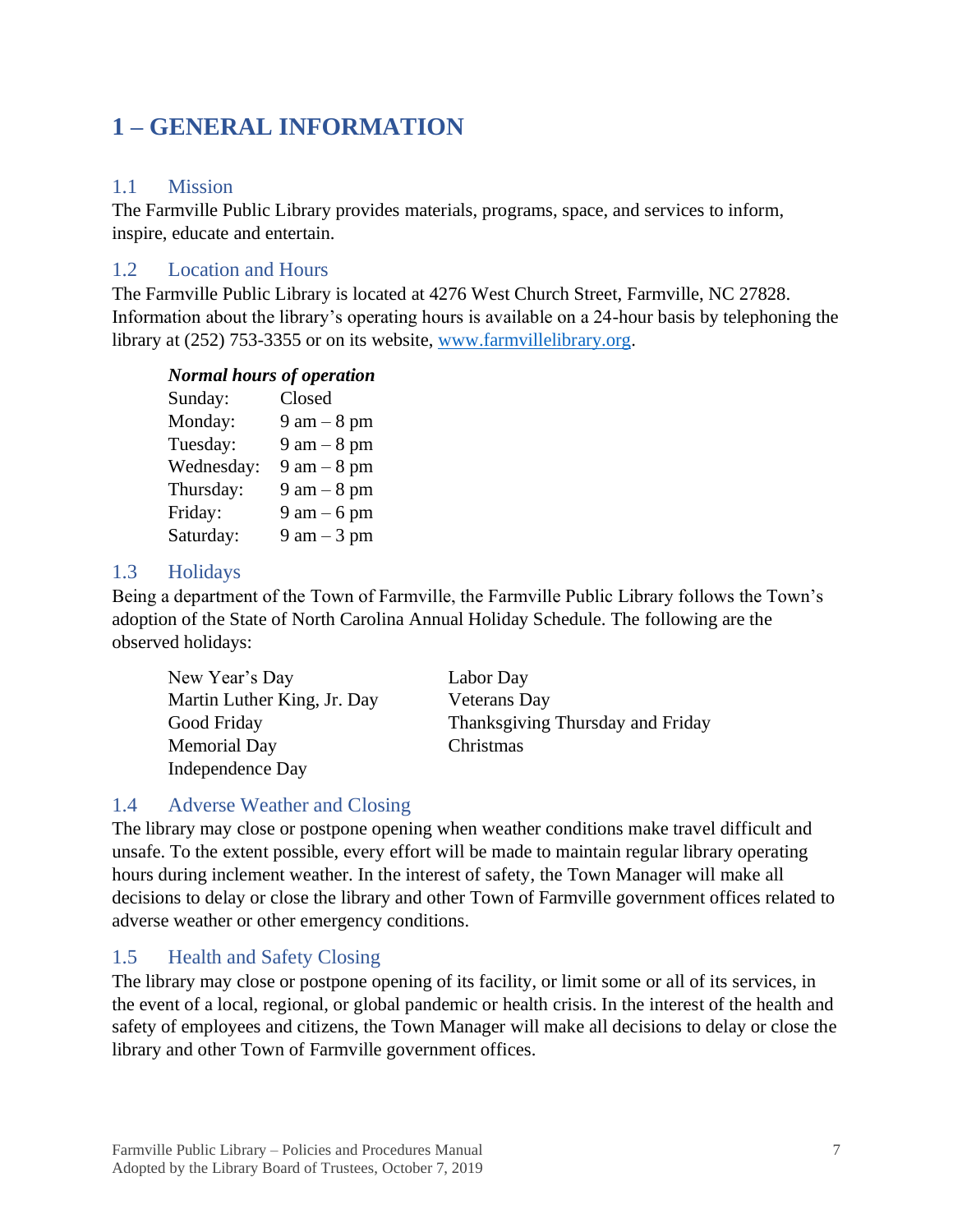# <span id="page-7-0"></span>1.6 Library Parking

Farmville Public Library utilizes a public parking lot and patrons may park in available designated parking spaces. Additional parking can be found along Main Street, Wilson Street, and others.

## <span id="page-7-1"></span>1.7 Library Board of Trustees

The Farmville Public Library Board of Trustees was established to assist the Board of Commissioners, Town Manager, and Library Director in the development, promotion, and operation of library programs, policies and facilities. Additional information may be found in the Town of Farmville's Code of Ordinances: Title IX, Chapter 96.03 Library Board of Trustees (*see APPENDIX B*).

## <span id="page-7-2"></span>1.8 Friends of Farmville Public Library

The Friends of Farmville Public Library is a 501(c)3, non-profit organization dedicated to supporting the Farmville Public Library. The Friends mission is to maintain an association of persons interested in the Farmville Public Library; to focus public attention on the Library; to stimulate the use of the Library's resources and services; to receive and encourage gifts, endowments and bequests to the Library and to support and cooperate with the Library in developing library services and facilities for the community.

The Friends elect a seven-member Board to make decisions on their behalf. The Library Director and Chair of the Library Board of Trustees serve as ex-officio members on the Friends Board. The Friends Board is independent of the Town government and Library Board of Trustees, though they often work together to promote library services and initiatives.

Additional information may be found by visiting [www.farmvillelibrary.org/friends.](http://www.farmvillelibrary.org/friends)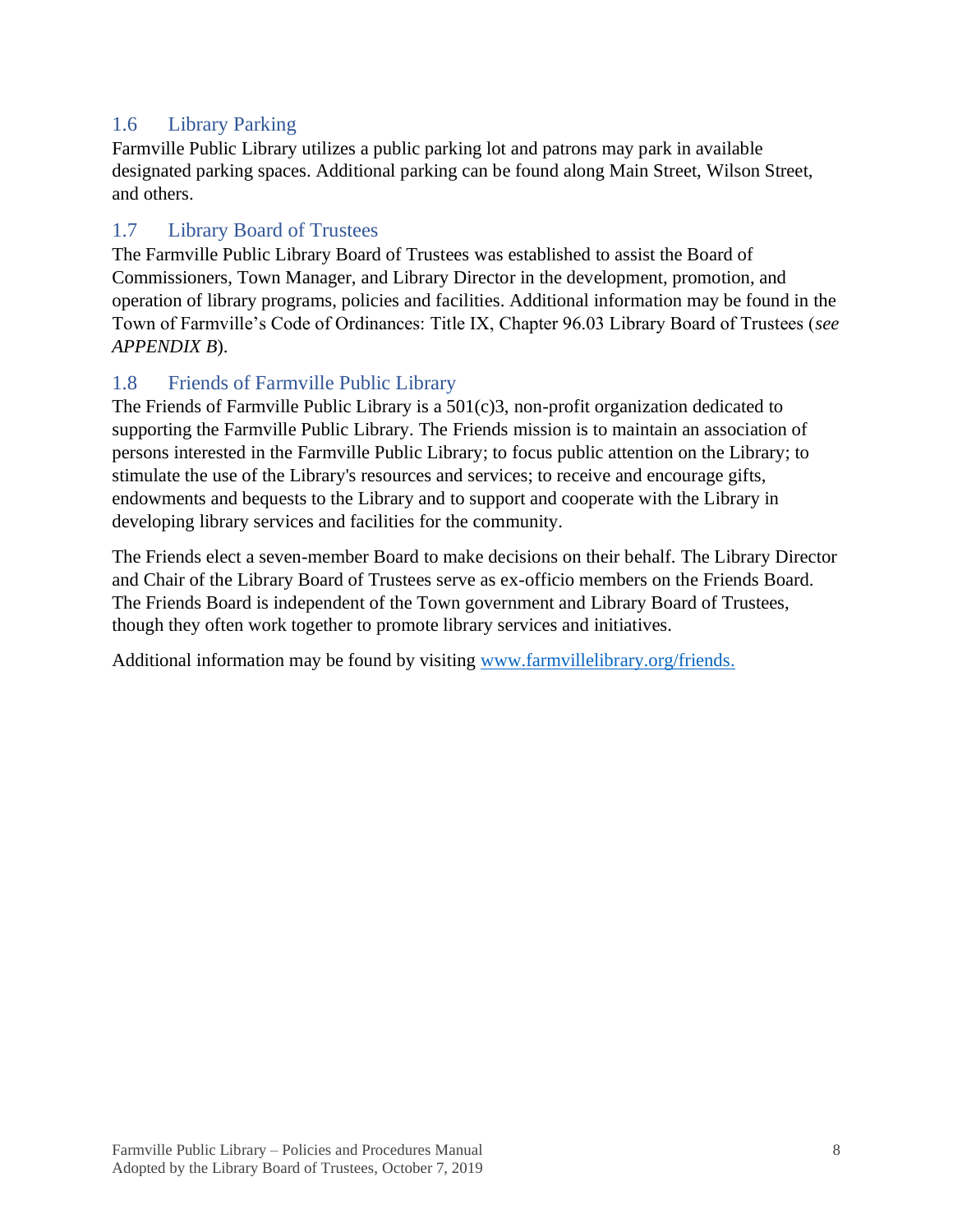# <span id="page-8-0"></span>**2 – USING THE LIBRARY**

# <span id="page-8-1"></span>2.1 Purpose

It is the policy of the Farmville Public Library to provide comprehensive access to library services, materials and programs in accordance with the American Library Association's Bill of Rights (*see APPENDIX G*), which states that "a person's right to use a library shall not be denied or abridged because of origin, age, background, or views."

# <span id="page-8-2"></span>2.2 Library Cards and Accounts

A Farmville Public Library card is necessary to borrow materials from the library and to remotely access subscription-based digital content. Library cards can be issued in person at the library, online through the Library's online public access catalog, by email, or by telephone.

There are five types of library cards and accounts: Resident, Fee Exempt Non-Resident, Fee Non-Resident, Student Access and NC Cardinal Consortium Member.

## <span id="page-8-3"></span>*Resident Library Cards*

All Pitt County residents age 5 and older are eligible for a free library card. A valid North Carolina driver's license or North Carolina ID with correct address is required.

#### <span id="page-8-4"></span>*Fee Exempt Non-Resident Library Cards*

Free library cards are also available to:

- Non-resident Farmville property owners
- Individuals who are employed with the Town of Farmville local government
- Individuals who are employed with the Pitt County government
- Teachers, staff and students of Pitt County Schools or a private school in Pitt County
- Active Farmville Public Library volunteers and partners
- Librarians employed in a library in North Carolina

## <span id="page-8-5"></span>*Fee Non-Resident Library Cards*

Persons not meeting eligibility qualifications for a free Farmville Public Library card may receive a library card by paying a nonrefundable fee of \$10.00. This fee entitles the holder to all benefits provided by the library and is valid for three years. Valid identification with current address must be presented to purchase a fee card.

#### <span id="page-8-6"></span>*Student Access Library Account*

The Farmville Public Library partners with Pitt County Schools to offer every PCS teacher and student a special Farmville Public Library account, which allows students to use their student ID number instead of a traditional library card. Teachers and students may bring their student ID number to the library to check out or access materials, or library staff will look up their account number for them. For online resources that require a pin number, students can use the last 4 digits of their student ID number as their pin. Student Access files are updated periodically to ensure up-to-date records and parents can opt out at any time.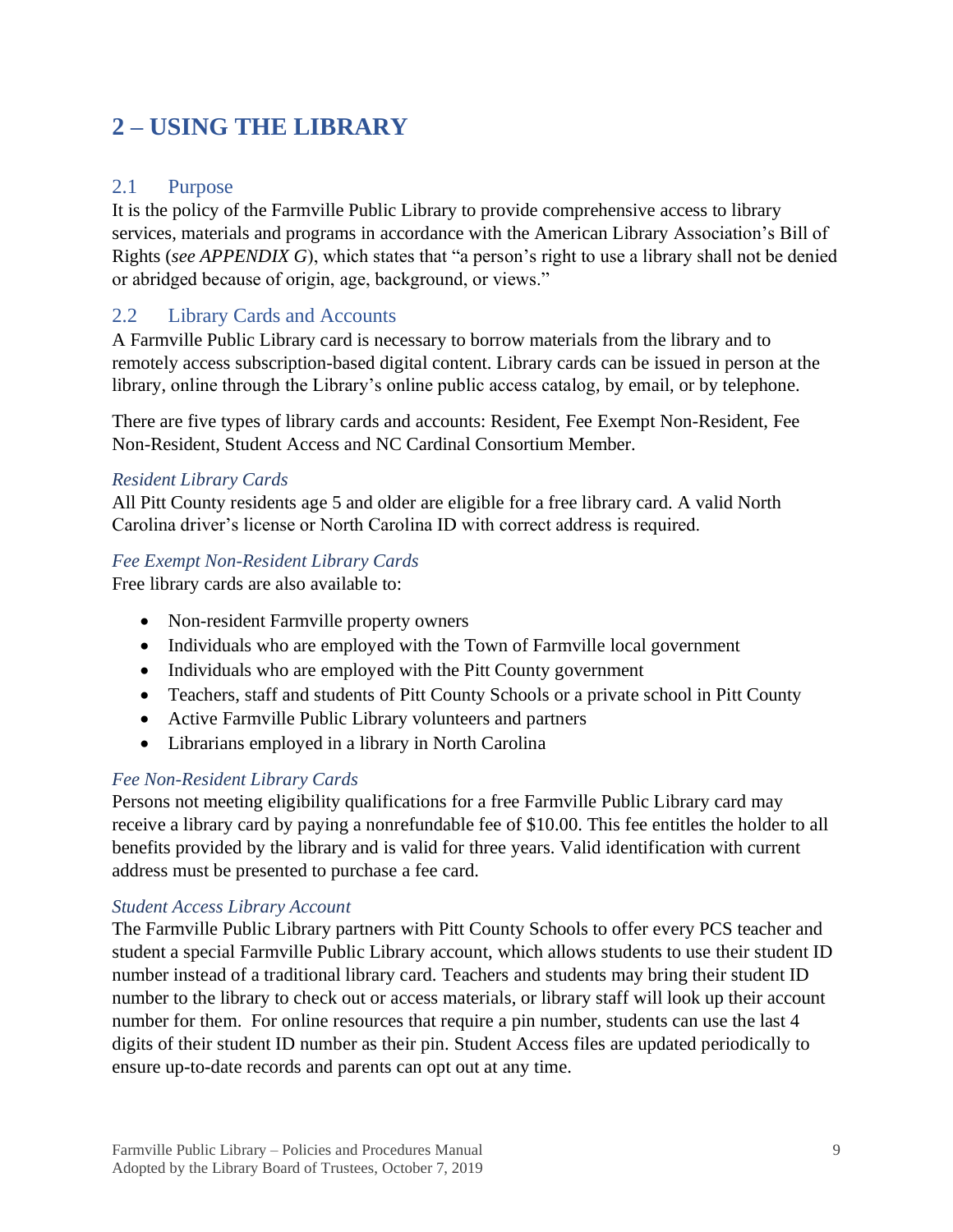#### <span id="page-9-0"></span>*NC Cardinal Consortium Member*

The Farmville Public Library is a member library of the resource sharing NC Cardinal consortium. It is the policy of the NC Cardinal consortium that all member libraries honor the library cards of all other member libraries, allowing patrons the fullest access to NC Cardinal consortium materials. Therefore, patrons of fellow NC Cardinal libraries visiting Farmville Public Library may access Library materials and resources by using their home library's card.

Because the consortium does not currently share electronic resources consortium-wide, patrons from another NC Cardinal library may obtain a Farmville Public Library card based upon the library card eligibility within this section.

#### <span id="page-9-1"></span>*Proof of Eligibility for Library Cards*

All library card applications (new, renewals and lost card replacements) require valid personal identification – such as a North Carolina driver's license, North Carolina ID, documentation with correct address – is required, and proof of meeting the requirements for the type of library card requested.

#### <span id="page-9-2"></span>*Library Card Renewal*

All cards are updated for information every three years. Patrons are responsible for alerting library staff to update name changes, address changes, telephone number changes, etc. as they occur; proof of address will be required to renew a card if mail to the existing address has been undeliverable. A children's card may be updated by the responsible party without the child being present.

## <span id="page-9-3"></span>*Library Account Registration via Online and Telephone*

Individuals eligible to receive a free Farmville Public Library card may register for a library account online. To register for a library account online, visit the Library's online catalog (www.farmville.nccardinal.org) and complete the form under the "Request Library Card" link at the bottom of the page. Upon completion, an email will be sent by library staff during operating hours with a library card number and four-digit PIN.

Library account registration is also available via telephone and email. Interested individuals should call the library at (252) 753-3355 or email library@farmvillenc.gov. The requesting individual must provide their full address, date of birth, phone number, and preferred method of contact.

Once a library account number and PIN are issued, patrons may begin placing holds on physical items through the online catalog, as well as accessing the library's vast selection of digital resources online. The physical library card can be picked up in person at the library or mailed to the requesting individual.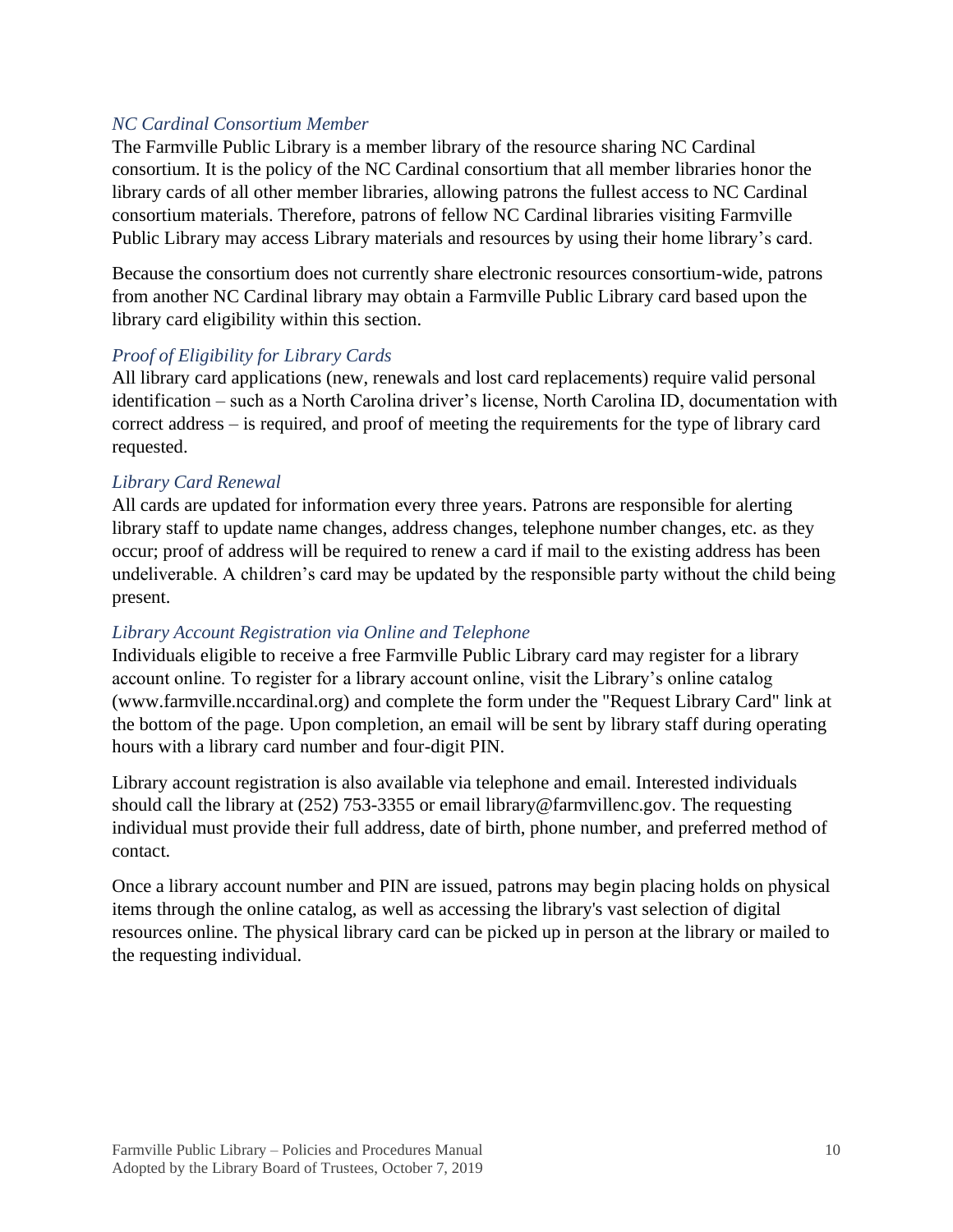# <span id="page-10-0"></span>2.3 Borrowing Library Materials

#### <span id="page-10-1"></span>*Loan Periods*

The following loan periods have been established to provide library patrons with an adequate amount of time to both use library materials and return them so that they are available in a reasonable amount of time for other patrons:

- Books  $-3$  weeks
- Books on  $CD 3$  weeks
- Periodicals  $-3$  weeks
- $DVDs 1$  week
- Wireless Hotspots  $-1$  week

Streaming and downloadable collection loan periods vary based on individual digital platforms.

#### <span id="page-10-2"></span>*Loan Limits*

A maximum of 20 items may be checked out to a card at any time. The following limits also apply:

- DVDs limit of 3
- Wireless Hotspots limit of 1

#### <span id="page-10-3"></span>*Non-Circulating Items*

For preservation and access purposes, the following items may not be checked out:

- Reference books
- Items contained in the genealogy and local history room

#### <span id="page-10-4"></span>*Returning Items*

Items may be returned by handing them to a library staff member during library hours, or placing them in the outside book drop 24 hours a day. The following items should NOT be placed in the book drop when returning:

- DVDs
- Books on CD
- Wireless Hotspots
- Fines or fees for library materials services

Patrons who return items in the outside book drop before entering the library may have to wait until the drop is emptied to checkout if they have reached the limit for certain material types.

## <span id="page-10-5"></span>2.4 Renewing Library Materials

Most items are automatically renewed at their due date and can be renewed one time only. The following types of items may NOT be renewed:

- Items currently on hold for another patron
- DVDs
- Wireless Hotspots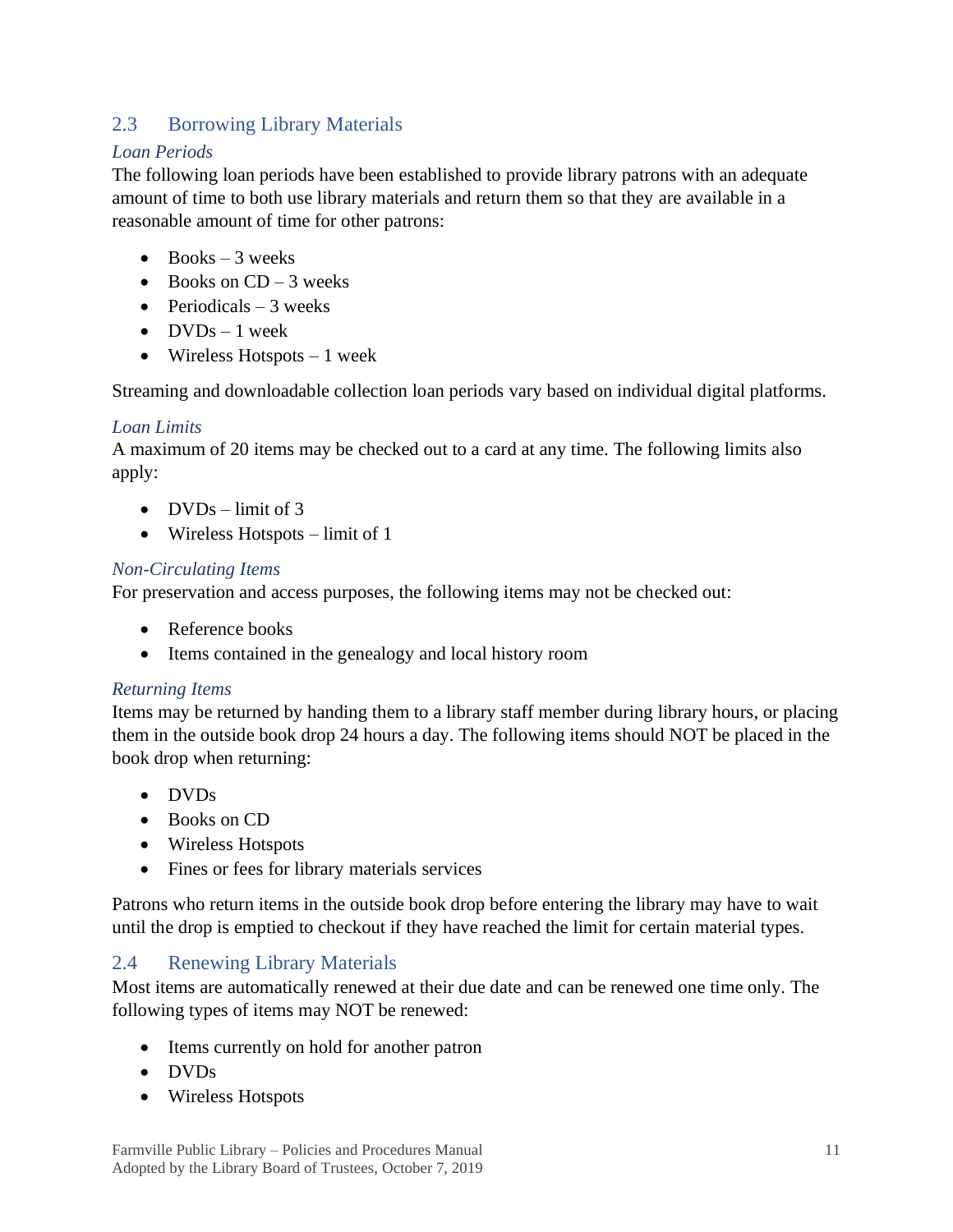For items that need to be renewed for a longer period of time, contact the library:

- Online with library card number and PIN
- In person
- By telephone
- By email to [library@farmvillenc.gov](mailto:library@farmvillenc.gov)

Requests not being made in person must include the cardholder's name, library card number and the titles they wish to renew in the message. A request is not a guarantee that an item can be renewed for a longer period of time.

# <span id="page-11-0"></span>2.5 Overdue Notices

The Library actively pursues overdue materials through a duly approved internal and external procedure. Once an item is overdue, the patron may not check out other materials until the matter is resolved. Patrons with overdue charges may not use the cards of family members or parties they are responsible for.

Patrons will receive a receipt at the time of checkout that indicates the due dates of items checked out. Courtesy reminders are sent via email (to patrons who supply a valid email address) three days before an item is due. Overdue notices are delivered through the mail 7 and 21 days after an item is due. Overdue notices are sent as a courtesy and failure to receive a notice will not be considered grounds for waiving a fine, as library users are responsible for keeping track of the due date of their library material. After 90 days all overdue items will be declared lost and the patron will be charged for each item.

Patrons may access their current checkout history the following ways:

- Requesting a library staff member to look up their account
- Online with library card and PIN at<https://farmville.nccardinal.org/eg/opac/login>

# <span id="page-11-1"></span>2.6 Overdue Fee

Each cardholder is responsible for returning borrowed library materials by the assigned due date. While Farmville Public Library does not charge late fees/overdue fines for books, periodicals, DVDs, Blu-rays, and audiobooks returned after the due date to increase access to resources, address equity issues, and eliminate barriers to essential materials, some items do accrue fines/fees. A complete list of items that accrue fines/fees can be found in the Loan Fines and Fees schedule (*see APPENDIX A*).

# <span id="page-11-2"></span>2.7 Lost and Damaged Materials

Patrons who lose materials will be charged the list price of the item at the time it was purchased. When materials are damaged beyond repair, the patron will be charged the list price of the item at the time it was purchased. The Library does not accept replacement copies in lieu of paying for lost or damaged materials.

# <span id="page-11-3"></span>2.8 Placing Holds on Materials

Any circulating item at Farmville Public Library and other NC Cardinal member libraries may be placed on hold at the request of a patron whose account is in good standing. The patron will be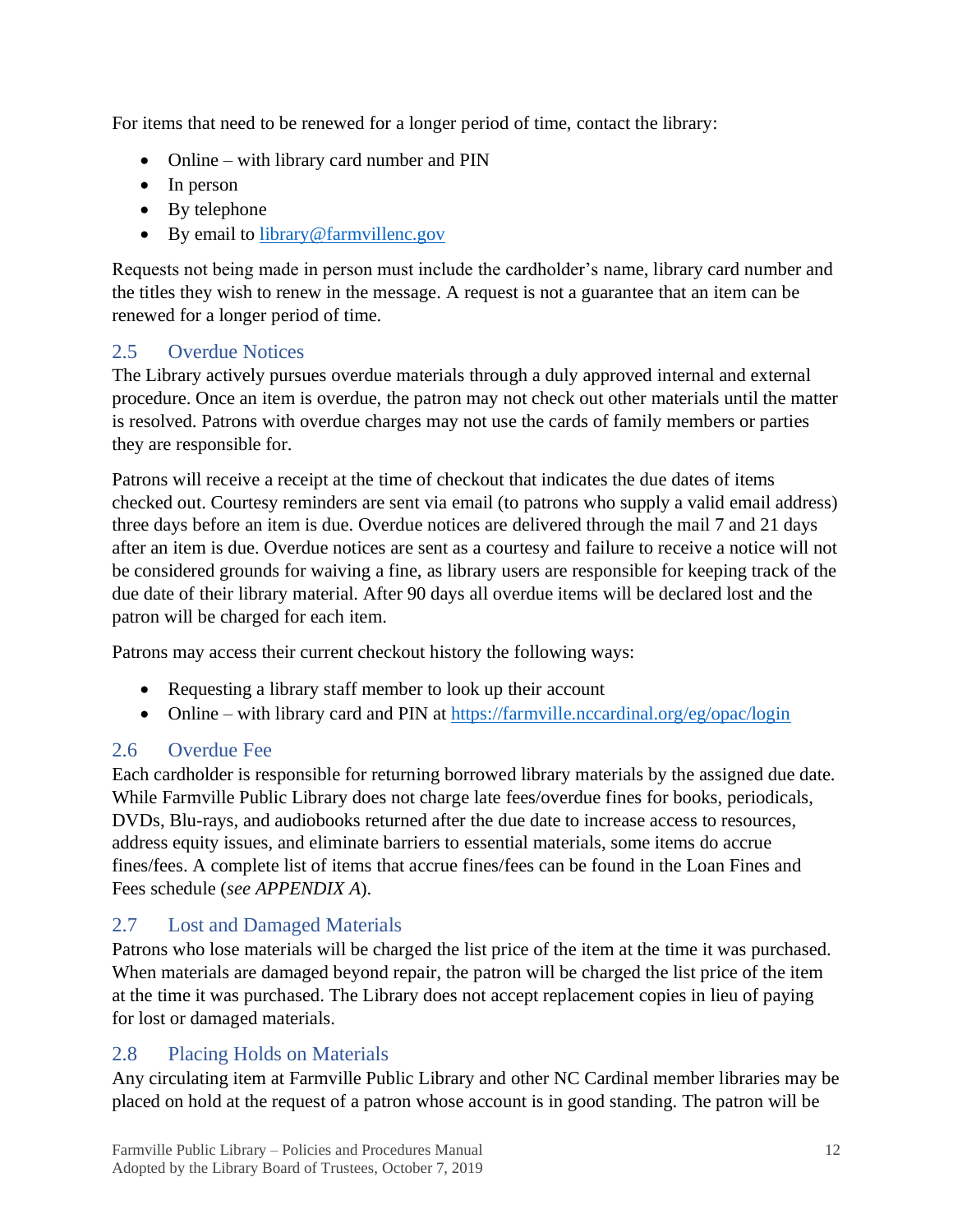notified when the item is available for pick up. If the patron cannot be contacted within seven days, the hold will be cancelled so it can be available to other patrons.

Items may be placed on hold the following ways:

- Online with library card and PIN at<https://farmville.nccardinal.org/eg/opac/login>
- In person at the Circulation Desk
- By telephone
- Select online services provided by the library offer the ability to place holds; the process for placing a hold varies by platform.

# <span id="page-12-0"></span>2.9 Interlibrary Loans

While the Farmville Public Library maintains a balanced collection to meet the needs of the community it serves, it is not possible to purchase every item that each cardholder wishes to access. As a member library of the NC Cardinal Consortium, Farmville Public Library patrons have access to more than six million items from member libraries and can view all available materials through the shared online catalog. Farmville Public Library patrons may place holds on materials from member libraries and have them shipped to the Library for pick-up at no cost.

# <span id="page-12-1"></span>2.10 Exam Proctoring

Authorized Library staff members will provide an exam proctoring service for patrons for a fee which has been set by the Town of Farmville and Farmville Public Library Board (*see APPENDIX A*). Patrons are responsible for acting as a liaison between the Library and the university or college, providing staff with all information and materials necessary for completion of the proctored exam, and for scheduling an appointment sufficiently in advance of the exam. Library staff reserve the right to refuse the proctoring of an exam in instances where staff have not received instruction about the exam from the teacher/professor directly.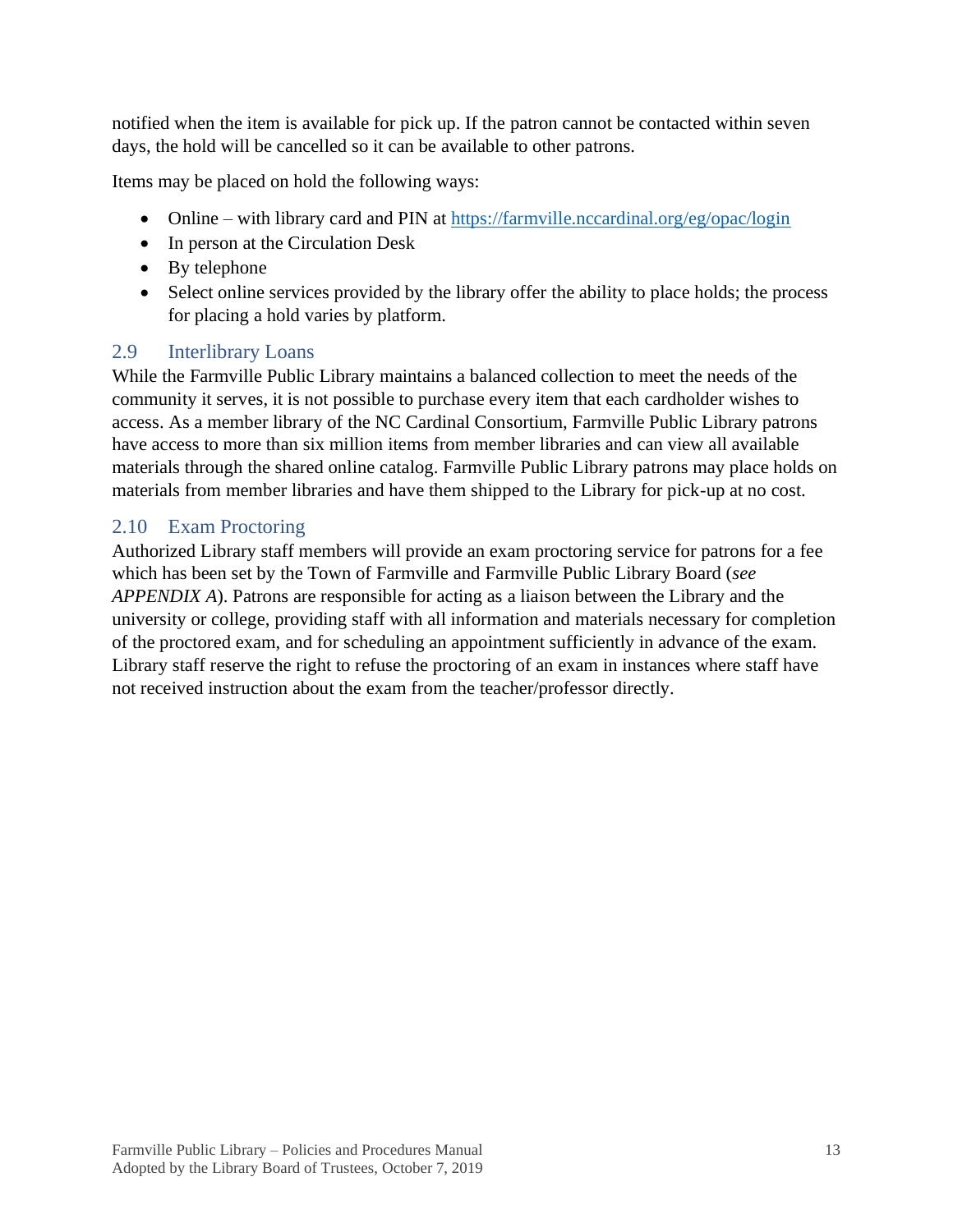# <span id="page-13-0"></span>**3 – PRIVACY, CONFIDENTIALITY AND LAW ENFORCEMENT REQUESTS**

# <span id="page-13-1"></span>3.1 Purpose

The Farmville Public Library is committed to protecting the privacy and personal information of those who use the library and its services. This policy applies to all circulation and library use records, including use of the Internet as well as any personally identifiable information. This policy reflects the values in the American Library Association's Code of Ethics (*see APPENDIX G*), which states: "We protect each library user's right to privacy and confidentiality with respect to information sought or received and resources consulted, borrowed, acquired, or transmitted."

# <span id="page-13-2"></span>3.2 Confidential Information Retention

In keeping with the American Library Association's Policy on Confidentiality of Library Records and Policy Concerning Confidentiality of Personally Identifiable Information About Library Users, and the State of North Carolina General Statutes §125-19, Confidentiality of Library User Records (*see APPENDIX C*), Farmville Public Library staff will not respond to requests by third parties for personally identifiable information about any library user. Confidentiality extends to information sought or received, and materials consulted or borrowed, and includes database search records, reference interviews, circulation records, interlibrary loan transactions, registration records, and all other personally identifiable uses of library materials, facilities, or services.

Personally identifiable information may be released only to a law enforcement agency after presentation of an order by a court of competent jurisdiction issued in proper form (a court issued subpoena or search warrant) and/or under the provisions of applicable federal law.

# <span id="page-13-3"></span>3.3 Personal Information Collected for Access to Library Services

The Farmville Public Library will collect information needed for users to receive library services such as borrowing privileges, access to computers and Internet, receiving personal responses to questions, receiving library promotional materials, or being added to specific mailing lists. Information that may be collected includes username, email address, postal address, telephone number and age. Records will be retained for the shortest length of time necessary to facilitate library operations or comply with applicable law. The Library does not share this information with outside parties except for possible instances related to the lawful recovery of materials or debt.

Email reference questions submitted to the Library will be retained only for the purpose of statistics and to assist with follow up queries from clients. The questions themselves and any personal information such as names, email addresses and telephone numbers submitted with the questions are confidential and are treated as other library user information under provisions of the Confidentiality of Library Records policy above.

Online suggestions and other general email to the library which do not apply to borrowing or intellectual pursuits may be considered public records under North Carolina General Statute §132, Public Records Law.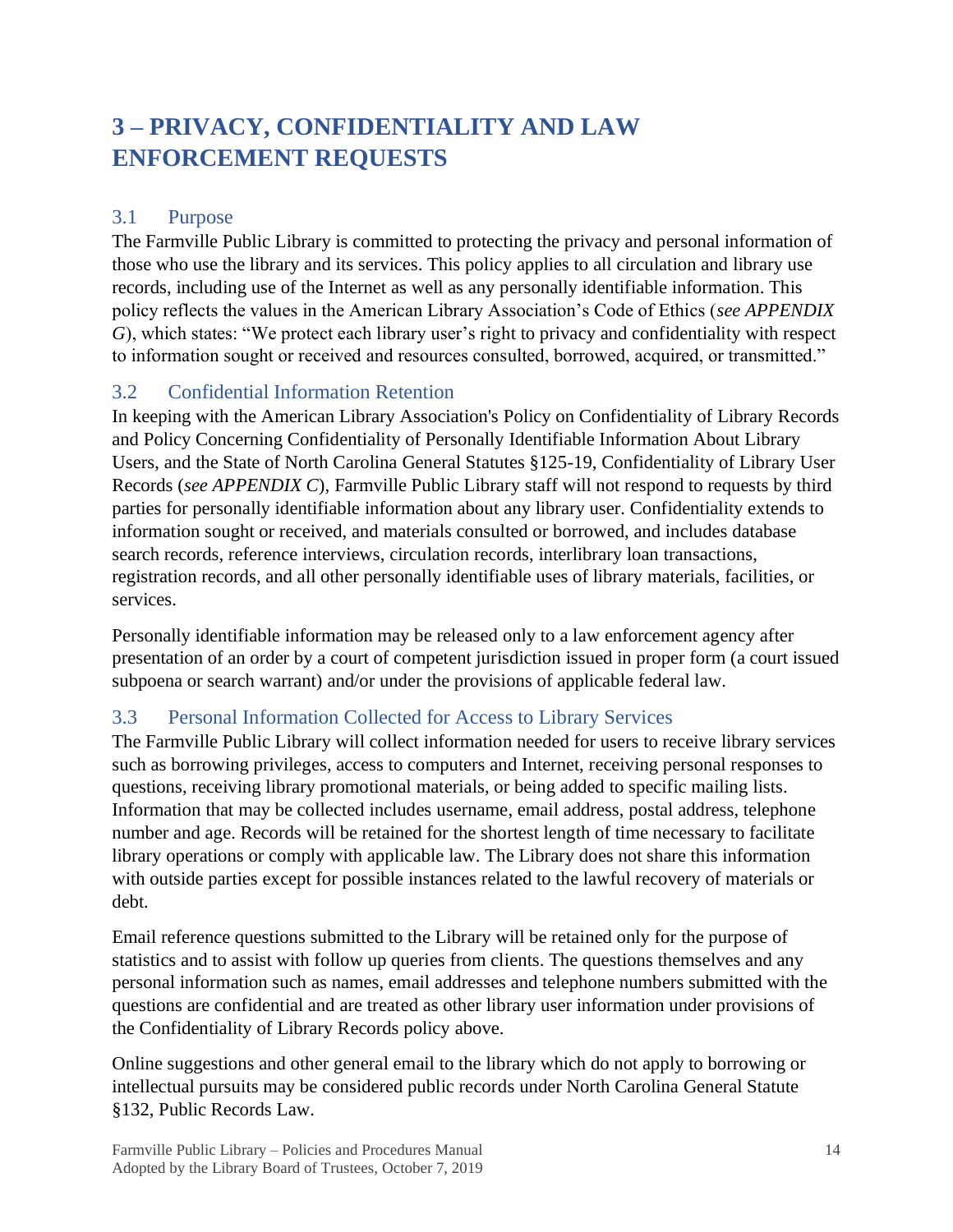# <span id="page-14-0"></span>3.4 Library Use of Email

The library requests email contact information in order to provide information about the library's services and upcoming events, as well as reminders that material placed on hold is available for pick up or is overdue. Any cardholder can decline to receive emails from the library at the time of account registration or anytime thereafter.

The library is not responsible for the privacy and security practices of non-library websites and email providers accessed from a library workstation, laptop or personal Internet-accessible device. Computer users should review each site's policies and security practices and take other reasonable precautions.

## <span id="page-14-1"></span>3.5 Law Enforcement Requests

Library records containing personally identifiable information are confidential and shall not be disclosed, except as required by law. The Library Director shall be responsible for handling all law enforcement or similar requests to obtain confidential information held by the library.

#### <span id="page-14-2"></span>3.6 Website Security

For website security purposes and to ensure that this service remains available to all users, Farmville Public Library utilizes a computer system that employs software programs to monitor network traffic to identify unauthorized attempts to upload or change information, or otherwise cause damage. These attempts to cause damage or unauthorized access to confidential data could be subject to legal action.

#### <span id="page-14-3"></span>3.7 Security Cameras

Farmville Public Library utilizes security cameras to improve safety for patrons and staff and to help prevent theft and vandalism. These recordings are used only by library staff and law enforcement officials investigating incidents that occur in and around the library.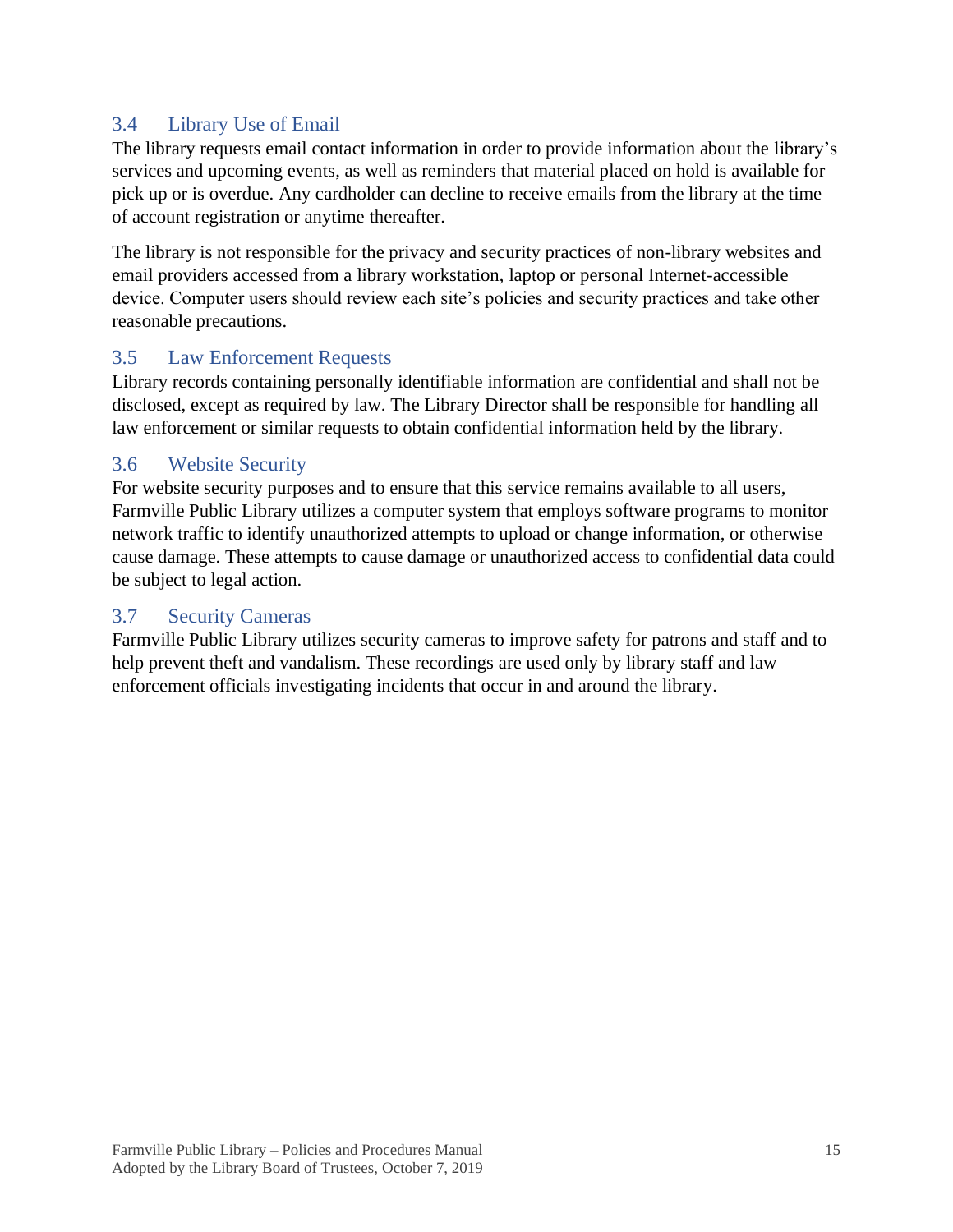# <span id="page-15-0"></span>**4 – LIBRARY USE**

# <span id="page-15-1"></span>4.1 Overview

The Farmville Public Library strives to provide excellence in customer service. This excellence in customer service means that skilled and knowledgeable staff members are ready to assist individuals in identifying and locating materials or using the library's services. The library's goal is to meet customer expectations for excellent library service. All comments regarding how well those expectations are being met are welcome.

# <span id="page-15-2"></span>4.2 Code of Conduct

Farmville Public Library strives to provide a safe and welcoming environment for all its patrons. Library users and staff have a right to an environment free from harassment, physical discomfort, and danger. The Library Board of Trustees has adopted this Code of Conduct as a part of the Library Behavior Policy. This policy is intended to provide clear and reasonable rules to guide behavior while in the library and on library premises.

To assure the successful implementation of this policy, the following behaviors are prohibited in the library and on its premises:

Minor Violations:

- Bathing, shaving or any other unintended use of the restrooms
- Bringing animals other than service animals into the library
- Consumption of food except in designated areas
- Distributing or posting printed material that has not be approved by the library
- Leaving unattended children, age 10 or under, or vulnerable adults who need supervision, not involved in a library program
- Moving tables, chairs, or other furniture
- Not wearing shoes or shirt, or wearing shirts or pants unbuttoned or unzipped
- Putting feet or legs on the furniture
- Selling or soliciting services, money, or items
- Taking library materials into the restrooms
- Unreasonable noise levels including shouting, loud talking, or uncontrolled or repeated ringing of cell phones
- Use of personal electronic equipment (cell phones, tablets, laptops, etc.) at a volume that disturbs others
- Using photographic, video, or other recording device without prior approval of the Library Director

Consequences of Minor Violations:

- 1. Verbal Warning
- 2. Leave for a Day
- 3. One (1) Week Suspension
- 4. One (1) Month Suspension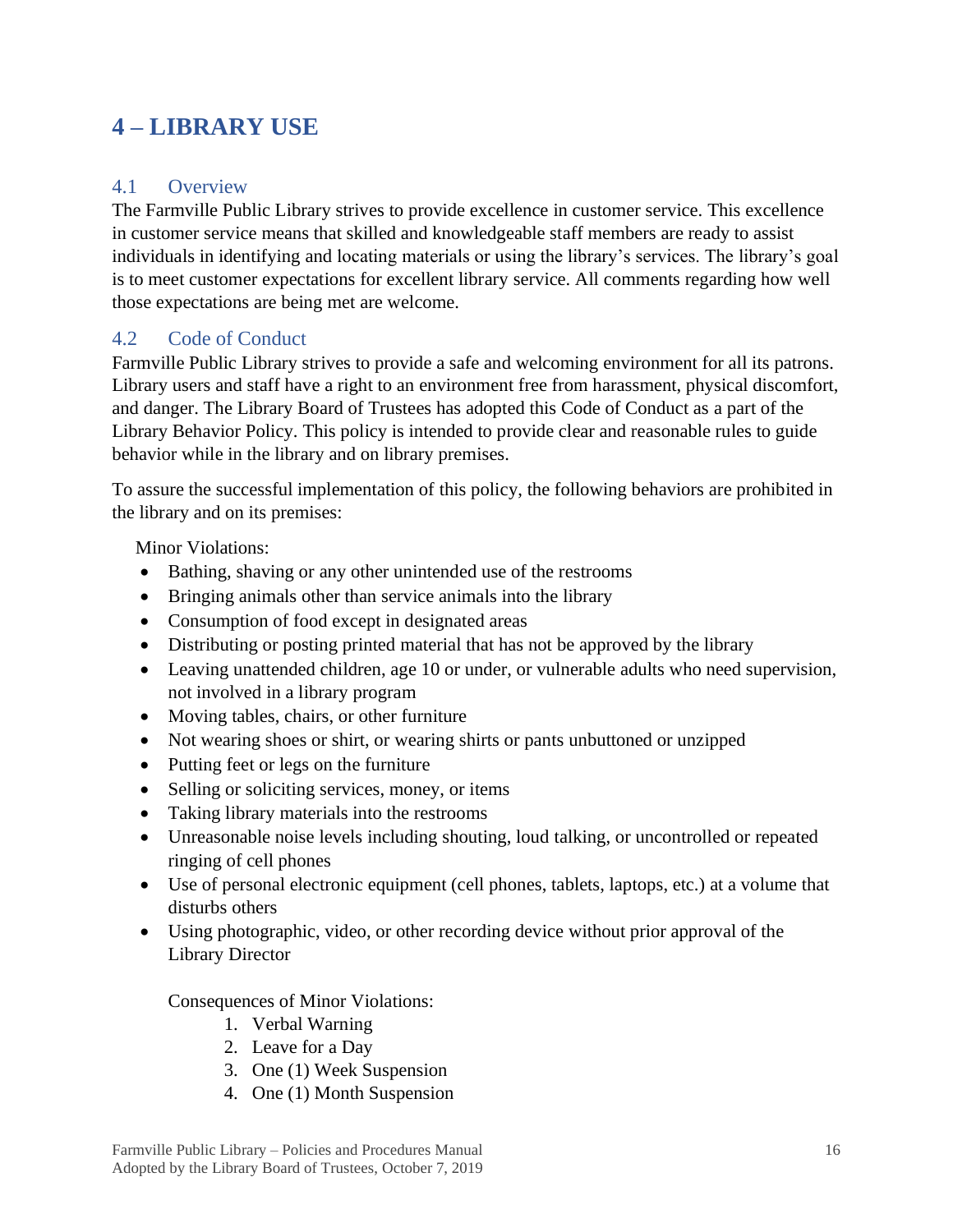Major Violations:

- Repeated offense of minor violations
- Carrying weapons of any kind
- Engaging in disorderly conduct, fighting, or challenging to fight OR using offensive words or actions likely to provoke a fight
- Intentionally damaging or stealing any library property, or a patron or library employee's property
- Lack of personal hygiene that interferes with the use and enjoyment of the library by others or interferes with the work of the library staff
- Possessing or consuming alcohol or illegal use of drugs or being under the influence of the same
- Sexual conduct of any kind
- Using obscene language or actions
- Violations of the Library's Internet Policy
- Any illegal acts or conduct in violation of Federal, State or local laws, ordinances or regulations

Consequences of Major Violations:

- 1. Leave for a Day
- 2. One (1) Week Suspension
- 3. One (1) Month Suspension
- 4. Six (6) Month Suspension

Following a six (6) month suspension, a written request for reinstatement must be submitted to the Library Director.

Criminal offenses will be prosecuted under the law. The offender will be suspended for a minimum of six (6) months up to permanently, depending on the severity of the offense.

## <span id="page-16-0"></span>4.3 Enforcement

The Library Board of Trustees and the Town of Farmville authorizes library staff to suspend library privileges for those who fail to comply with the Library Code of Conduct.

Anyone unwilling to abide by the Library Code of Conduct is subject to the enforcement of the consequences outlined in this policy which may include temporary or permanent suspension of future library privileges and the use of its facility. During a library suspension period, all library privileges are revoked, and the offenders is not allowed on the library premises.

For suspensions greater that one (1) week, the offender will be notified by mail of their violation and the length of suspension as well as the date of their return.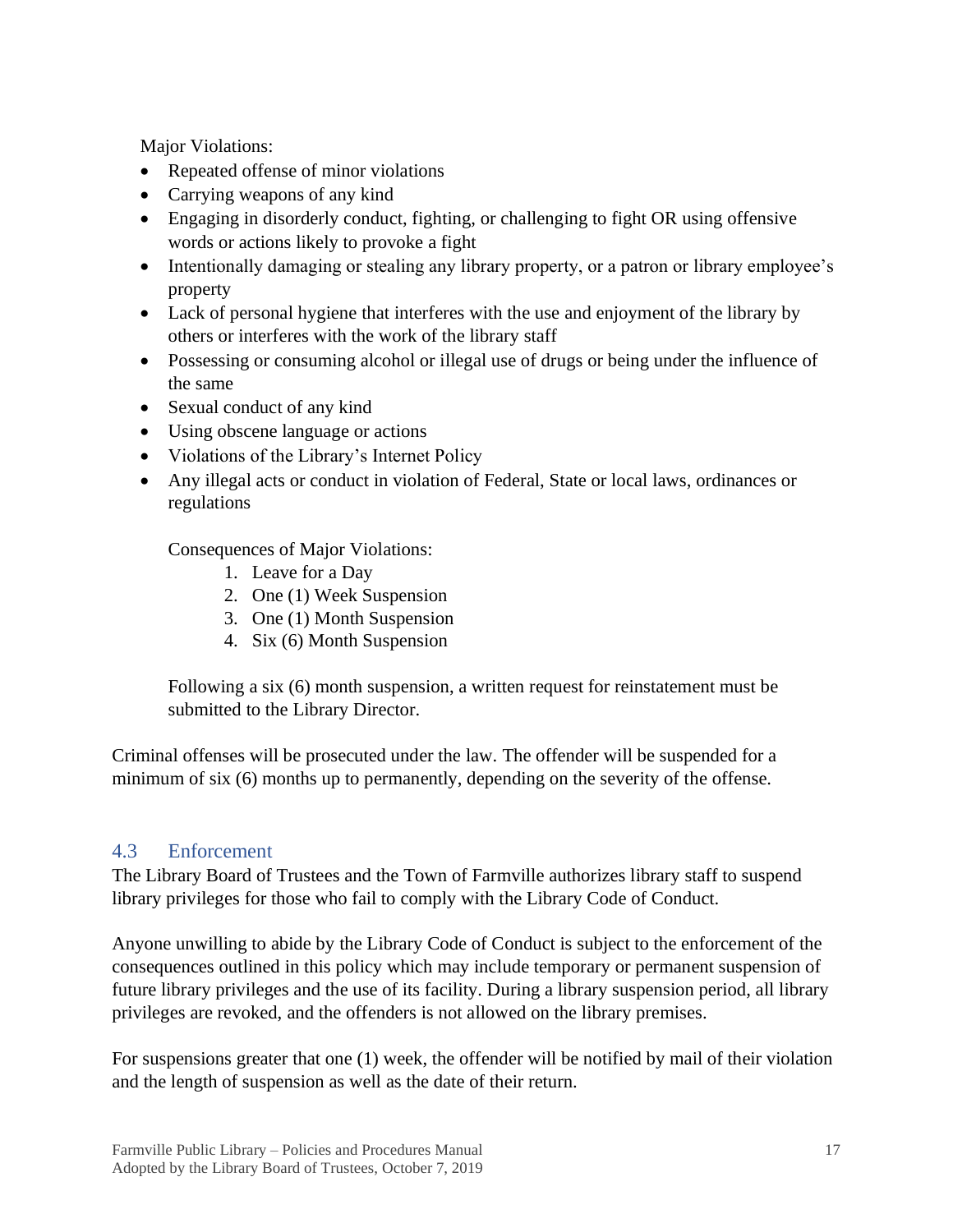Anyone whose privileges have been suspended for one (1) month or longer may request in writing to have the decision reviewed by the Library Director. Further appeals may be taken, upon prior written request, to the Library Board of Trustees.

# <span id="page-17-0"></span>4.4 Unattended Children

Children of all ages are welcomed and encouraged to use the library's materials, programs and services. However, the library is an open, public building, and the well-being of children left alone is a serious concern. The library does not accept responsibility for the supervision of unattended children. Parents and other caregivers are responsible for their children's behavior and safety at all times in the library.

The Library Board of Trustees has established the following guidelines to help ensure that children are safe and cared for while in the library:

- Children ten (10) years of age and younger must be attended in the library by a responsible caregiver aged thirteen (13) or older when not in attendance at a library program.
- Staff members have the discretion to require that a parent or caregiver accompany a child at all times, regardless of their age.
- A staff member who discovers an unattended child aged ten (10) or younger will attempt to contact the parent or guardian of the child. For the child's protection, if a parent or guardian cannot be reached promptly, the library staff will notify the Farmville Police Department.
- When the library closes, staff will attempt to contact the parent or guardian of any unattended child. If a parent or guardian cannot be located or contacted within fifteen (15) minutes, the Farmville Police Department will be notified.

## <span id="page-17-1"></span>4.5 Unattended Vulnerable Adults

A vulnerable adult is an individual over the age of 18 who is mentally or physically challenged to a degree that significantly impairs the individual's ability to provide adequately for his/her own care or manage his/her own behavior without assistance.

Vulnerable adults who are unable or unwilling to care for themselves must be attended to and have adequate supervision at all times. A parent/guardian or caregiver 18 years of age or older must be responsible for monitoring activities and managing the behavior of vulnerable adults during their library visits. The Library does not assume responsibility for vulnerable adults while they are in the building or on Library property.

Vulnerable adults who can understand and follow Farmville Public Library's Code of Conduct Policy (*see section 4.2 of this Policy*), and can provide for their own needs, are welcome to remain in the library unattended. All library customers are expected to follow the rules of conduct outlined in Farmville Public Library's Code of Conduct Policy. Vulnerable adults left unattended should have contact information for a parent/guardian or caregiver in case of emergency and can contact them as needed. It is not the Library's responsibility to retain this information.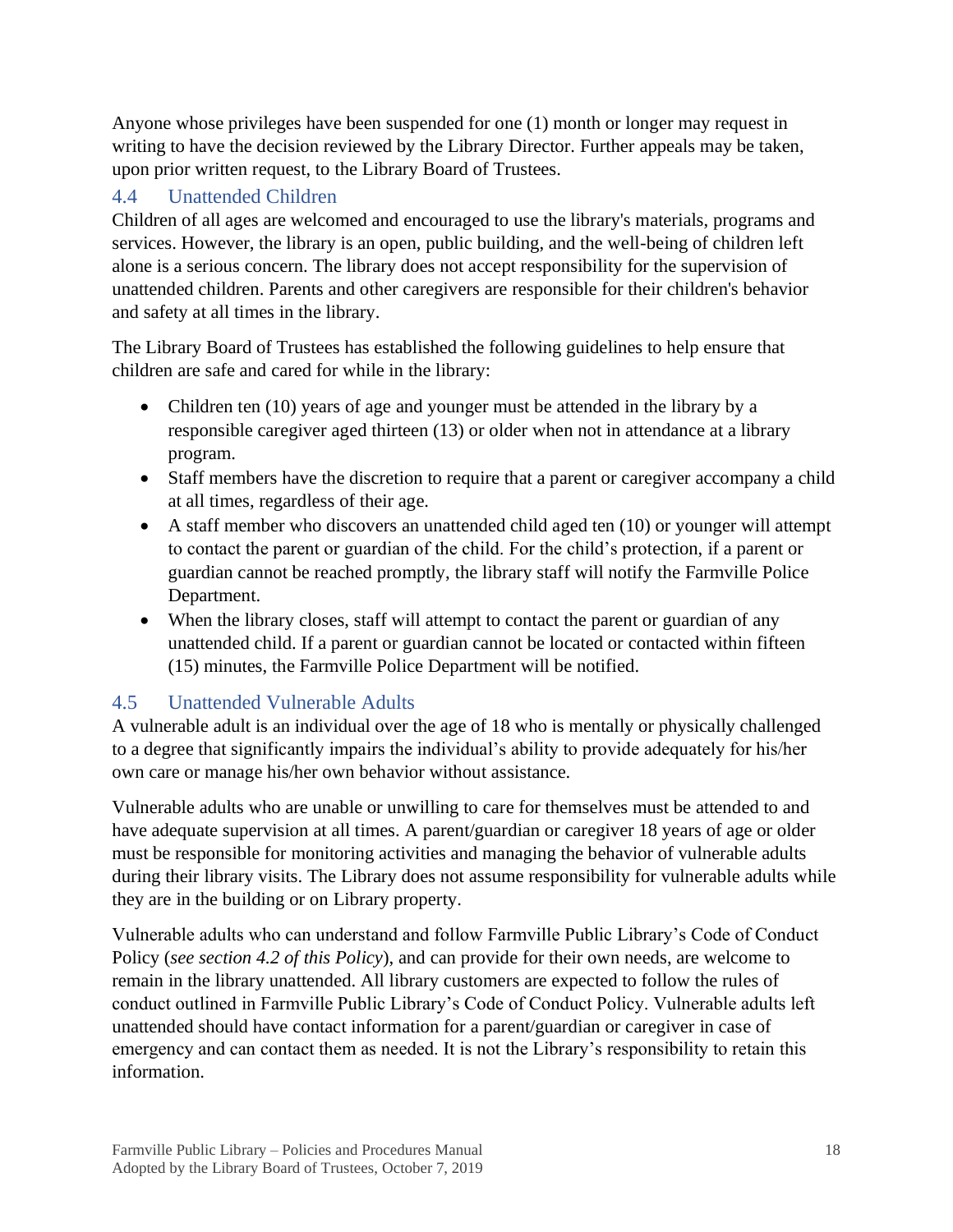Library staff are responsible for assisting all Library customers and cannot adequately monitor unattended vulnerable adults. Library staff will attempt to contact a parent/guardian or caregiver when a vulnerable adult's health or safety is in doubt, if their behavior disturbs other library customers, if their actions violate any of Farmville Public Library's Code of Conduct Policy or the parent/guardian or caregiver is not present at the time of the Library's closing. Library staff are not responsible for preventing vulnerable adults from leaving Library grounds or monitoring or managing their behavior. If a vulnerable adult is left without a ride after closing, staff will contact the appropriate authorities to ensure the safety of the adult.

# <span id="page-18-0"></span>4.6 Cell Phones

The use of cell phones in the library tends to be disruptive. Anyone carrying a cell phone is encouraged to set it to vibrate when in the building, to answer calls in a quiet voice and to keep calls within the library very brief. When receiving a call one should move to either a more public area, or outside of the library building.

# <span id="page-18-1"></span>4.7 Food and Drink

To maintain the aesthetic quality of the library, eating is allowed only in the following areas and anyone making use of these areas for eating is required to clean the area promptly after eating:

- The meeting rooms (excluding the local history and genealogy room) when used for library events or as rental space.
- Areas utilized for library programs during library programs or as part of a rental arrangement.

Eating is prohibited in all other areas of the library.

Covered drinks such as water or coffee are allowed anywhere in the building, excluding the local history and genealogy room. However, care should be taken not to place drinks near keyboards or in other locations where spills are likely to occur and library property, such as books, can be damaged.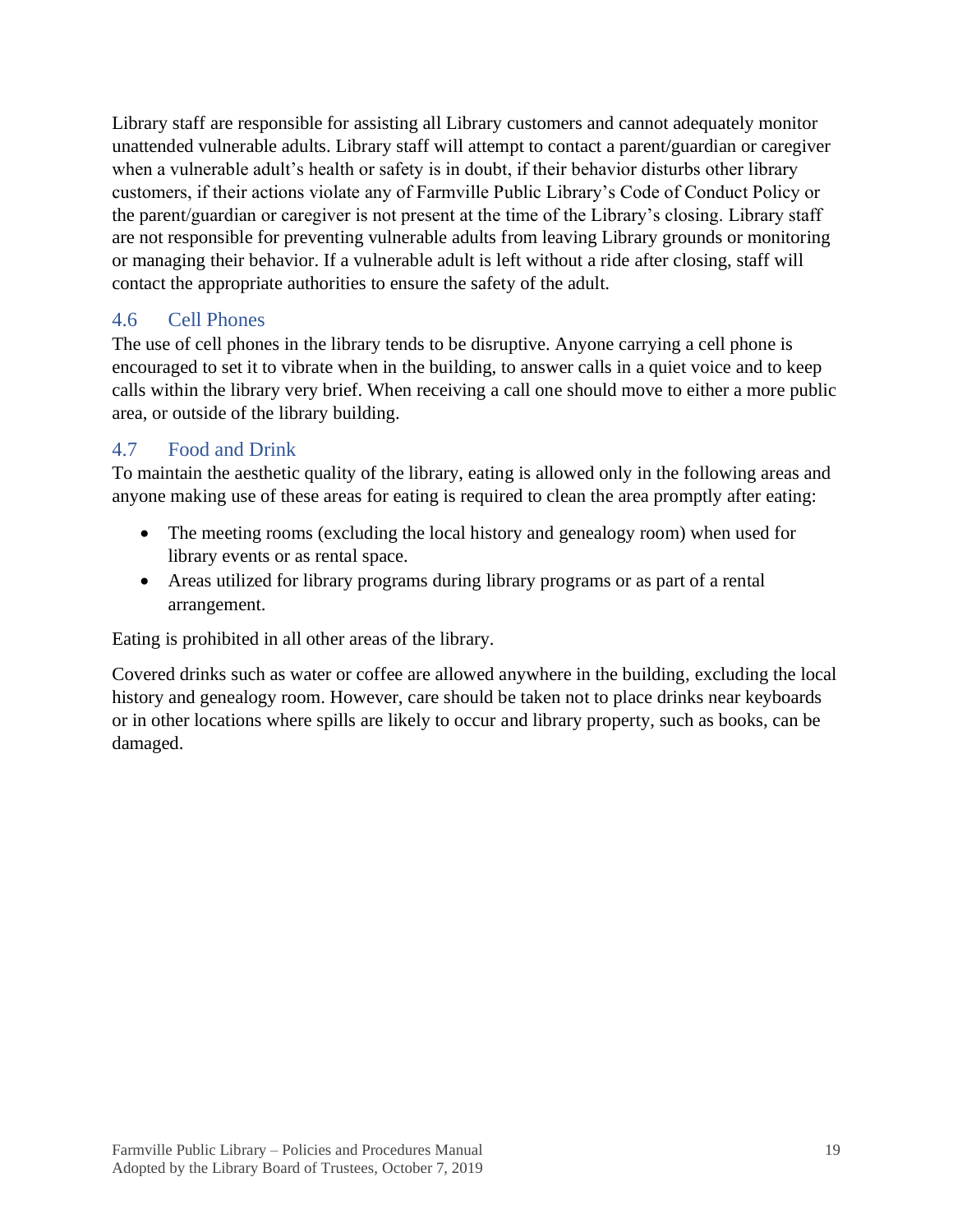# <span id="page-19-0"></span>**5 – INTERNET USE**

## <span id="page-19-1"></span>5.1 Overview

The Town of Farmville and Library Board of Trustees has adopted the following Internet Use Policy to provide access to global sources of information and ideas that may not otherwise be available to library patrons. All Internet resources accessible through the Library are provided equally to all users, with the understanding that it is the individual's responsibility to demonstrate judgment, respect for others, and appropriate conduct while using Farmville Public Library resources and facilities.

In accordance with current state and federal laws, the Library uses a filter that blocks access to some Internet sites. The filter may be disabled by a library staff member, as necessary, for bona fide research or other lawful purpose by patrons who are 18 or older. Federal law prohibits disabling the filter for patrons who are 17 or younger, even if the minor shares a computer with an adult.

Internet users should be aware that filtering software has inherent limitations that prohibit the total and complete blocking of sites that may contain objectionable materials. In addition, the Internet is constantly changing; not all sources provide current, accurate, unbiased, or complete information, and some material may be offensive, disturbing, and/or illegal. The Farmville Public Library has no control over the information accessed through the Internet and cannot be held responsible for its content. By accessing the library computer network by any means, library patrons agree to the terms of this policy. This policy applies to devices owned by library patrons as well as library-owned devices. The Library assumes no responsibility for damage to or loss of data on patron's equipment or storage devices or for the disclosure of personal, private, or otherwise sensitive information through the use of public computers.

# <span id="page-19-2"></span>5.2 Internet Use Agreement

Anyone making use of the library's internet access is expected to use the internet in a responsible and courteous manner, consistent with the purposes for which it is provided and to follow all rules, regulations and procedures established for its use.

Anyone who accesses the library's network must:

- Recognize that public workstations and laptops must be used in a manner that respects the rights of others and therefore should refrain from activity that prevents others from using the internet at the library.
- Not use the internet for any illegal activity or purpose.
- Not violate copyright or any other law.
- Not damage or alter the setup or configuration of the equipment or software used to access the internet at the library.
- Refrain from the deliberate or reckless propagation of computer worms, malware or viruses.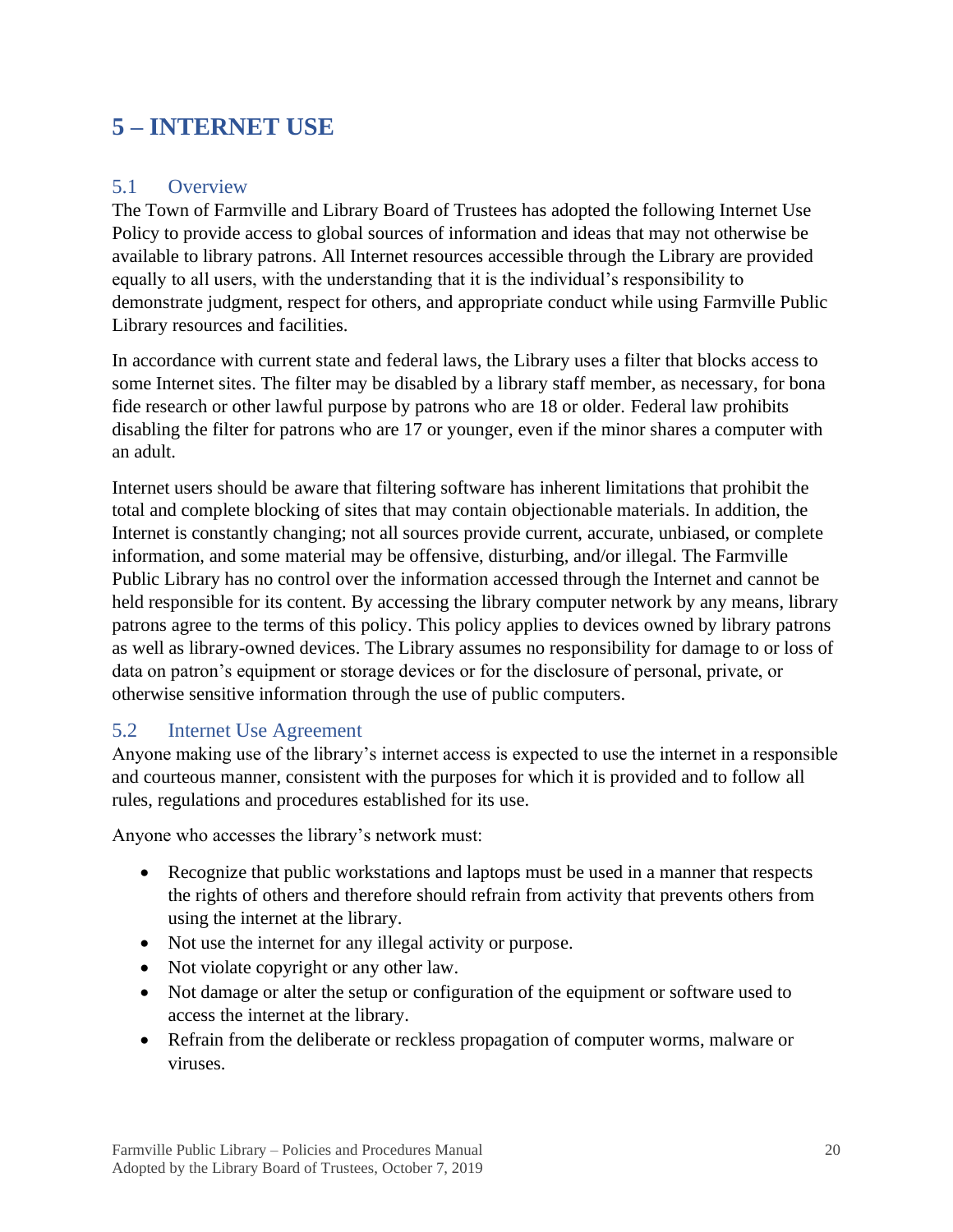• Refrain from the transmission of threatening, harassing, violent, obscene or abusive language or images using the internet, applications or email.

In addition to these specific rules, general guidelines for the use of all public workstations and laptops (see Section 5.4) govern the use of the internet in the library.

# <span id="page-20-0"></span>5.3 Accessing a Public Workstation

The library offers public computer stations for patrons of all ages. To access a library computer workstation:

- Farmville Public Library card holders may use their library card number located on the back of their library card, as well as their PIN.
- Farmville Public Library patrons who have forgotten to bring their library card or who have forgotten their library card number may have a staff member look up their number for them if they present their photo ID.
- Library visitors may obtain a guest pass at the Circulation / Reference Desk after presenting library staff with a form of identification.
- Youth patrons utilizing their Student Access account may use their Pitt County Schools student ID number. Library staff will look up this number if needed.
- Patrons of a fellow NC Cardinal library may use their home library's card number or request a guest pass.

A guest pass is offered to individuals who are not able to access a library computer through a Farmville Public Library, Student Access or NC Cardinal account. A valid form of identification is required to obtain a guest pass to ensure the individual is not eligible for a Farmville Public Library card and to ensure no library account currently exists.

Accessing a library computer with another individual's credentials is not permitted and may result in a suspension of computer privileges.

# <span id="page-20-1"></span>5.4 Guidelines for Use of Public Access Workstations and Mobile Devices

The library provides public workstations that can be used for internet access or other software applications on a first-come, first-served basis. These rules govern the use of these shared resources:

- Patrons are required to read and accept the Library's terms of use, which are displayed while logging onto a public computer terminal.
- Users may not alter or attempt to alter the setup or configuration of library computers (including software and peripherals).
- Users must supply their own electronic storage devices and assume the risks inherent in saving from a publicly-shared resource/workstation.

Public workstations are available without charge but there is a cost associated with printing as determined in the Loan, Fines and Fees Schedule (*see APPENDIX A*).

The workstations in the youth areas are reserved for exclusive use by children.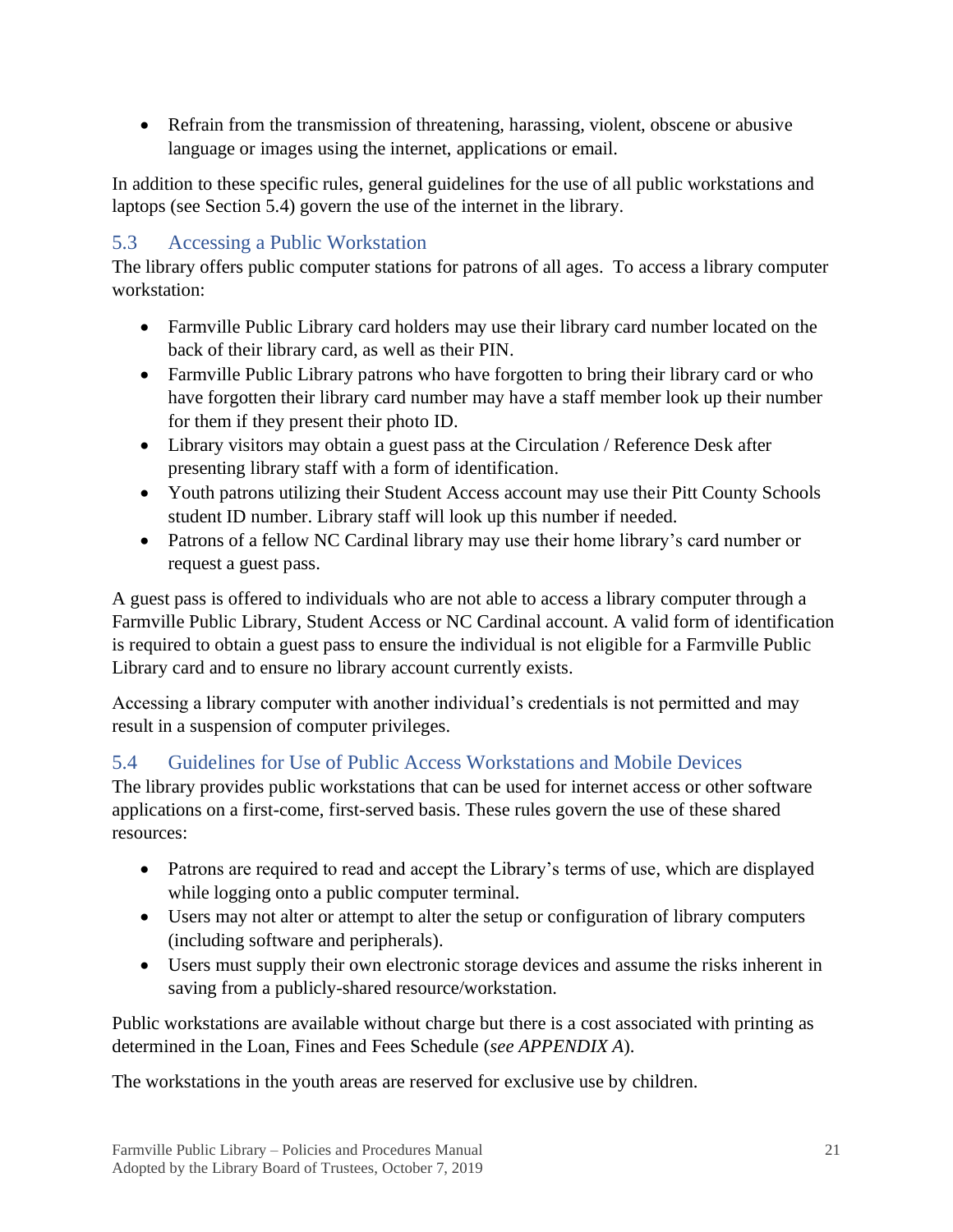The library is not responsible for any damage done to library users' disks, data, hardware or software by any virus, malware or other harmful code that may have been contacted on or through library equipment.

Misuse of public workstations, software or the internet will result in the suspension of the privilege to use them.

# <span id="page-21-0"></span>5.5 Wireless Network Access

The Town of Farmville and Farmville Public Library Board have adopted the following Wireless Policy to provide Wi-Fi (high-speed wireless Internet access) to the public at no charge to the individual.

Library patrons are cautioned that the Library is a public area that must be shared by library users of all ages, backgrounds, and sensibilities. Individuals are asked to consider this and to respect others when accessing information and images.

As with most public wireless "hot spots," this connection is not secure. Any information being sent or received could potentially be intercepted. Cautious and informed wireless users should not transmit their credit card information, passwords, or any other sensitive personal information while using any wireless "hot spot." All wireless access users should have up-to-date virus protection installed. The Library assumes no responsibility for the safety of equipment or for laptop configurations, security, or data files resulting from connection to the library's wireless network.

The following are the rules governing use:

- Patrons may bring their own wireless-enabled laptops, notebooks, tablets or other mobile devices to the Library and have free, instant access to the World Wide Web.
- Patrons using wireless access must act in accordance with the Farmville Public Library's Internet Use policies.
- Patrons are not allowed to use FTP (file transfer protocol), file sharing, or outgoing SMTP (simple mail transfer protocol) on the wireless network.

# <span id="page-21-1"></span>5.6 Staff Assistance with the Internet and Technology

As the information and education center for Farmville and beyond, the library enthusiastically accepts its role as a technology learning center. Thus, Library staff will assist patrons with the use of the Internet and technology, including suggestions for effective search strategies. Library staff will also provide general assistance with personal electronic devices, particularly those that are used to access library-supplied digital content.

# <span id="page-21-2"></span>5.7 Wireless Hotspot Use

The Farmville Public Library lends wireless hotspots to patrons through its Community Wireless Hotspot Lending Program. The following guidelines for borrowing and use have been adopted by the Farmville Public Library Board of Trustees:

• Borrowers must be 18 years old or older. A Farmville Public Library card in good standing (or its allowable substitute) and with up-to-date and accurate account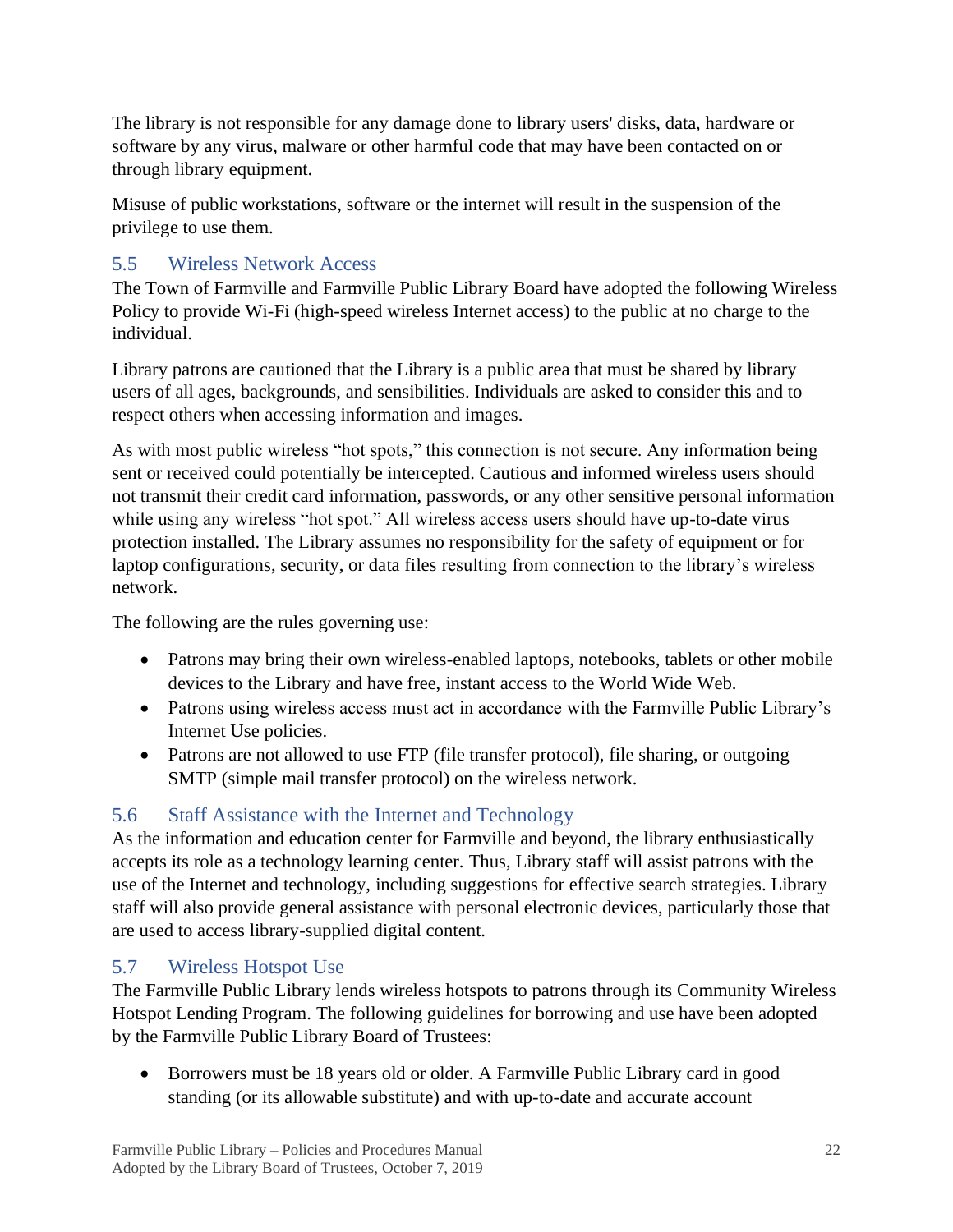information must be presented at the time of checkout. NC Cardinal cardholders from outside Farmville Public Library may not borrow a hotspot.

- Patrons that have had their accounts experience a history of delinquency may not check out a wireless hotspot device.
- Borrowers must read, understand, and sign this agreement in the presence of library staff. The agreement will be retained by the library in accordance with the Personal Information Collected for Access to Library Services policy.
- A wireless hotspot device may be borrowed for one week with no renewals.
- Patrons may only have one wireless hotspot device checked out on their account at a time.
- A wireless hotspot device may be reserved ahead of time or may be checked out without reservation depending on availability.
- A wireless hotspot device must be returned to a library staff member and NOT in the book drop.
- The device must be handled with care. The wireless hotspot device should be kept in a temperature-controlled environment and should not be left in unattended vehicles.
- The settings may not be altered.
- Use only the power charger provided for charging the wireless hotspot device. Other chargers may damage the device.

Patrons returning a hotspot device late, placing it in the book drop, or losing the device and any of its peripherals are subject to associated fines and fees, which may be viewed in the Library's Loan, Fines and Fees Schedule (*see APPENDIX A*).

Patrons will be required to accept and sign the Community Wireless Hotspot Device Lending Agreement (*see APPENDIX D*) before check out.

## <span id="page-22-0"></span>5.8 Enforcement

Violation of the policies and regulations that govern the use of the library's internet resources may result in suspension or loss of the privilege to use library resources. Illegal activity involving the library's internet resources will also be subject to prosecution by the appropriate authorities.

The library assumes no responsibility for any damages, direct or indirect, arising from its connections to the internet. The library makes no guarantee, either express or implied, with respect to the quality or content of the information available on the internet. Since not all the information available via the internet is accurate, current or complete, users are encouraged to evaluate the validity of information accessed via the internet.

The library reserves the right to ask users to discontinue the display of information and images that cause a disruption or discomfort to others using the library.

Users are cautioned that, because security in an electronic environment such as the internet cannot be guaranteed, all transactions, files and communication are vulnerable to unauthorized access and use and, therefore, should be considered public.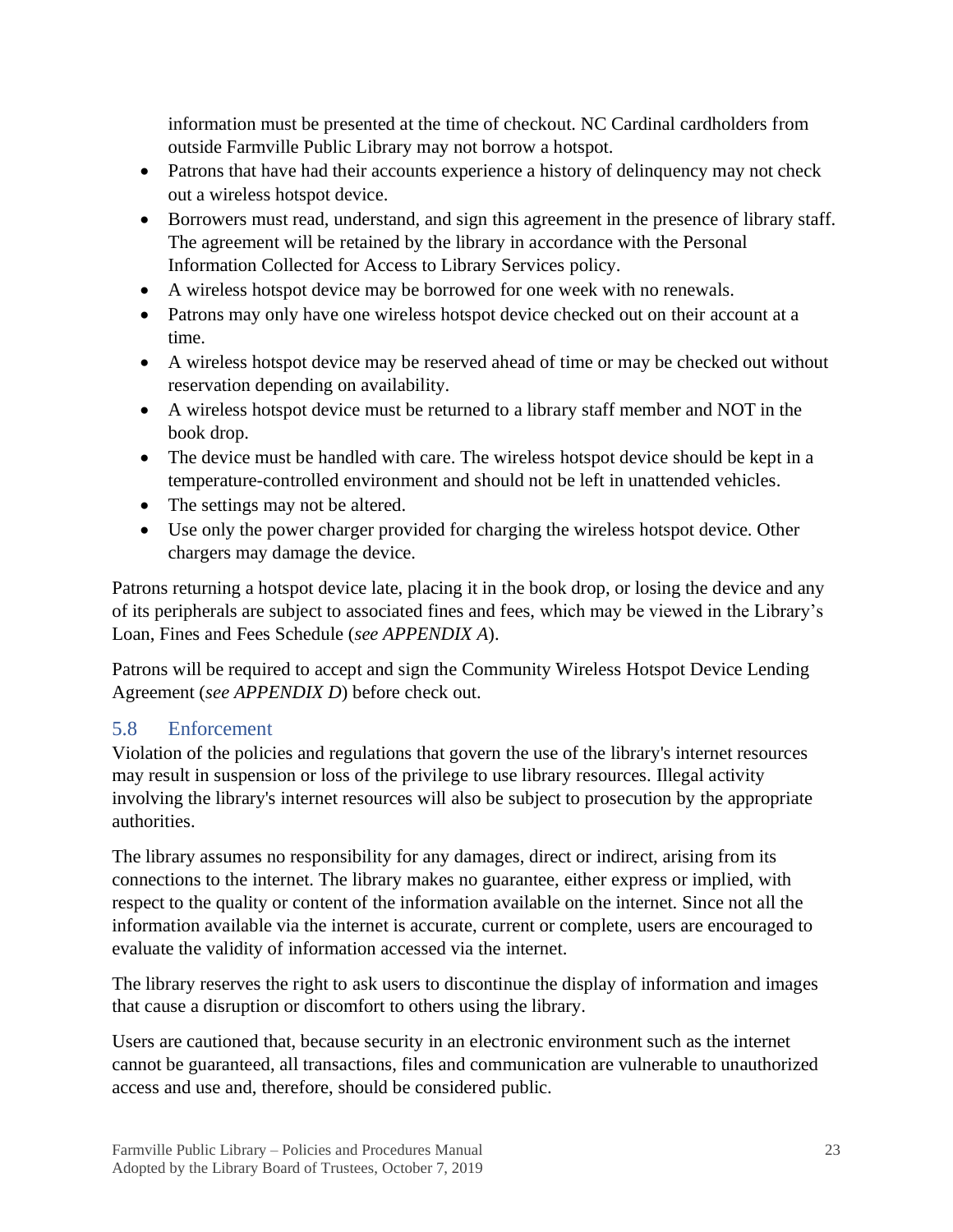# <span id="page-23-0"></span>**6 - MATERIALS SELECTION AND COLLECTION DEVELOPMENT**

# <span id="page-23-1"></span>6.1 Statement of Purpose

The Farmville Public Library supports, strengthens, and enriches the residents and communities in which it serves by acquiring, organizing, and distributing a select collection of print and nonprint materials to meet their informational, professional, educational, recreational, and cultural needs. The Farmville Public Library Board of Trustees has adopted the following Collection Development Policy to guide library staff and to inform the public about the principles upon which the library's collections are developed, offered, and maintained.

# <span id="page-23-2"></span>6.2 Intellectual Freedom Statement

Patrons of the Farmville Public Library represent a wide variety of cultural, educational, ethnic, religious, political, and financial backgrounds. The Library is committed to providing access to materials and information sources that reflect and respond to the nature and diverse interests of the population it services. The Library's role is to make ideas and information accessible to everyone. It does not endorse every idea or information resource by including them in the collection or by providing access to them electronically. However, the Library does support each person's right to access them.

The Farmville Public Library affirms its commitment to making available the widest possible diversity of views and modes of expression, including those that may be thought unusual, unorthodox, or unpopular. The Library recognizes that many materials are controversial and that any given item may offend some. Only individuals can determine what is most appropriate for their needs and can define what material or information is consistent with their personal or family values. Individuals can apply those values to the use of library materials only for themselves. Only parents and legal guardians may restrict their own children's access to library materials, resources, and services.

The Farmville Public Library does not create labels for materials except for those that indicate where or how an item is to be shelved, nor does it rate materials. Labels and ratings on an item that is received from a publisher or producer, however, are considered an integral part of the item and are not removed or altered.

The Farmville Public Library endorses the principles documented in the American Library Association's Library Bill of Rights, Freedom to Read Statement, Freedom to View Statement, and all other documents adopted by the American Library Association's Office for Intellectual Freedom (*see APPENDIX G*).

## <span id="page-23-3"></span>6.3 Selection Criteria

The Farmville Public Library acquires materials of lasting and current interest to satisfy the demands of its diverse community. Materials considered for inclusion to the collection are evaluated based on their merit as a whole, not on excerpts. The general criteria by which most materials are considered include: recency, accuracy, authority, depth of coverage, cost, format, popular demand, historical value, availability, quality, durability, and special features. These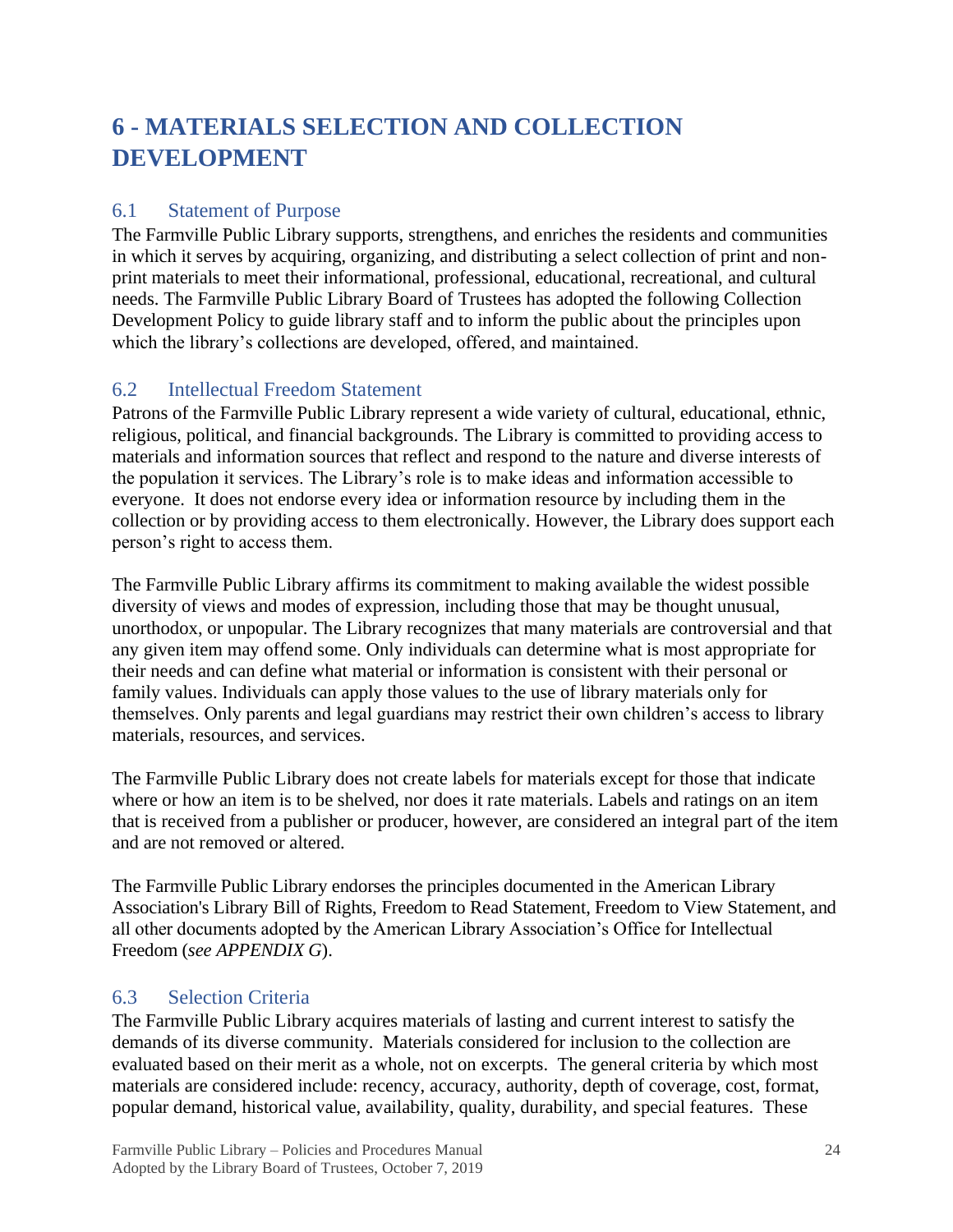selection criteria will be applied equally to all materials, regardless of format, whether they are purchased by or given as fits to the library. The library reserves the right to place materials that do not meet the selection criteria in its book sale or donate them to another library or institution.

## <span id="page-24-0"></span>6.4 Selection Process

The Collection Development Policy, as approved by the Library Board of Trustees, will be administered by the Library Director. The Children's Librarian, under the supervision of the Library Director, is responsible for the selection of material for children and young adults. The community's involvement in the selection process is encouraged via questionnaires or surveys, making reserve requests, and providing purchase suggestions to library staff. Final decisions on patron suggestions will be governed by this Collection Development Policy in making additions to or deleting items from the collection.

Tools used in the selection process include professional journals, trade journals, subject bibliographies, online resources, publishers' promotional materials, and reviews from reputable sources.

# <span id="page-24-1"></span>6.5 Maintenance of Collection

The Library's collection of resources, regardless of format, is continually and systematically reviewed, evaluated, and weeded to keep it responsive to patron's needs, to make room for new materials, and to keep it viable. Under the direction of the Library Director, delegated staff may be responsible for determining which resources should be weeded, repaired, updated or replaced. The collection review process includes the following factors:

- Ability to satisfy the needs and interests of the community.
- Obsolescence of information.
- Number of copies in the collection.
- Number of circulations, requests and reserves over a set period of time.
- Adequacy of other resources in the subject area to meet patron's needs.
- In-print status.
- Ease of replacement by purchasing another copy or a similar resource.
- Availability of the resource or information outside the Library at another institution.

## <span id="page-24-2"></span>6.6 Gifts

The Farmville Public Library graciously accepts gifts of library materials and other forms of donations. All donations to the library, a department of local government, are tax deductible under section  $170(c)(1)$  of the Internal Revenue Code. The Library will provide the donor with a letter of acknowledgment, upon request, to serve as a tax receipt. The Library does not place a value on donated materials. Miscellaneous items, such as art work, furniture, or photographs, are accepted at the discretion of the Library Director. Once accepted, the donated materials will be evaluated according to the Library's selection criteria. If donated items are not added to the Library's collection, the Library reserves the right to either sell them at library book sales or to otherwise dispose of them by sending them to another institution or for recycling. Exceptions to this gift policy may be approved by the Library Director.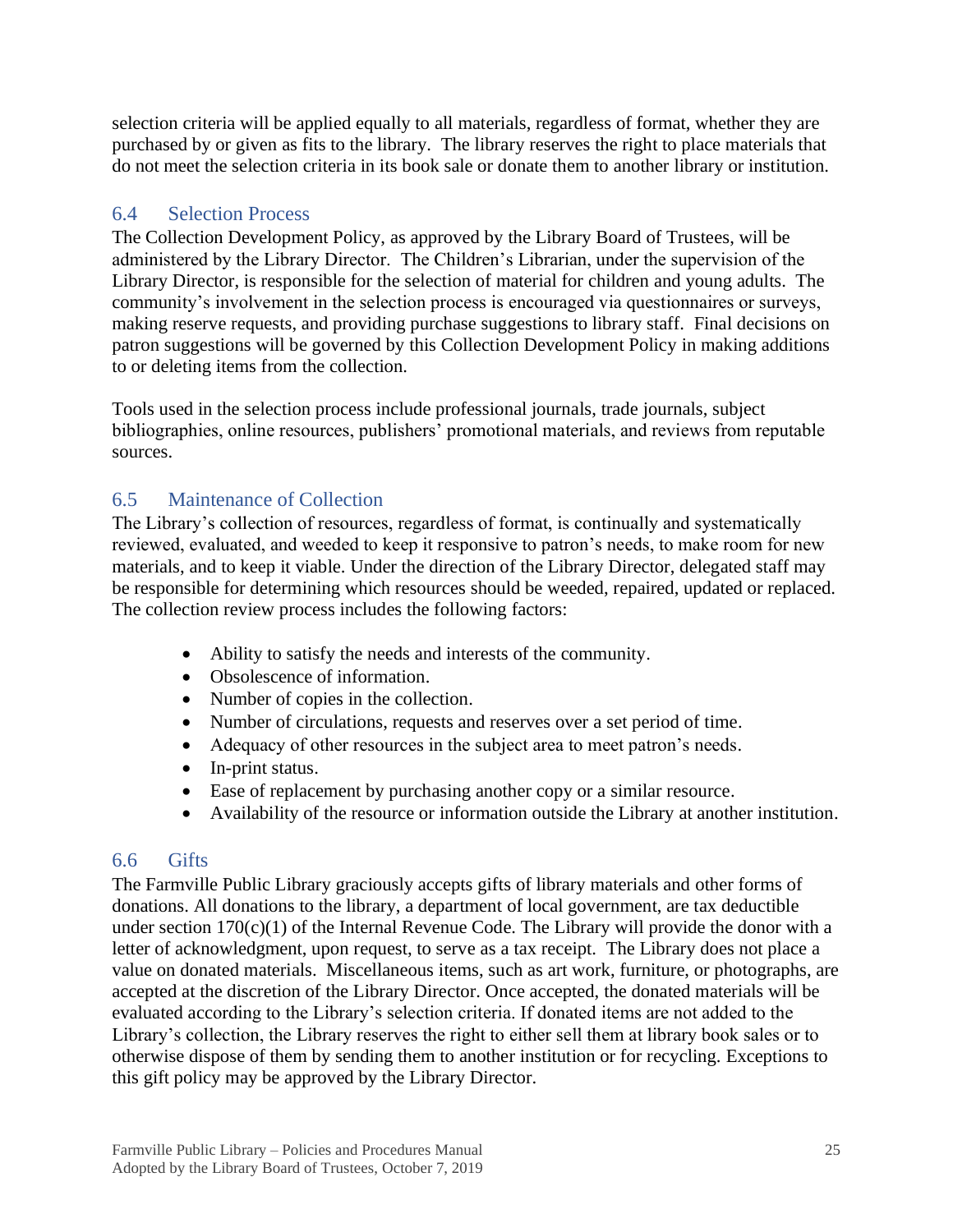#### <span id="page-25-0"></span>6.7 Honoraria and Memorials

Books or other library materials may be donated in honor or in memory of a friend or family member and are marked with a special bookplate. A thank you card will be sent to the donor, and, when appropriate, a notification card will be sent to the individual or family for whom the material was donated. Donations in the form of honoraria and memorials follow the same collection development maintenance as all purchased or donated library materials.

#### <span id="page-25-1"></span>6.8 Reconsideration of Library Materials

Should a patron be concerned about a particular resource in the collection, they should complete a Material Reconsideration Form (*see APPENDIX E*). This form may be obtained at the Circulation Desk and must be completed in its entirety. All such forms should be given to a staff member, who will then give it to the Library Director. Upon receipt, the Material Reconsideration Form will be reviewed by the Library Director and designated library staff in conjunction with the selection criteria, its place in the collection, and the reasons for its inclusion. A written response from the Library Director will be sent within three weeks. If the patron is still unsatisfied with the decision regarding the material, he/she may arrange a meeting with the Library Director to discuss the matter. This meeting must take place within two weeks of receiving the written response from the Library Director. Should the community member be unsatisfied at this stage, they will then be encouraged to attend the next regularly scheduled Library Board of Trustees meeting. The Board, upon hearing the complaint, may wish to appoint a special committee to review or recommend a policy concerning the item in question. In either case, a letter will be sent to the patron informing him/her of the Board's decision. A copy of this letter will be forwarded to the Town Manager. If the community member seeks further consideration, final authority rests with the Town Board of Commissioners.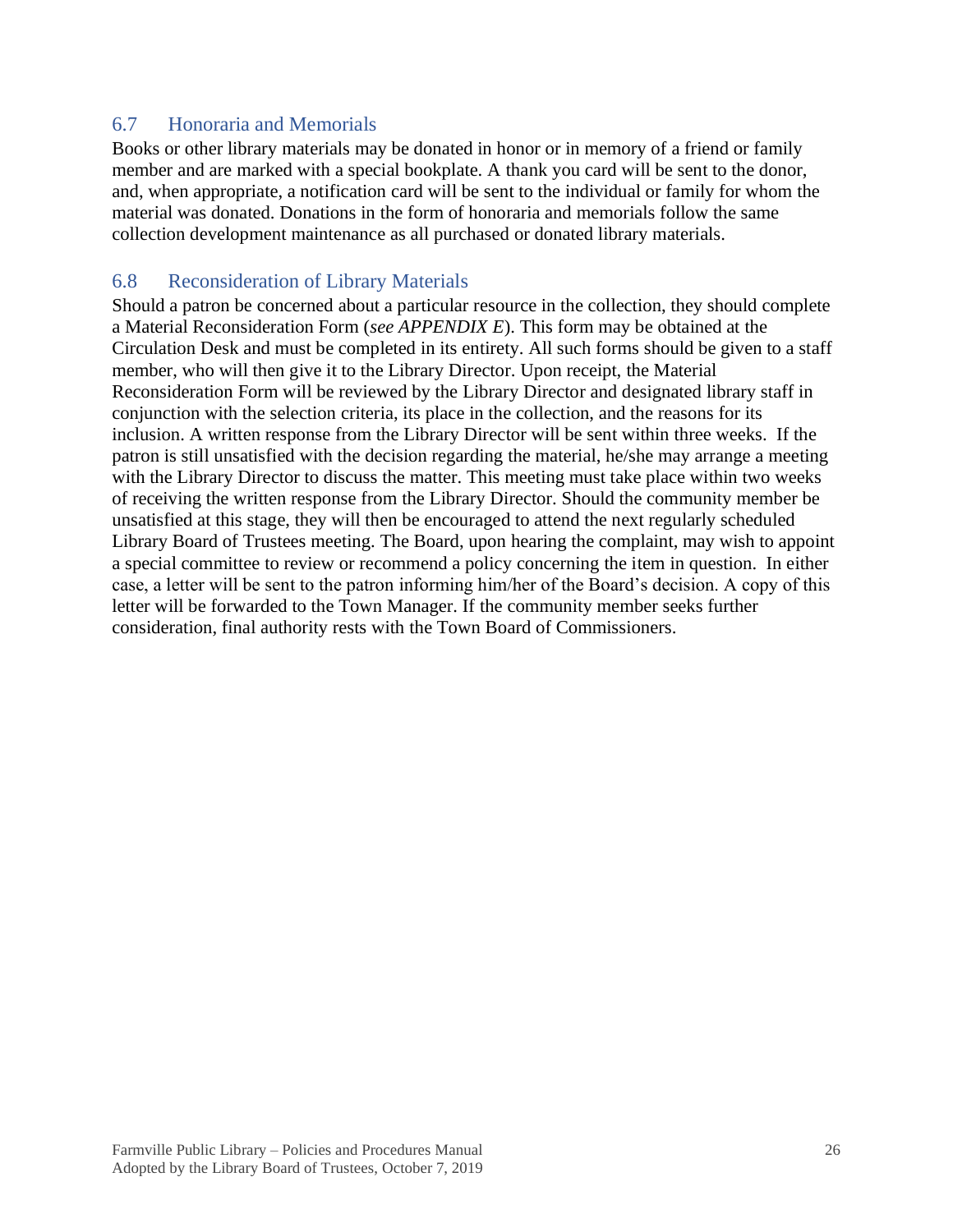# <span id="page-26-0"></span>**7 – PUBLIC MEETING ROOMS**

## <span id="page-26-1"></span>7.1 Statement of Purpose

Farmville Public Library supports, strengthens, and enriches the residents and communities in which it serves by offering a safe and welcoming space to meet, socialize and learn. The Library serves a diverse community, and it is committed to providing use of its meeting spaces to reflect and respond to the diverse population and interests it serves.

The Library's meeting rooms are primarily used to support programs, activities, meetings and study offered by or related to the Library and the Town of Farmville local government. Reservations are made on a first come, first served basis. However, groups qualifying for meeting and study room space are listed below in order of priority:

- Farmville Public Library and its affiliates
- Town of Farmville Government and its departments
- Pitt County Government and its departments
- Community organizations and the general public

The Library and Town reserve the right, under extraordinary circumstances, to pre-empt or cancel reservations, meetings, or events. If this happens, as much notice as possible will be given and assistance will be provided to identify another meeting site. The Library maintains a list of Town and community meeting venues in Farmville and its associated contact information, which it will provide to patrons upon request.

## <span id="page-26-2"></span>7.2 Reservations

- Reservations for the auditorium and conference room can be made by telephone, email or in person.
- Reservations for study rooms can be made using the Library's online reservation portal, telephone, email, or in person.
- Organizations and individuals may have up to three (3) reservations at a time.
- Reservations are allowed up to 90 days in advance.
- All fees must be paid within one (1) business day of the reservation request, if applicable.
- Special requests may be made in advance and may require additional fees.
- Questions regarding denial of use or assessment of fees shall be addressed by the Library Director in consultation with the Town Manager.

# <span id="page-26-3"></span>7.3 User Types

The following list of organizations, businesses and individuals that may reserve the Library's meeting and study rooms aligns with Town of Farmville policy for all of its rental spaces and serves as a guide to determine associated fees: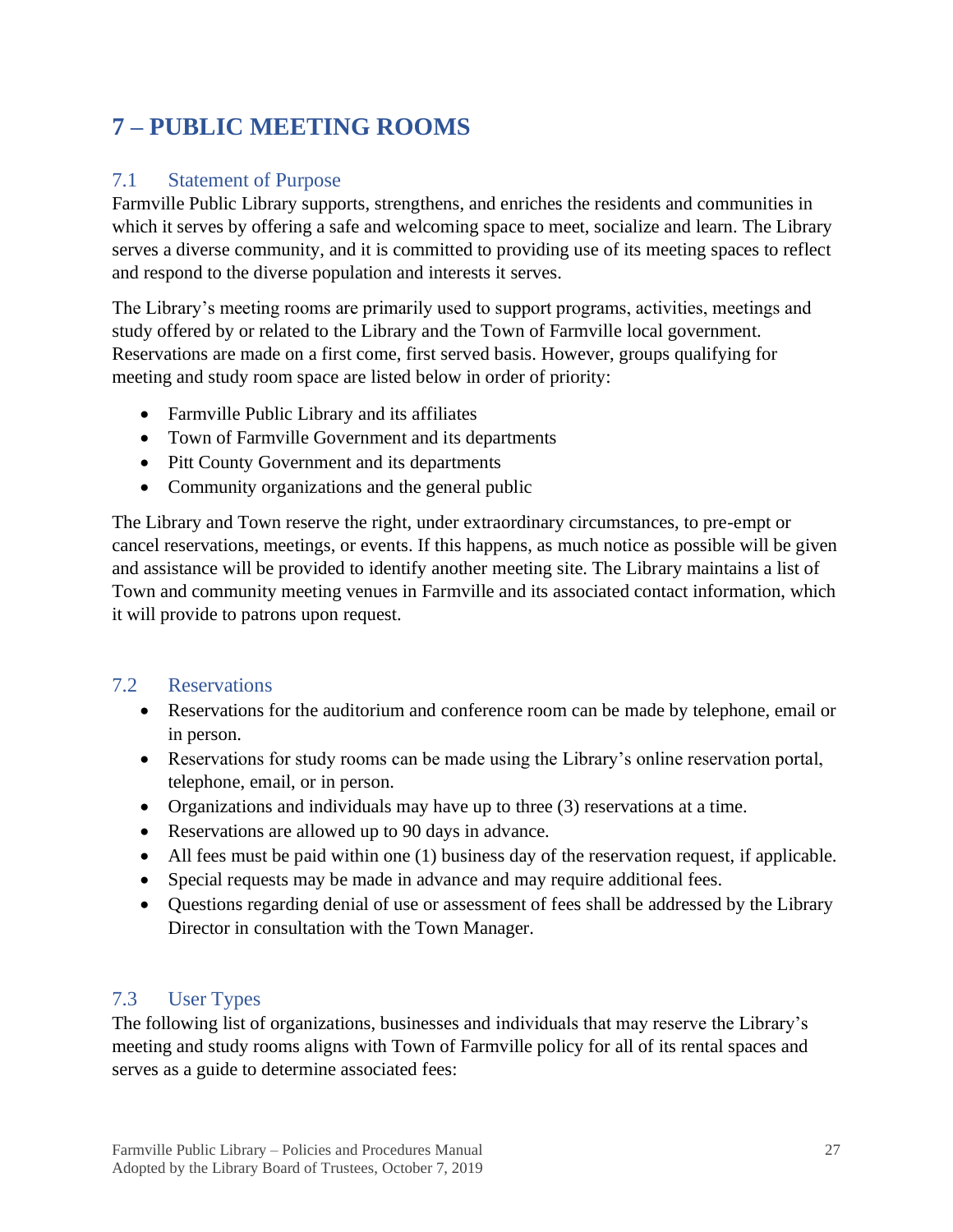#### <span id="page-27-0"></span>*Library and Town Use / Library and Town Sponsored Use*

Events, meetings or activities conducted or sponsored by Farmville Public Library, the Town of Farmville as a whole, or by one of its departments, including but not limited to Commissioners' meetings, advisory board meetings, employee training sessions, employee events, and programs and classes.

#### <span id="page-27-1"></span>*Community Service Use*

Donated activity or program that is performed by an individual or a group for the benefit of the community and not for personal or professional gain or recognition. Examples include but are not limited to blood drives, job fairs, nutrition programs, community book clubs, meal events for the elderly or needy, health screenings, literacy programs, youth mentoring programs, life skill development programs, and curriculum classes.

#### <span id="page-27-2"></span>*Private, Resident*

Private events for which no admission is charged. Applicant must live within Town limits. Organizations may not use the address of a member who is a Town resident. A driver license will be required as verification of residence.

#### <span id="page-27-3"></span>*Private, Non-resident*

Private events for which no admission is charged. Applicant does not live within the Town **limits** 

#### <span id="page-27-4"></span>*Business, Resident*

Profit-oriented group. Business is located within Town limits.

#### <span id="page-27-5"></span>*Business, Non-resident*

Profit-oriented group. Business is located outside Town limits.

The individual or organization hosting the event must complete the reservation request and application if applicable, and his/her address is used to determine the appropriate fee. Age restrictions may apply to specific rooms as detailed in section 7.6 of this Policy.

The Library and/or Town may participate in co-operative or joint programs with other agencies, organizations, institutions, or individuals as part of its own efforts to facilitate information access in the community or to provide a valuable service to the community as a whole or to a targeted segment of the community. Sponsorship is at the discretion of the Library and/or Town. These sponsored programs may include, but are not limited to speeches, community forums, discussion groups, demonstrations, displays, media presentations, health and mental health programs, or educational and scholarship programs. Sponsored events must be open to the general public, free of charge, observe all facility use policies, and have written approval as a sponsored event prior to being scheduled.

#### <span id="page-27-6"></span>7.4 Fee Schedule

The following fee schedule corresponds to the user types in section 7.3 of this Policy: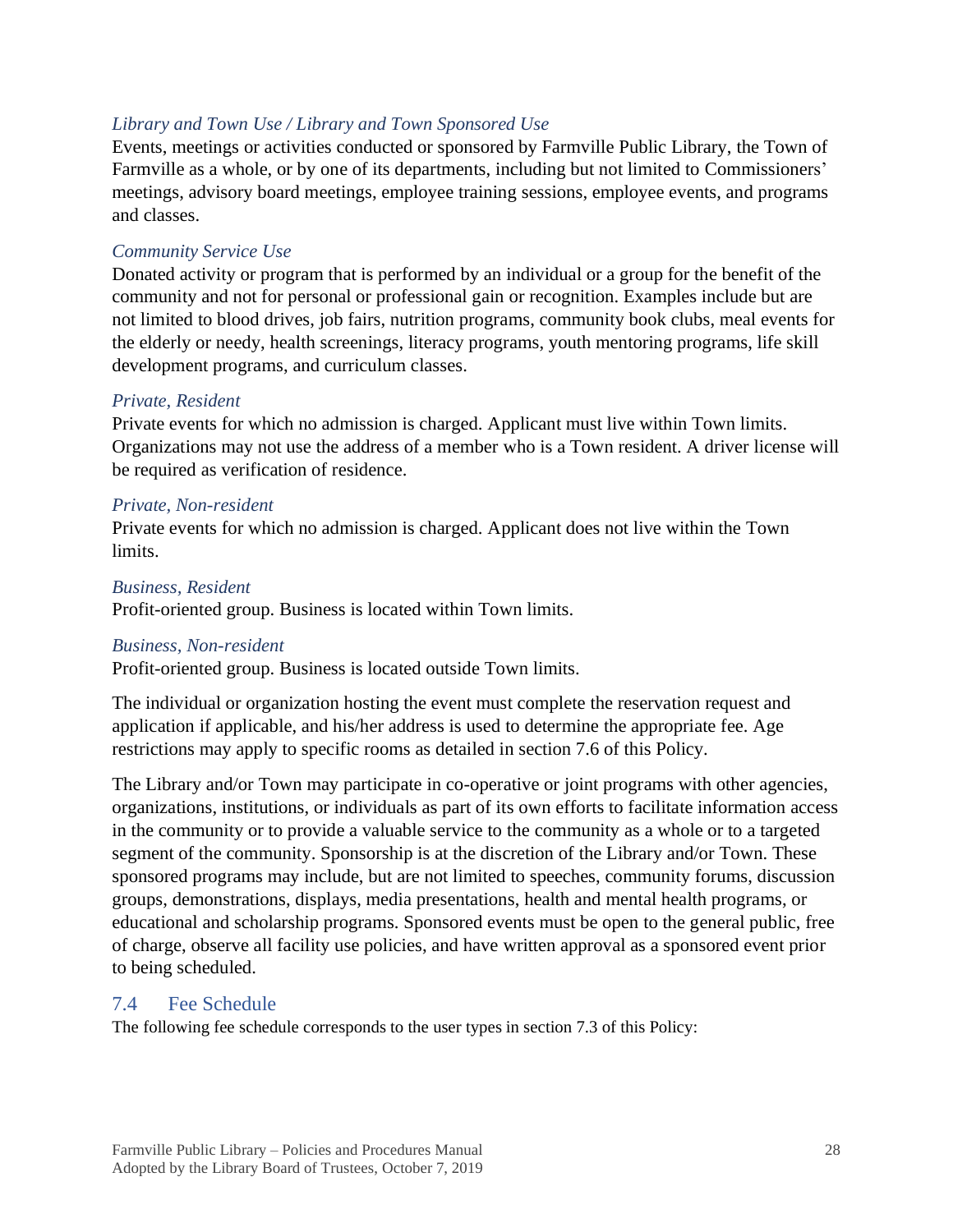| <b>Facility</b>                      | Library/Town or<br>Library/Town<br><b>Sponsored Use</b> | <b>Community</b><br><b>Service Use</b> | Private or<br><b>Business Use</b><br><b>Resident</b> | <b>Private or</b><br><b>Business Use</b><br><b>Non-Resident</b> | <b>Kitchenette</b> | <b>Damage</b><br><b>Deposit</b><br>Fee |
|--------------------------------------|---------------------------------------------------------|----------------------------------------|------------------------------------------------------|-----------------------------------------------------------------|--------------------|----------------------------------------|
| David Belk<br>Cannon<br>Auditorium   | No Charge                                               | No Charge                              | $$200$ per<br>4-hour<br>period                       | \$300 per<br>4-hour period                                      | \$30               | \$100                                  |
| Monk<br>Family<br>Conference<br>Room | No Charge                                               | No Charge                              | $$50$ per<br>2-hour<br>period                        | $$75$ per<br>2-hour period                                      |                    | \$50                                   |
| Study<br>Rooms                       | No Charge                                               | No Charge                              | No Charge                                            | No Charge                                                       |                    |                                        |

# <span id="page-28-0"></span>7.5Guidelines

The following are general meeting room guidelines:

- Use of a room shall not interrupt the use of the library by others, and the library's Code of Conduct policy (section 4.2) still applies while using the room.
- Patrons are responsible for the condition of the room they are using. The rooms should be kept clean during use and should be put back into original condition when finished.
	- David Belk Cannon Auditorium should have no more than 2 round tables and 20 chairs left out after an event. A \$5 fee per table will be deducted from the room deposit fee if three or more tables remain out after the event.
- No items may be stored for any user/group within the facility.
- All supplies and equipment used in an event must be removed from the facility at the completion of each reservation period.
- No alcoholic beverages will be served without special permission from the Farmville Board of Commissioners.
- The Library shall have the right to control and operate the public portions of its facilities, the heating and air conditioning and common use areas, in a manner deemed most appropriate for the Library.
- Library equipment shall not be removed from the facility.
- The lessee shall not assign or sublease the space covered by the "Meeting Room Use" Agreement".
- No person shall be allowed to have firearms, knives, explosives, or any other weapons in the facility or on the premises at any time.

# <span id="page-28-1"></span>7.6 Meeting Rooms

## <span id="page-28-2"></span>*David Belk Cannon Auditorium*

Individuals and organizations may reserve the David Belk Cannon Auditorium (Room 118) in four-hour increments for a fee outlined in section 7.4 of this Policy. The maximum occupancy is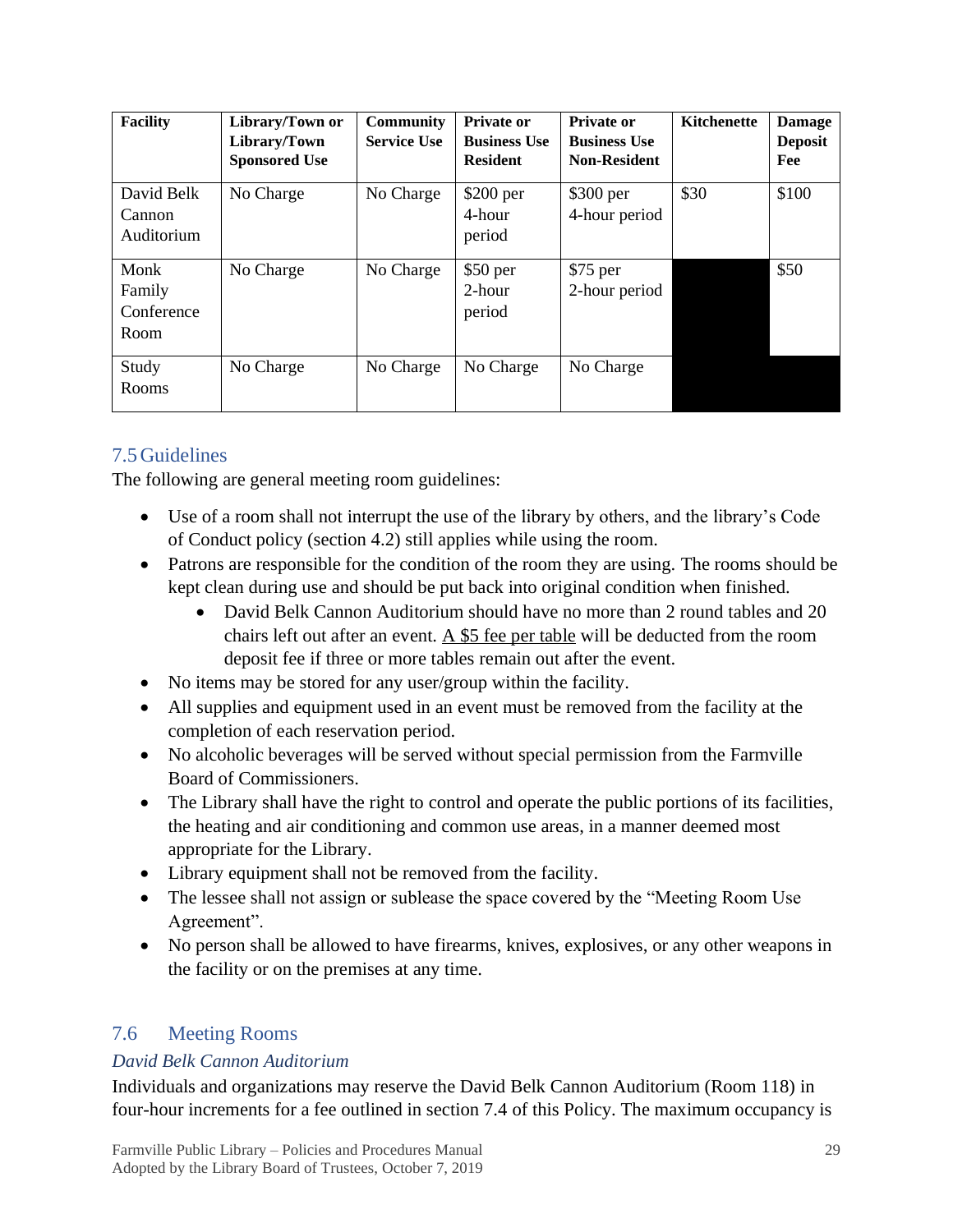100 individuals. Due to the ability to close off the auditorium from the rest of the library, this space can be utilized after the library's normal operating hours.

Reservations: Reservations can be made by telephone, email, or in person at the library for a fee. The reservation will not be confirmed until the use fee and refundable damage deposit fee are submitted. These fees must be paid within one (1) business day of the reservation request for the request to be confirmed. Users are encouraged to make a reservation request at least a month in advance to better ensure the auditorium is available at the requested day and time. The requesting individual/responsible party must be at least 18 years old. Events in this is space requires an adult chaperone ratio of two (2) adult per ten (10) minor children.

Availability: This space may be utilized during and after the Library's normal operating hours. Users may reserve this space Monday - Sunday between 9:00 am to 10:00 pm.

Size and capacity: 1,821 square foot room accommodates 100 people (100 chairs and 10 tables).

Equipment: 100 chairs, 10 round tables, pull-down projector screen, projector, and podium available. Kitchenette available for an extra fee.

Use of Kitchenette: Renters of the David Belk Cannon Auditorium may utilize the Library's kitchenette for a fee outlined in section 7.4 of this Policy. Individuals must make their own catering arrangements and arrange for cleaning of the kitchen after use. The kitchenette is not equipped for large-scale food preparation or catering. Cleaning supplies and trash bags are the responsibility of the renter.

After Hours Use: Due to the ability to close off the auditorium from the rest of the library, this space can be utilized after the library's normal operating hours. The individual/responsible party who made the reservation will be given one (1) key card to access the entrance associated with the auditorium. It is the responsibility of the individual/responsible party to ensure all doors are locked after the event has ended. The key card will be de-activated shortly after the event's scheduled ending. The library requests that key cards be returned to a library staff member by the next business day. Key cards may also be left in the exterior book drop immediately following the event.

Checking In: Individuals who have reserved the auditorium should check in at the service desk. Once alerted, a staff member and the requesting individual will review the auditorium's use policy, and assistance with equipment will be provided if previously arranged. Individuals who have reserved the auditorium after hours will be provided with a key card to access the entrance associated with the auditorium the day of the event.

Checking Out: Individuals are asked to alert staff once the auditorium has been vacated so its doors can be locked and room secured. If utilized after the library's normal operating hours, the requesting individual must ensure that the room is left as it was found and that all doors are locked. The key card will be de-activated shortly after the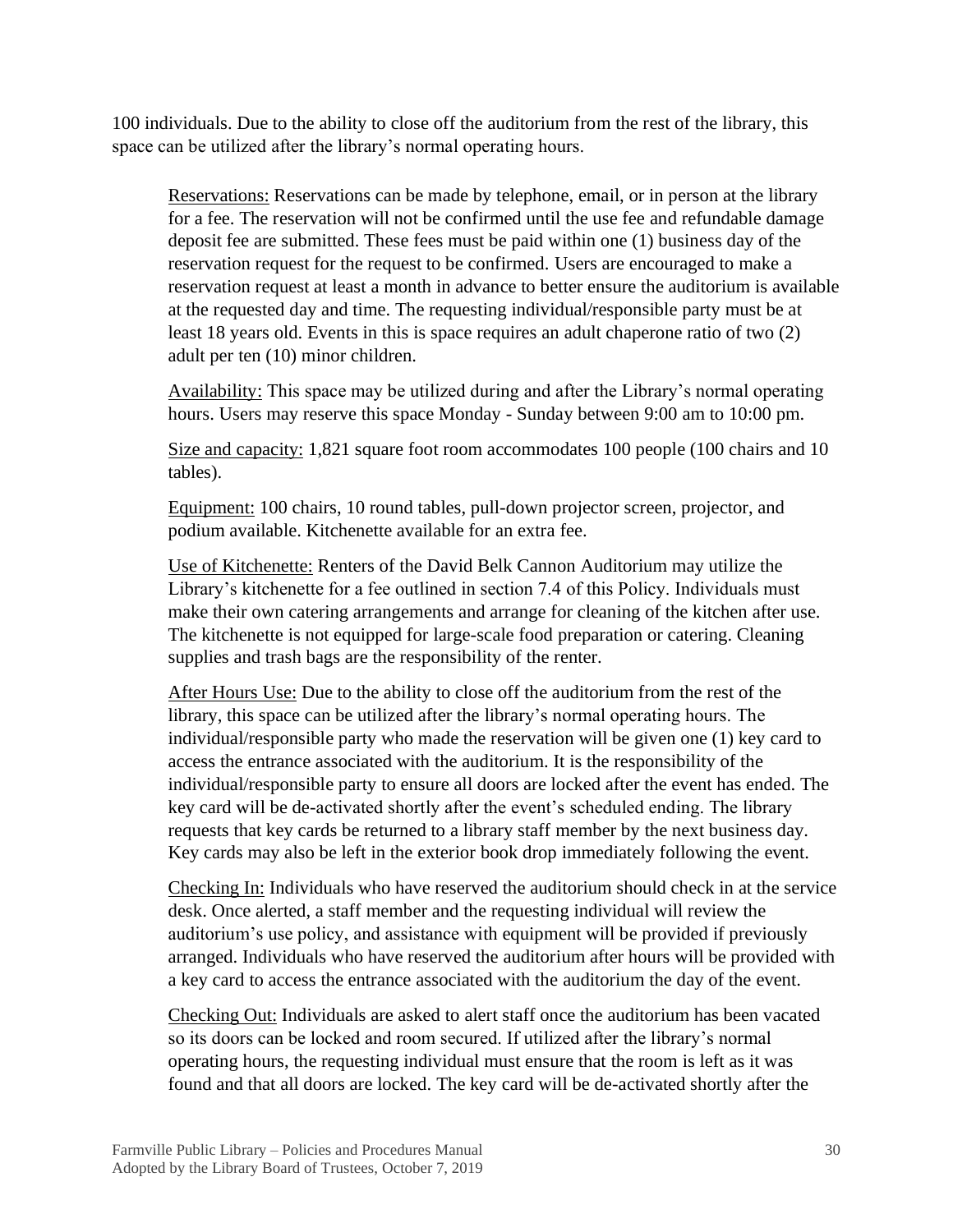event's scheduled ending. The library requests that the key card be delivered to a library staff member by the next business day. Key cards may be left in the exterior book drop.

Refundable Damage Deposit Fee: Lessees eligible to receive some or all their refundable damage deposit fee will be issued a check within fifteen (15) business days after the event has taken place.

#### <span id="page-30-0"></span>*Monk Family Conference Room*

Individuals and organizations may reserve the Monk Family Conference Room (Room 209) in two-hour increments for a fee outlined in section 7.4 of this Policy. The maximum occupancy is 10 individuals.

Reservations: Reservations can be made by telephone, email, or in person at the library for a fee. The reservation will not be confirmed until the use fee and refundable damage deposit fee are submitted. These fees must be paid within one (1) business day of the reservation request for the request to be confirmed. Users are encouraged to make a reservation request several days in advance to better ensure the conference room is available at the requested day and time. The requesting individual/responsible party must be at least 18 years old and must attend the event.

Availability: This space may be utilized during the Library's normal operating hours:

- Monday Thursday between 9:00 am and 8:00 pm
- Friday between 9:00 am and 6:00 pm
- Saturday between 9:00 am and 3:00 pm

Size and capacity: 323 square foot room accommodates 10 people (10 chairs and 1 table).

Equipment: 10 chairs, 1 rectangular table, and television screen for presentations.

Checking In: Individuals who have reserved the conference room should check in at the 2<sup>nd</sup> floor service desk. Once alerted, a staff member will unlock the conference room door, will review its use policy with the individual, and assistance with equipment will be provided if previously arranged.

Checking Out: Individuals are asked to alert staff once the conference room has been vacated so its door can be locked and room secured. The requesting individual must ensure that the room is left as it was found.

Refundable Damage Deposit Fee: Lessees eligible to receive some or all their refundable damage deposit fee will be issued a check within fifteen (15) business days after the event has taken place.

## <span id="page-30-1"></span>*Emily Monk Davidson Local History and Genealogy Center*

The Emily Monk Davidson Local History and Genealogy Center (Room 208) is a repository of historical materials for public consumption that can be utilized by patrons anytime during the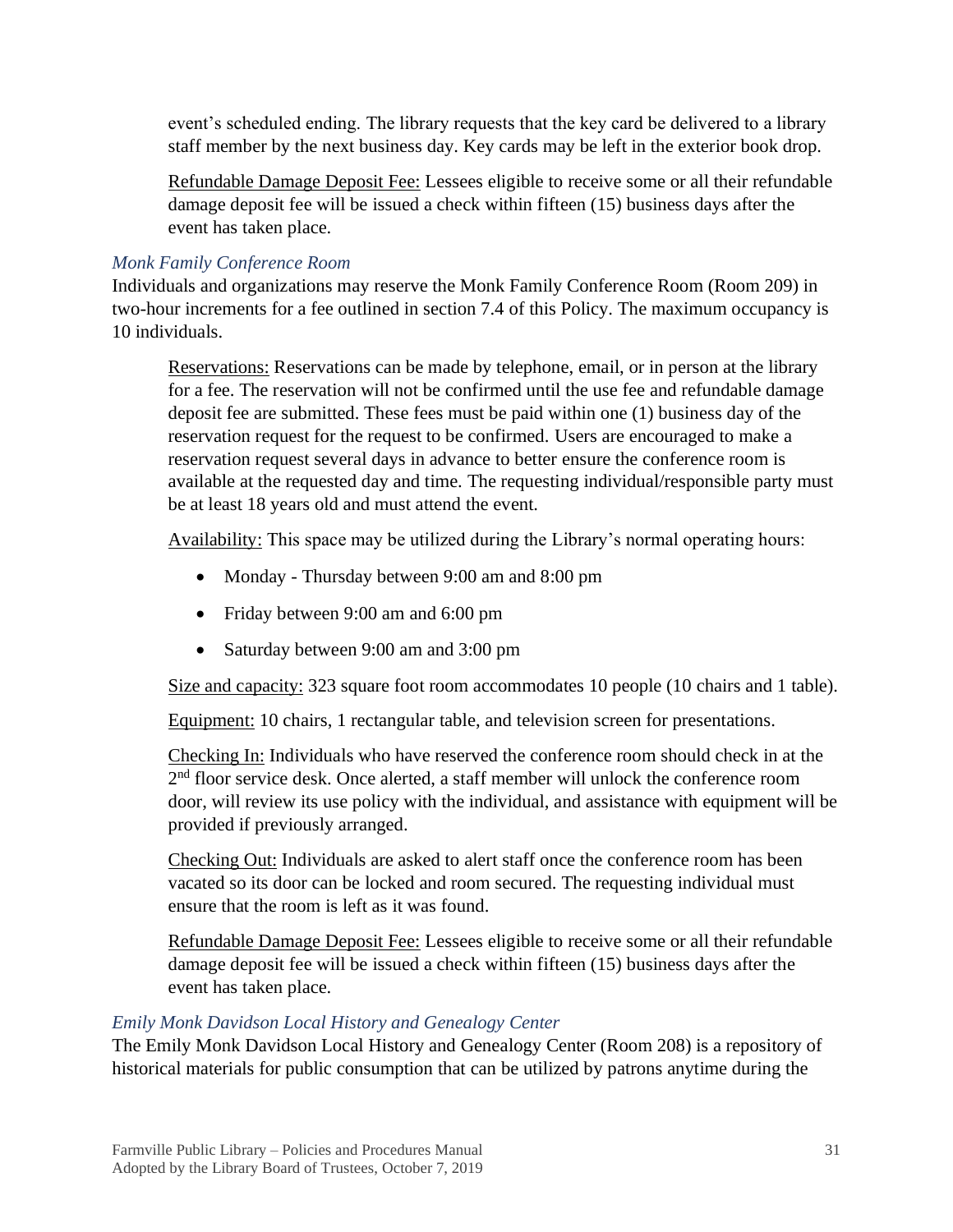Library's operating hours. While the Library may hold or co-sponsor a public program that is historical in nature in the Center, it is not available to be reserved.

#### <span id="page-31-0"></span>*Study Rooms*

A total of three (3) study rooms are available for individual or small group study, discussions, tutoring sessions and other similar activities. One (1) room (Room 106) is located on the first floor, and two (2) rooms (Rooms 202 and 203) are located on the second floor. These rooms are available without charge daily on a first come, first served basis. The maximum occupancy for a study room is 5 individuals.

Reservations: Reservations can be made using the Library's online reservation portal, phone, email, or in person at the library. The requesting individual/responsible party must be at least 13 years old.

Availability: This space may be utilized during the Library's normal operating hours:

- Monday Thursday between 9:00 am and 8:00 pm
- Friday between 9:00 am and 6:00 pm
- Saturday between 9:00 am and 3:00 pm

Size and capacity: Study rooms are between 100 and 140 square feet, and each room can accommodate 5 people.

Equipment: Study rooms contain 5 chairs and 1 table. A television screen for presentations is available in two of the study rooms.

Checking In: Individuals who have reserved a study room should check in at the service desk which corresponds to the floor their requested study room resides. Once alerted, a staff member will unlock the study room door.

Checking Out: Individuals are asked to alert staff once the study room has been vacated so its door can be locked and room secured. The requesting individual must ensure that the room is left as it was found.

# <span id="page-31-1"></span>7.7 Conditions of Use

- **Room Capacity.** Users shall observe posted room capacities.
- **Non-Discrimination**. The Library is a place for everyone. Users of the library and its rental spaces must understand that any discrimination, including but not limited to an individual's age, sex, race, color, religion, national origin, physical or mental disabilities, affectional preference, or marital status will not be tolerated and may prevent future use of the Library and its rental spaces.
- **Activities for Profit**. Advance ticket sales or admission charges to private events are permitted, however you cannot charge admission at the door. The exchange of goods or services in the library is generally prohibited, though exceptions may be made by the Library Director or designee.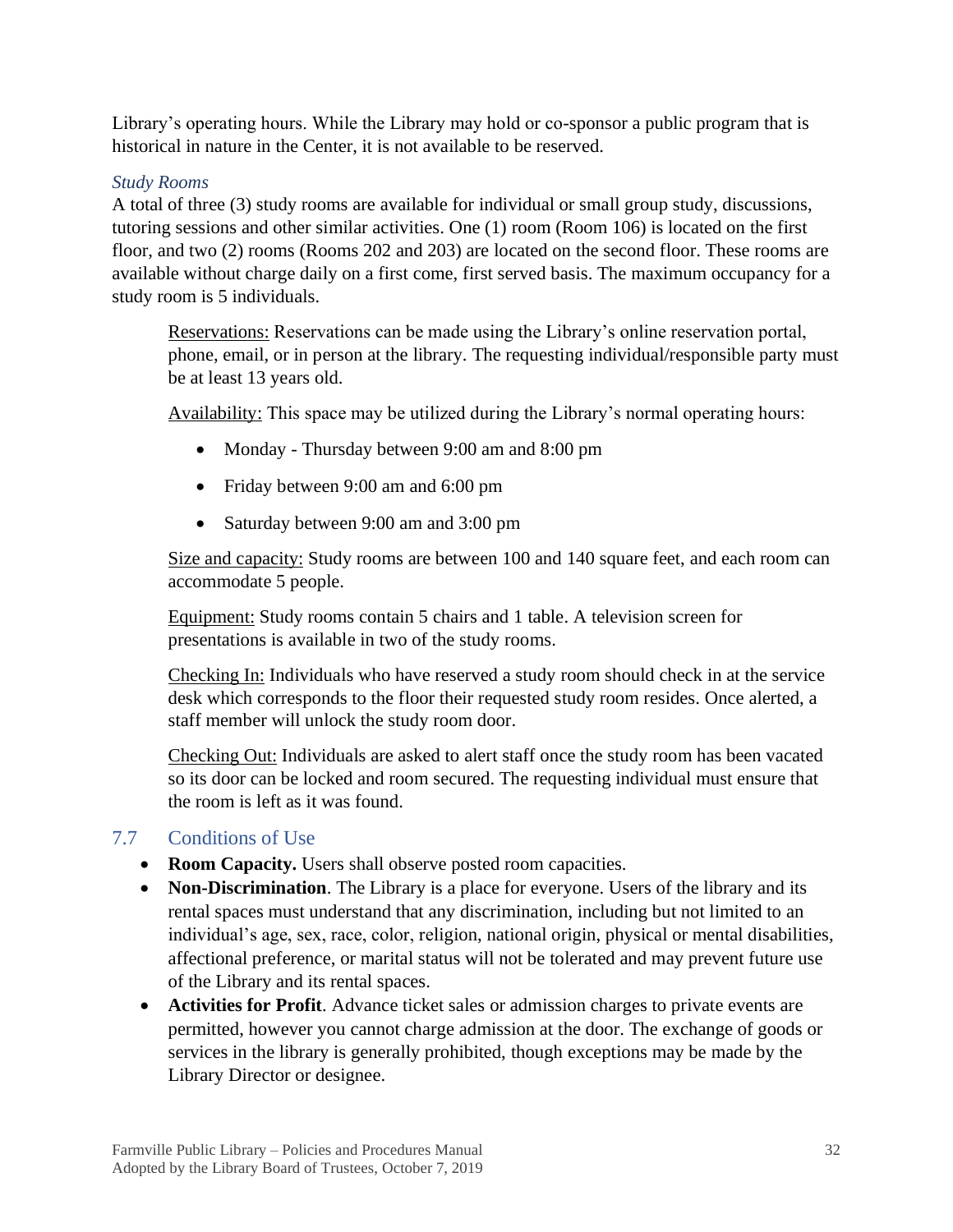- **Signs and Advertising**. Posters or other signs advertising events in the library and its rental spaces must be approved by the Library Director or designee before they are displayed. Users may bring an easel, or use a Library-owned easel, to display an event's poster the day of the event. Signage is not permitted on the library's meeting room windows, tables, walls, ceilings, or equipment.
- **Safety**. Users must take all necessary precautions to ensure the safety and well-being of all activity participants.
- **Indemnity**. The user agrees to indemnify and hold harmless the Library, Town and its officers, agents and employees from all loss, liability, claims or expense (including reasonable attorneys' fees) arising from bodily injury, including death or property damage to any person or persons caused in whole or in part by the negligence or willful misconduct of the user except to the extent same are caused by the negligence or misconduct of the Town.
- **Liability**. As a condition of using the library's equipment or facility, users shall hold the Library and Town harmless from any claim or liability arising out of any activity or conduct of the group or individual while using the facility in question.
- **Compliance**. Users are responsible for compliance with all ordinances, codes, policies, and laws related to the proposed use of the Library, as well as Town buildings, grounds, or parks, and must obtain all necessary permits for the proposed event.
- **Reservation of Rights**. The Library reserves the right to prohibit use of facilities, for just cause, including, but not limited to, improper use or prior misuse of facilities, failure to abide by the provisions of this policy, disruption of library business, and failure to compensate the library for use and/or damages to a facility.
- **Waiver of Terms**. The Library Director reserves the right to waive or vary any provision in this policy when doing so would more effectively serve the public's interest, except when prohibited by law.
- **Disclaimer**. In making library facilities available for use under this policy, neither Farmville Public Library nor the Town of Farmville assumes obligation or responsibility for the activities of the individuals or groups nor makes any direct or indirect endorsement of the activity.

## <span id="page-32-0"></span>7.8 User Responsibilities

- Users must set up the tables, chairs and equipment, and are asked to return the room to the condition in which it was found. Failure to do so may prevent future rental privileges. Only tables and chairs assigned to each meeting room are available for use by the reserving group or individual.
- Users needing assistance with operating a room's equipment are asked to request assistance in advance of taking occupancy. Staff is not available to operate meeting room equipment or teach users without prior arrangements made at the time of reservation.
- Any damage incurred during a user's event is the responsibility of the user and their group. This includes any and all damages to the facilities, equipment or property, including the costs of all labor, materials, and supplies to repair or replace the damage. The user's damage deposit fee will be used to repair or replace damage incurred. Repair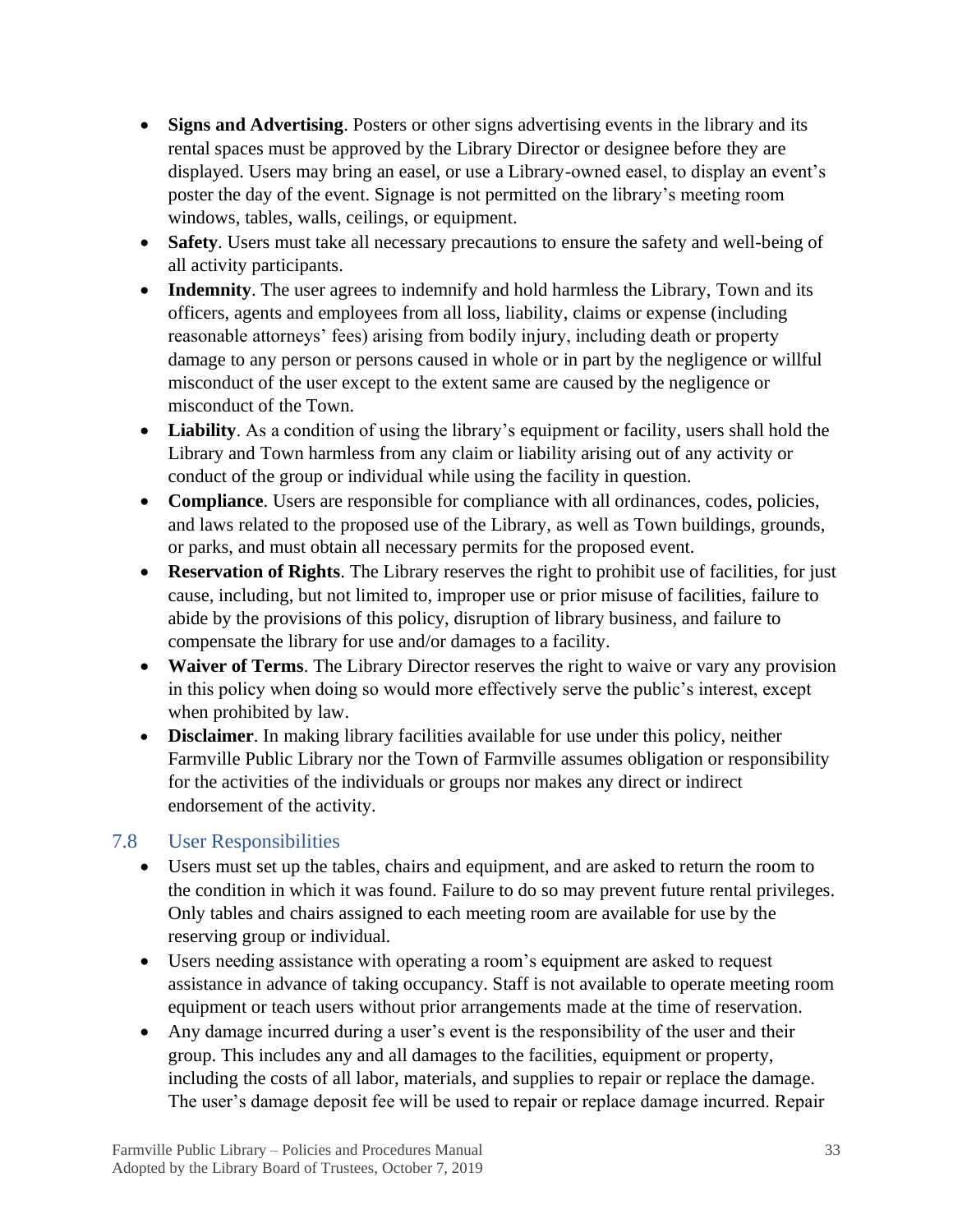or replacement of damage that exceeds the damage deposit fee total will be supplied by the user.

# <span id="page-33-0"></span>7.9 Audiovisual Equipment

Audiovisual equipment and technical support are available by library staff as long as sufficient notice is given and that the equipment is not needed for a Library, Town of Farmville, or Pitt County program or event. Groups may use their own equipment provided the library network and/or audiovisual systems are not compromised or unduly burdened. Any library equipment used must be left in the same condition in which it was found. Damage or loss of any library equipment or property will result in a financial liability to the individual and/or group reserving the room.

# <span id="page-33-1"></span>7.10 Meeting Room Refund Policy

Unless the cancelation of a meeting room reservation can be directly tied to an act of nature, public health concerns, or Library or Town use of the room, a refund will not be given unless made two (2) weeks before the scheduled reservation date. Canceling a reservation can be made by calling the library at (252) 753-3355. If eligible, a refund will be issued within fifteen (15) business days of the cancellation date.

# <span id="page-33-2"></span>7.11 Refundable Damage Deposit Fee

A refundable damage deposit fee is required to reserve the David Belk Cannon Auditorium and the Monk Family Conference Room. Any damage incurred during a user's event is the responsibility of the user and their group. This includes any and all damage to the facilities, equipment or property, including the costs of all labor, materials, and supplies to repair or replace the damage. The user's damage deposit fee will be used to repair or replace the damage incurred. Repair or replacement of damage that exceeds the damage deposit fee total will be supplied by the user.

Users eligible to receive some or all their refundable damage deposit fee will be issued a check within fifteen (15) business days after the event has taken place.

# <span id="page-33-3"></span>7.12 Denial of Meeting and Study Room Privileges

No group will be permitted use of a meeting room if that use is in violation of the Library's Code of Conduct policy (section 4.2), such as exhibiting excessive noise, or presenting a safety hazard or a significant security risk. The Library Director may also deny the use of meeting rooms to groups that violate meeting room policies.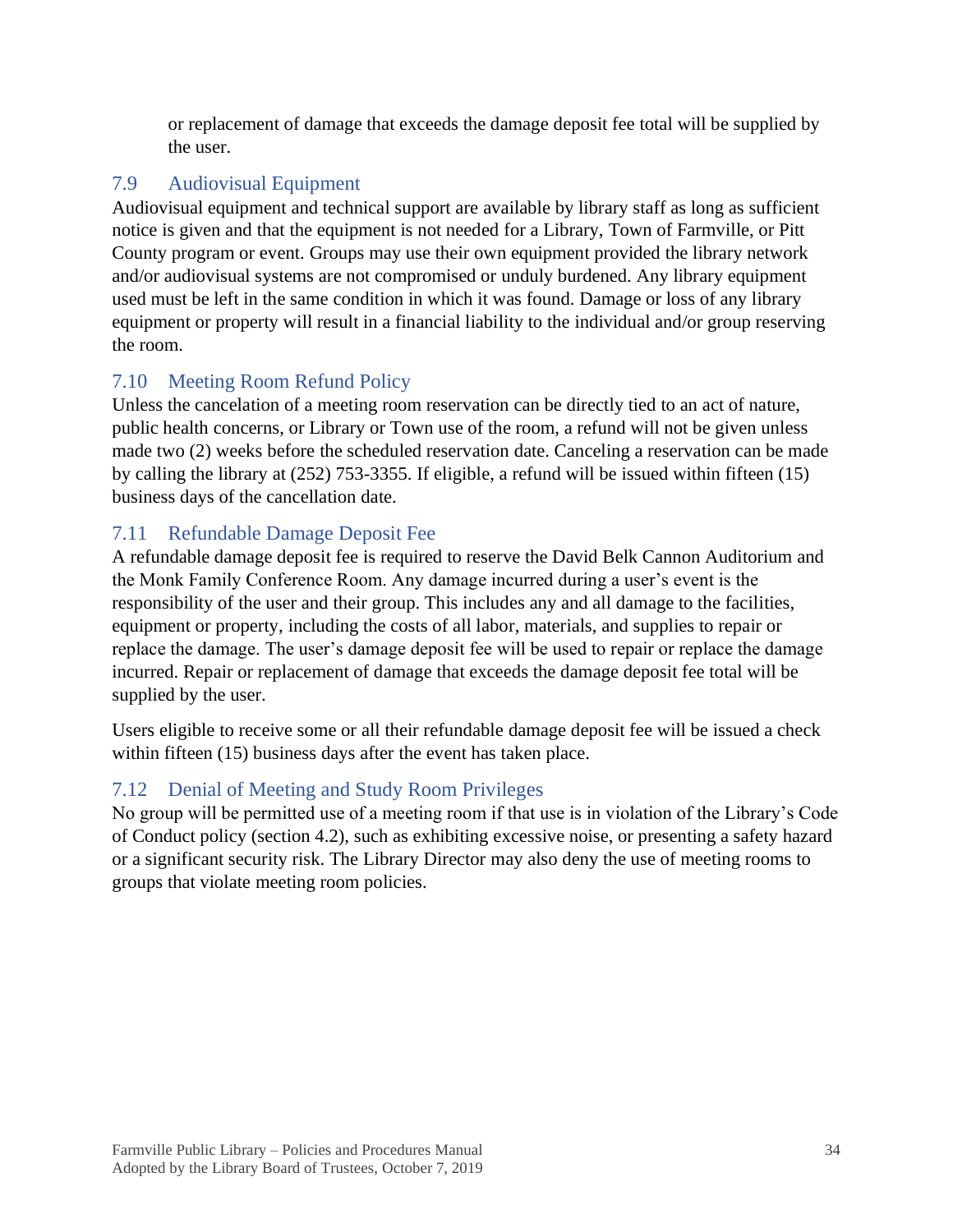# <span id="page-34-0"></span>**8 – 3D Printer**

#### <span id="page-34-1"></span>8.1 Purpose

The purpose of the 3D printer is to offer the community access to new and emerging technologies. Farmville Public Library's 3D printer is made available to the public to foster creativity and advance lifelong learning. 3D printers make three-dimensional objects in plastic or other polymers using digital designs uploaded from computer files. This policy establishes how the public may utilize the Library's 3D printer.

## 8.2 General Use

All other Library policies apply when using the Library's 3D printer or printing services, including policies addressing user behavior, acceptable use, copyright, intellectual freedom, and user privacy.

#### 8.3 Terms of Use

- Users must have a Farmville Public Library card in good standing or a library card from an NC-Cardinal library in good standing.
- Users may only submit one (1) print request at a (Note: one request may include multiple files for a multipart item. Each file can only be made in a single color and material.)
- Users may submit no more than two print requests (2) per month.
- Only designated Library staff may print items.
- The Library does not guarantee complete customer privacy during the 3D printing process as printing may be done in a public space.
- User will be charged a administrative fee of \$5.00 plus the cost of the materials used in creating a print. User will be notified of the cost of a print before it is undertaken.
- Users will not be charged for a failed print run.
- Charges must be paid at the time of pick up. The Library only accepts cash and check payments.
- User will not be charged for the material cost of a failed print. If a model is found to be printing improperly within the first 15 minutes, Library staff will attempt to print the model a second time. After the second failed attempt, the print request will be cancelled and the user requesting the print will be notified and charged only the administrative fee  $($5.00).$
- The Library is not responsible for failed models. Printing designs are not guaranteed to come out as intended and can be affected by a number of variables, such as size, complexity, and overhanging areas.
- The Library does not refund printing fees for completed items which do not come out as intended due to options selected by the user requesting the 3D print, including but not limited to scale, design, quality, required support material, etc.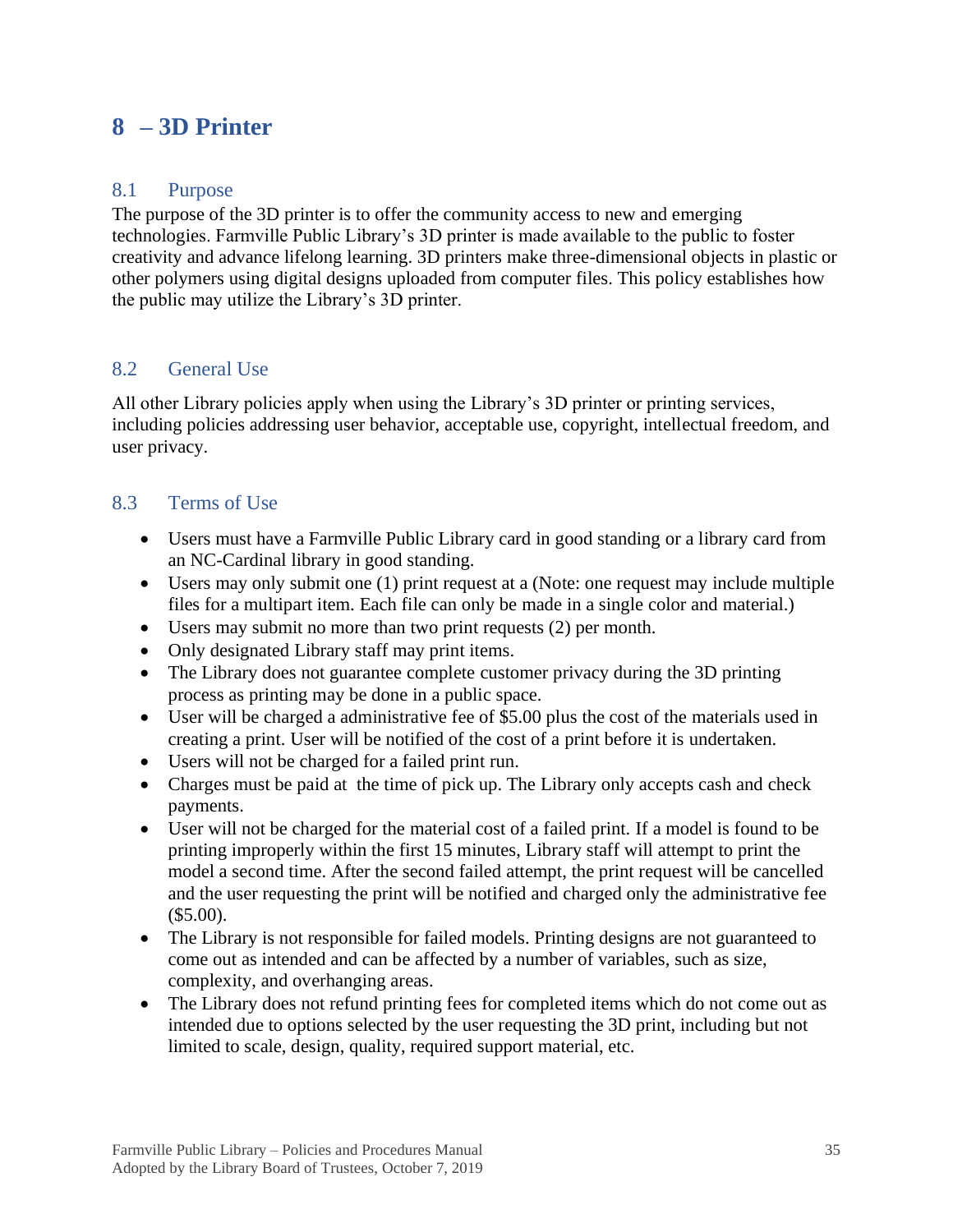- Users have two weeks from notification to pick up their print job. Items not picked up within two weeks become the property of the Library, and the cost will be charged as a fee to your Library account.
- Use of the 3D printer is not necessarily on a first-come, first-served basis. Size of the file, timing of printing, and availability of materials and library staff may affect scheduling. The Library reserves the right to organize the print queue for overall efficient output.

## 8.4 Procedure

- Create a design file
	- Create or find a STL (stereo lithography) 3D design file and submit it to the library on a USB device or other approved method.
	- The Library will not be responsible for the creation of 3D files but may recommend freely available file sources upon request.
	- User is responsible for the object design. Library staff will not modify the designs submitted for printing.
	- If a submitted file fails to slice, or has significant errors in slicing, printing cannot proceed, and the user will be notified.
- Complete a 3D Printing Request Form
- Participate in a meeting with Library staff to review the design submitted for printing.
- Allow up to two (2) weeks for your item to be printed.

# 8.5Restrictions

The Library's 3D printer may be used only for safe and lawful purposes. Users will not be permitted to use the Library's 3D printer to create material that is:

- Prohibited by local, state, or federal law
- In violation of the Library's code of conduct
- Unsafe, harmful, dangerous, poses an immediate threat to the wellbeing of others, or is inappropriate for the Library environment
- A weapon, look-alike weapon, or part of a weapon
- For commercial use
- In violation of another's intellectual property rights
- A reproduction of material or use a design that is subject to copyright, patent, or trademark protection.

The user represents and warrants to FPL that the designs submitted are original to the user, in the public domain, or that the user has other legal right to use the design. The user shall be responsible for and shall hold FPL harmless for any claims or damages arising from or relating to the user's violation of this representation and warranty.

The Library reserves the right to refuse any 3D print request.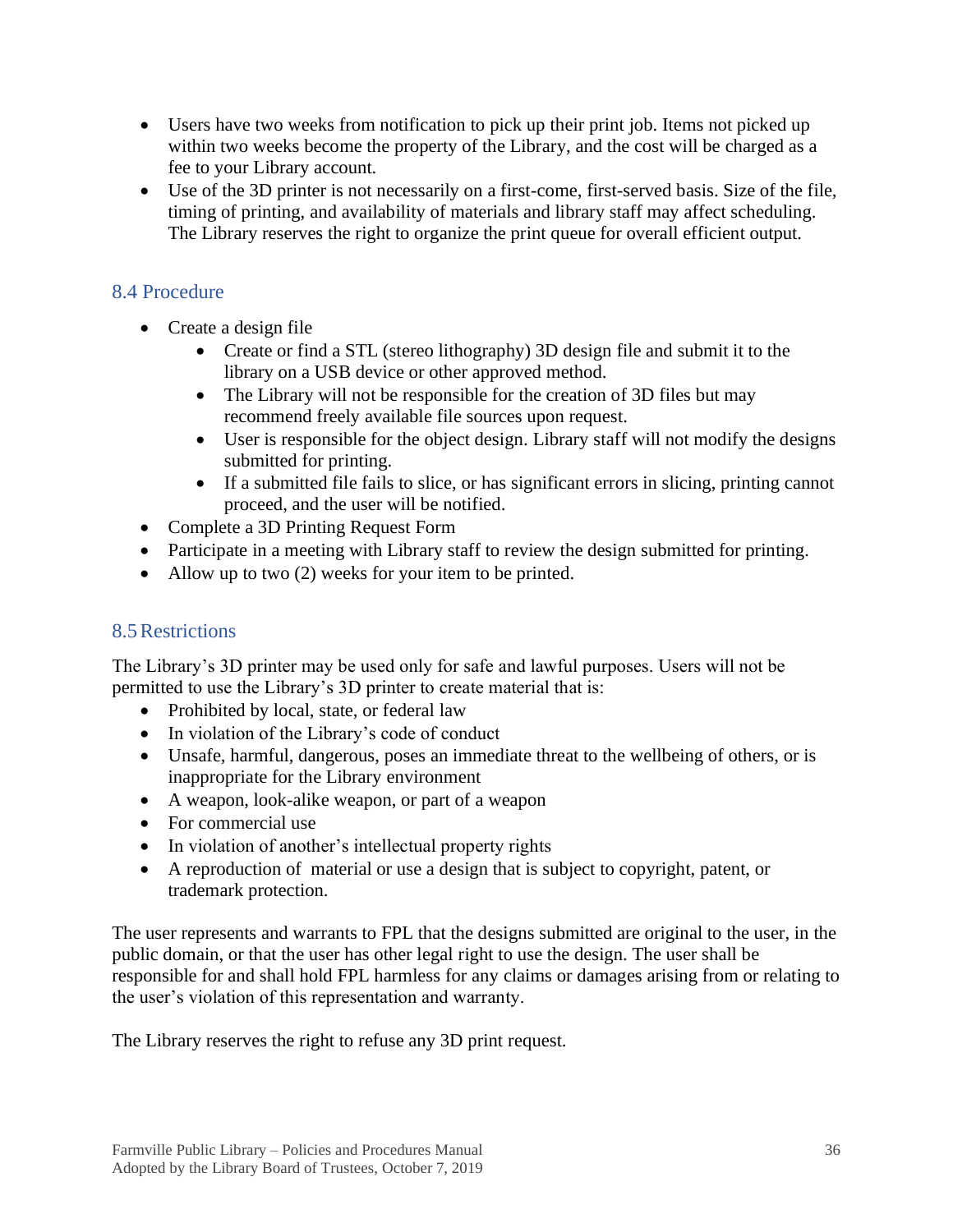The Library cannot guarantee model quality or stability, nor confidentiality of submitted designs. 3D printed items are provided to users "as is" and without warranty of any kind. Users are responsible for removing rafts and supports.

The Library is not responsible for any object created with the 3D printer, including any harm or injury incurred as a result of any usage of the 3D printer or the object printed.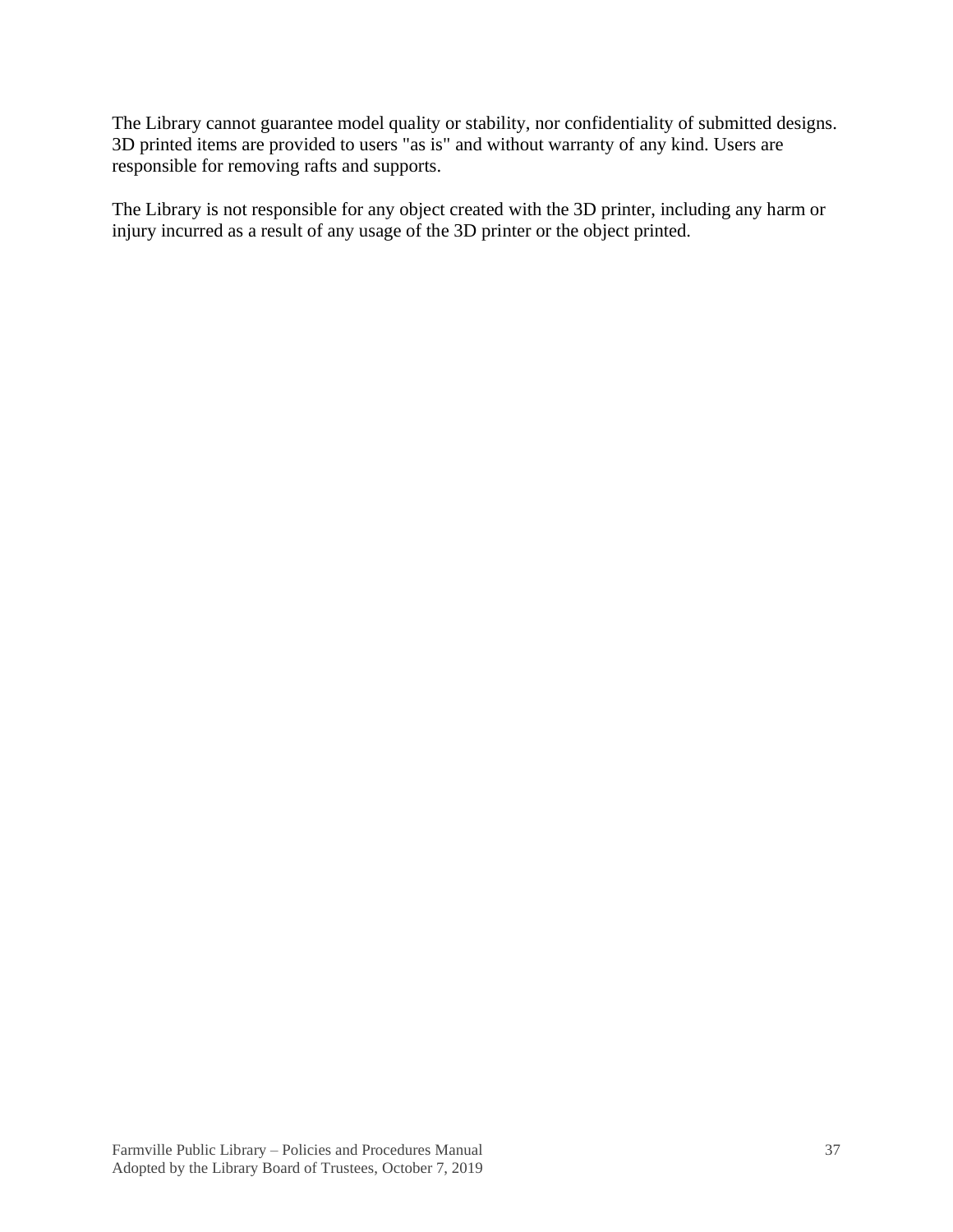# <span id="page-37-0"></span>**9 – POSTING PUBLIC NOTICES**

#### <span id="page-37-1"></span>8.1 Purpose

Serving as a community information center, the Farmville Public Library welcomes flyers, pamphlets and public notices to be displayed for public view.

The Library Board of Trustees has determined that certain information and public notices may be posted in the library, subject to the provisions of this policy. The purpose of this policy is to establish guidelines by which such information and notices will be posted and to ensure that the guidelines are applied consistently and in the best interests of library users.

# <span id="page-37-2"></span>8.2 Bulletin Board and Literature Distribution

The Farmville Public Library provides a community events bulletin board literature distribution area to provide information about upcoming events. Farmville and Pitt County-based organizations engaged in educational, cultural, intellectual or charitable activities may post flyers and other announcements of public events, seminars or courses in Farmville and the surrounding community. Library staff will routinely review the community events bulletin board to ensure compliance with these guidelines.

Items posted on the community events bulletin board do not imply endorsement by the library for any organization, cause or activity.

The library does not assume responsibility for the preservation, protection or possible damage or theft of any item displayed on or near community bulletin boards. Flyers promoting events that have passed will be discarded by library staff in order to make room for flyers promoting future events.

# <span id="page-37-3"></span>8.3 Signs and Posters Inside and Outside of the Library

Signs or posters may not be posted on or around the exterior of the library building or inside the library building except on the community events bulletin board and in accordance with this policy.

The Library Director may make an exception to this posting policy if the sign or poster is related to an event or service sponsored or co-sponsored by the library, a Town government event, or otherwise contributing to the library's mission.

## <span id="page-37-4"></span>8.4 Enforcement

The provisions of this posting policy will be construed and enforced by the Library Director at their sole discretion.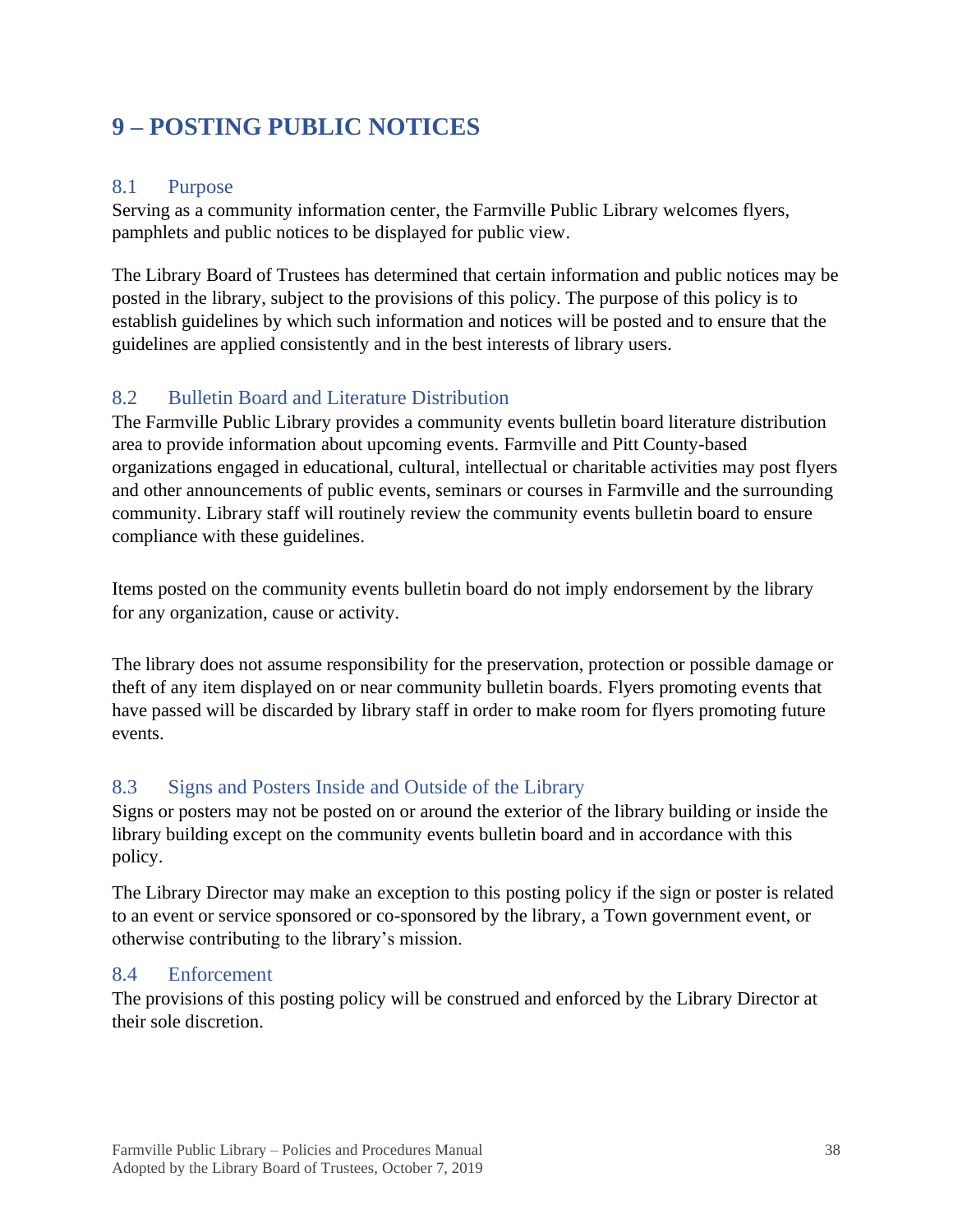# <span id="page-38-2"></span>**10 – LIBRARY PROGRAMS**

# <span id="page-38-3"></span>9.1 Purpose

The Farmville Public Library sponsors a wide variety of public programs and partners with other organizations to develop co-sponsored public programs to fulfill its mission and promote the enjoyment of reading, greater cultural understanding, lifelong learning and civic engagement. The library's investment in public programs recognizes that people learn in many different ways and that diverse programming enables the library to reach new audiences.

# <span id="page-38-0"></span>9.2 Program Planning

Library-initiated public programs are planned in accordance with the American Library Association's Library Bill of Rights (*see APPENDIX G*) and, as such, topics, speakers and resource materials are not excluded from library programs because of potential controversy. The library strives to present programs that represent a variety of opinions and viewpoints.

Programs represent the wide range of ideas and views contained in the library's collection, respond to a topical issue or popular trend and are planned to meet the expressed and anticipated needs of the community. Opinions expressed during programs at the Farmville Public Library do not necessarily reflect the views of the library, its staff, trustees or supporters.

The library staff uses the following criteria when planning programs:

- Relevance to community needs and interests.
- Presentation quality.
- Treatment of content for intended audience.
- Presenter background, reputation and qualifications in the content area.
- Budget.
- Availability of program space.
- Connection to other community programs, exhibitions or events.
- Relation to library collections, resources, other library-sponsored programs, and exhibits.

Professional performers and presenters that reflect specialized or unique expertise may be hired for library programs. Presenters or performers will not be excluded from consideration because of their origin, backgrounds, views or because of potential controversy.

The sale of products at library programs is not allowed except for the following:

- Writers, performers and artists may sell their own work at library programs.
- Third-party vendors invited by the library to sell the work of the writer, performer or artist that is the subject of that particular library program.
- The Friends of the Library may sell items at library programs they sponsor.

# <span id="page-38-1"></span>9.3 Community Participation

The library welcomes opinions and suggestions from the community concerning programming. Anyone with a question about a library program may address the concern with a library staff member or the Library Director.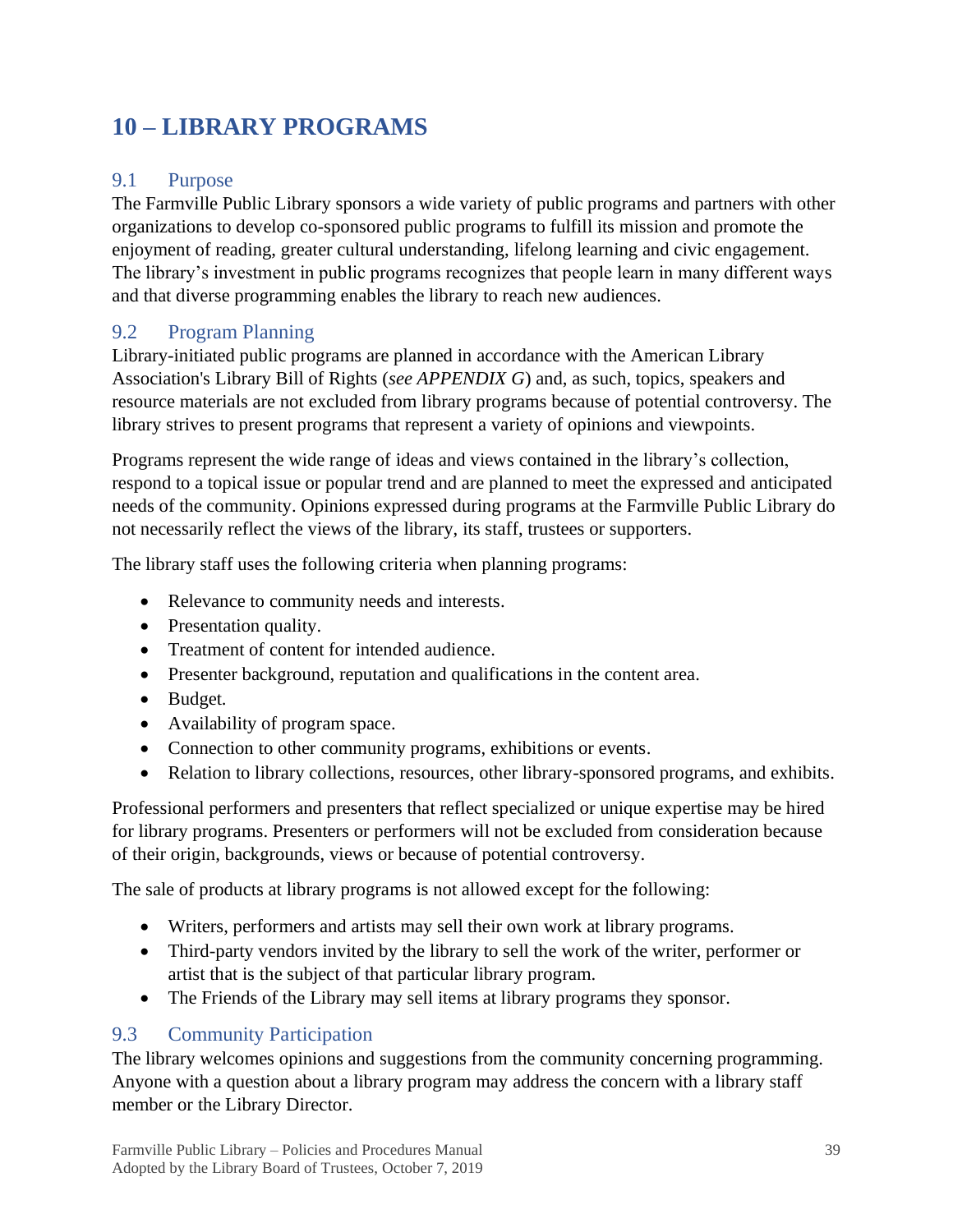The library may partner with another agency or community organization in planning joint programs or when the partner's program complements the library's mission. Co-sponsored programs must include participation by the library staff to plan and develop program content, provide logistical support, or include information about library resources relevant to the program content.

# <span id="page-39-0"></span>9.4 Program Availability

Generally, library programs are offered free of charge and are open to all, unless a specific age group is indicated by the nature of the program. The library occasionally offers some ticketed and fee events to generate income on behalf of the library. A materials fee may be requested to cover the cost of materials used in a program but this fee generally will not exceed actual cost.

In the event that a program attracts more audience members than the library can safely accommodate, the library will limit admission to a number that meets fire and building code safety standards.

# <span id="page-39-1"></span>9.5 Book Group Support

As book discussion is core to the mission of the library, a value-added service is offered to book groups that make a request to hold their discussions at the library. Book groups may utilize library space at no cost.

The library understands that some book groups may not be open to the public, but library staff will share information with the community if groups are looking to expand its membership.

## <span id="page-39-2"></span>9.6 Patron Conduct

The Library reserves the right to deny attendance to anyone becoming disruptive to audience members or the program facilitator, and to anyone in violation of the Library's Code of Conduct policies. Adult supervision is required at all programs involving children unless otherwise stated by the program facilitator.

# <span id="page-39-3"></span>9.7 Use of Images and Video

Program participants should expect that photographs/video will be taken at events and used on the Library's social internet sites and/or website. Participants may take the initiative to request in writing that their image not be used by the library.

## <span id="page-39-4"></span>9.8 Program Cancellation

The library reserves the right to cancel a program and reschedule (or not) at its discretion.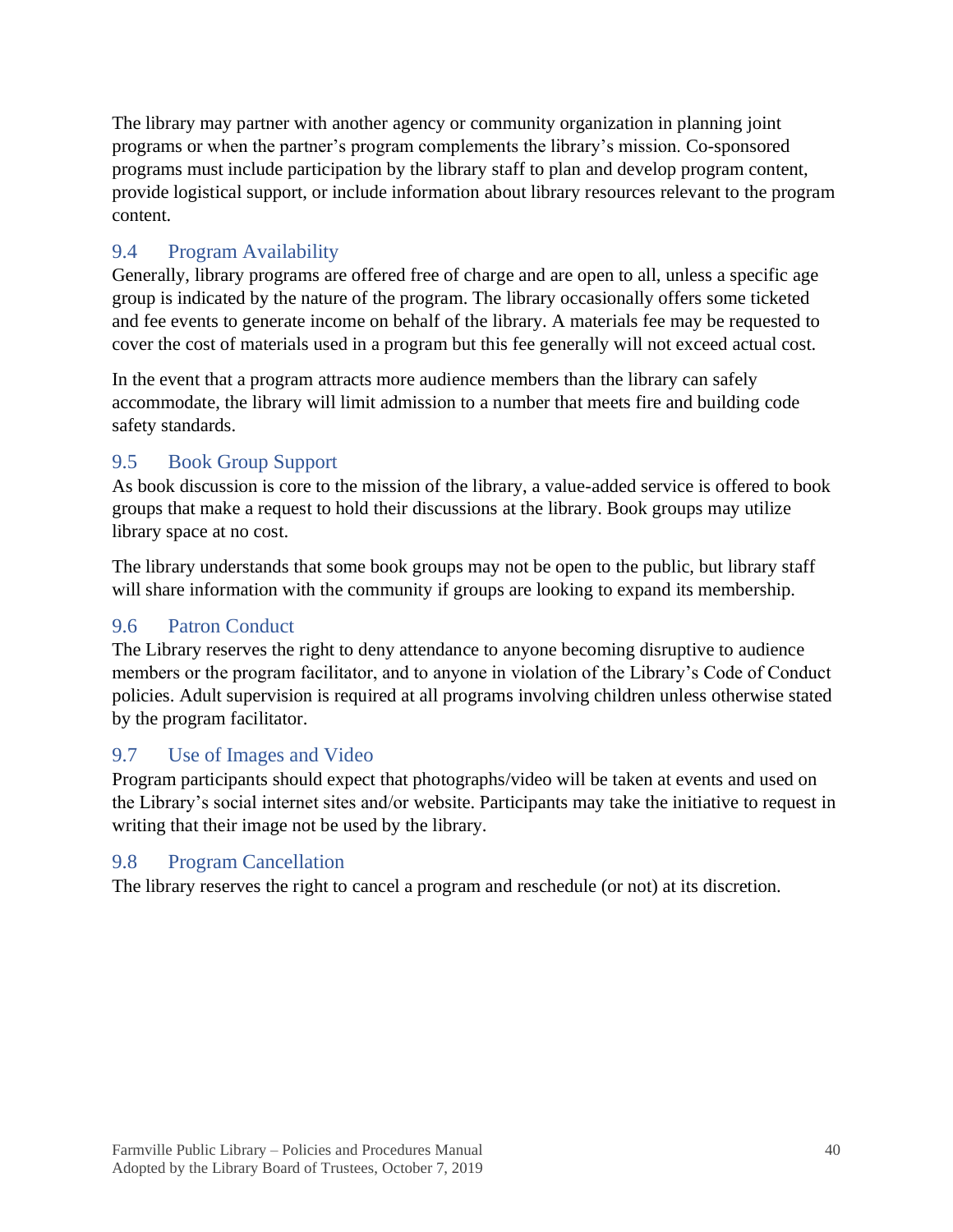# <span id="page-40-0"></span>**11 – SOCIAL NETWORKING POLICY**

## <span id="page-40-1"></span>10.1 Statement of Purpose

The Farmville Public Library, in an effort to engage and be more accessible to the community and its patrons, participates in social media to increase promotion of the Library's services and resources. In doing so, it recognizes that its employees and patrons may also be active participants in both personal and professional capacities. The Farmville Public Library has outlined some key standards to consider when participating in social media networking websites.

Social Media Technology is defined as any website or application which allows users to share information, and may include, but is not limited to, blogging, instant messaging, social networking sites, and wikis. Many social networking sites allow users of those sites to become a "friend", "fan" or otherwise associate their own "profiles" or virtual presences with the Library's profile on these sites.

As with more traditional resources, the Farmville Public Library does not act in place of or in the absence of a parent and is not responsible for enforcing any restrictions which a parent or guardian may place on a minor's use of social networking resources.

Users may disengage themselves at any time from the Library's social networking websites by following established procedures of the site owner.

Users should be aware that third party websites have their own privacy policies and should proceed accordingly.

## <span id="page-40-2"></span>10.2 Rules Governing Use

Comments, posts, and messages are welcome on Farmville Public Library's social networking sites. While the Library recognizes and respects differences in opinion, all such interactions will be monitored and reviewed for relevancy and content. All postings which contain any of the following will be removed and the user barred from posting any subsequent messages to Farmville Public Library social networking sites:

- Obscene, threatening or racist content.
- Personal attacks, insults, or threatening language.
- Potentially libelous statements.
- Plagiarized or copy-written material.
- Private or personal information published without consent.
- Comments unrelated to the content of the forum.
- Hyperlinks to material that is not directly related to the discussion.
- Commercial promotions or spam.
- Advertising of products, resources, organizations, businesses or anything the Library deems outside of its mission and purpose.
- Organized political or religious activity.
- Photos or other images that fall in any of the above categories.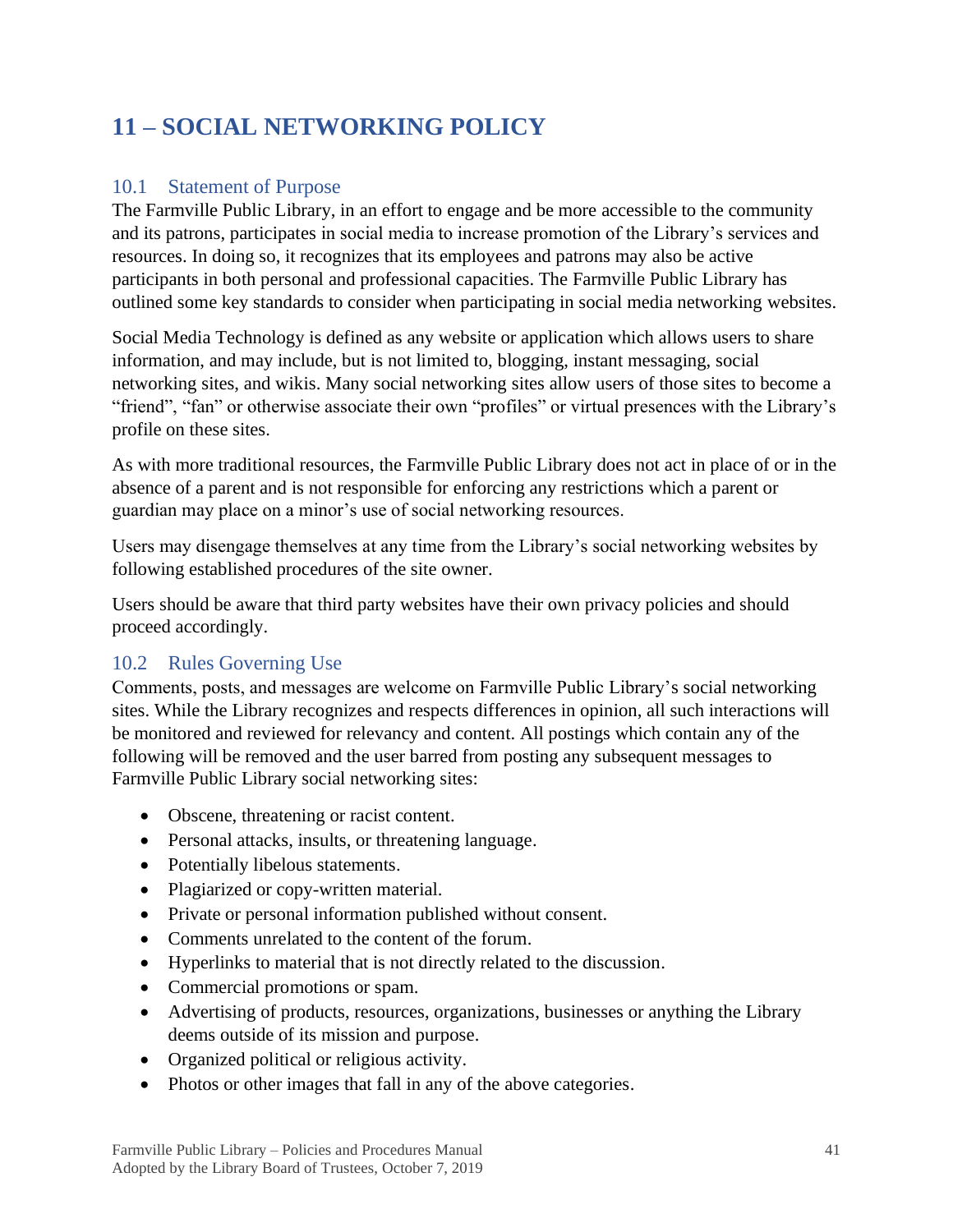The Farmville Public Library reserves the right to edit or modify any postings or comments for space or content, while retaining the intent of the original post. The Library shall also be granted the right to reproduce user comments, posts, and messages in other public venues for publicity purposes.

The Farmville Public Library assumes no liability regarding any event or interaction that takes place by any participant in any Library sponsored social networking service and does not endorse or review content outside the pages created by Library staff.

Participation in the Library's social networking services implies agreement with all Library policies and the terms of service of each individual third-party service. If a user does not agree to these terms, they are not to use the services provided.

The role and utility of social networking sites will be evaluated periodically by Library staff and may be terminated at any time without notice to subscribers.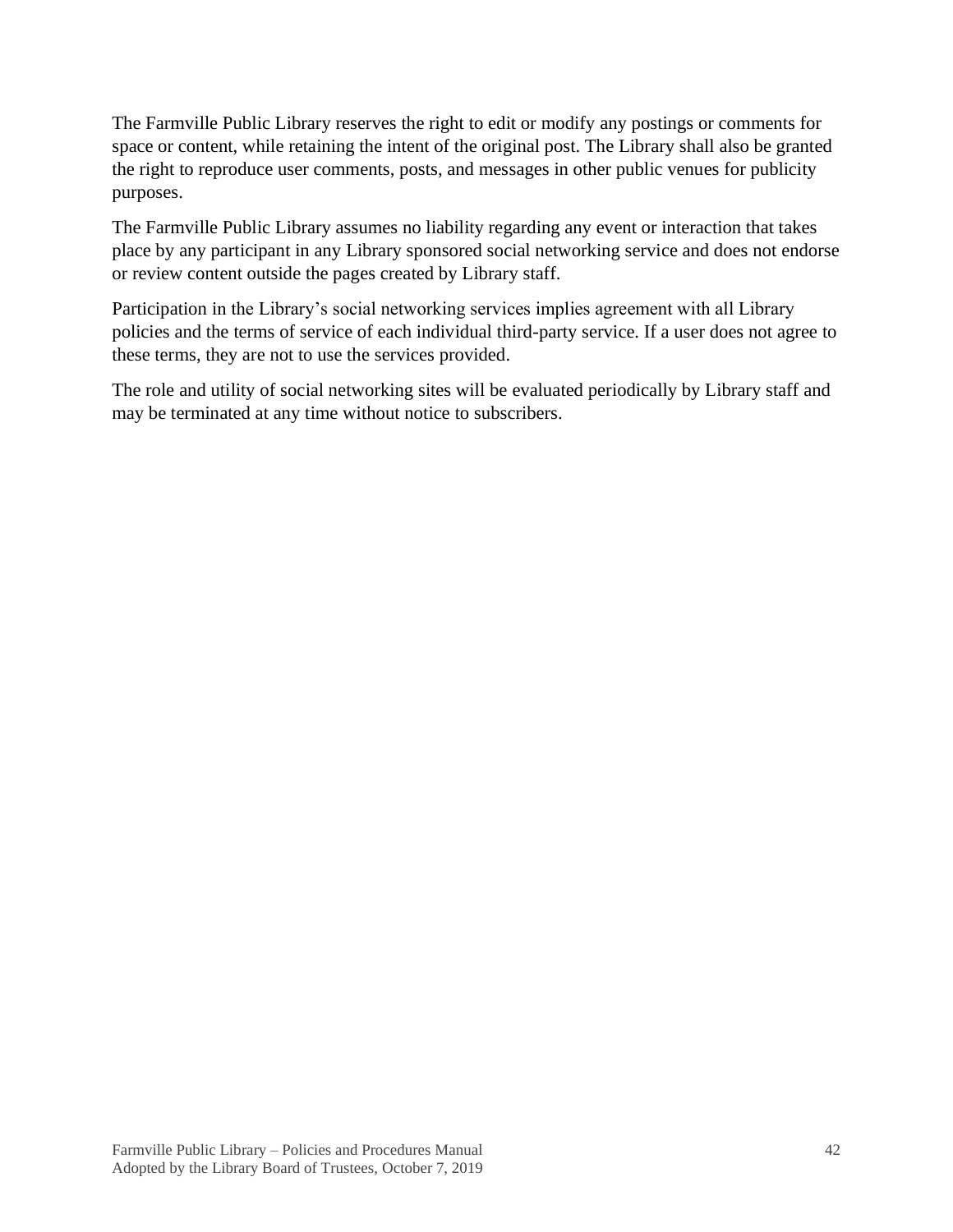# <span id="page-42-0"></span>**12 – VOLUNTEER POLICY**

## <span id="page-42-1"></span>11.1 Purpose

The Farmville Public Library seeks volunteers to assist library staff with a variety of tasks and projects.

Volunteers are defined as persons who perform duties or tasks for the Library without expectation of wages or benefits. The Library does not provide workman's compensation, medical coverage, or liability insurance for volunteers.

#### <span id="page-42-2"></span>11.2 Overview

Volunteers must be at least 14 years old; volunteers under 18 years of age must have written permission from a parent or guardian to volunteer at the Library.

Volunteers must be able to follow verbal and written instructions; must have the skills commensurate with the assigned job duties; must be willing to abide by Library work rules and policies; and must be willing to perform all work as assigned by their supervisor.

Volunteers will not replace paid staff and will provide special, unusual, or supplemental services, and may be recruited for a specific job rather than on a general basis.

Volunteers are recognized by the public as representatives of the Library and shall be guided by the same work and behavior codes as employees.

The Library Director shall oversee the Volunteer Program and will assign library staff members to supervise volunteers based on their volunteer activities. Each volunteer will be trained by their supervisor in the tasks that will be asked of them and will be available if questions arise.

## <span id="page-42-3"></span>11.3 Application Process

Those interested in volunteering must complete and submit a volunteer application (*see APPENDIX F*). Once the application has been reviewed by the Library Director and their references are contacted and are in good order, an interview will be conducted.

The Library does not discriminate against a qualified potential volunteer on the basis of race, color, national origin or ethnicity, gender, sexual orientation, age, political affiliation, religion, or disability.

The Library reserves the right to deny a volunteer position to anyone it feels is unsuitable for any reason; turning in a completed application does not guarantee a volunteer position. Volunteers will not be accepted if there is no suitable job match when skills, interests, and schedules are considered. In that case, the application will be kept on file for one year and the applicant contacted if an appropriate job becomes available.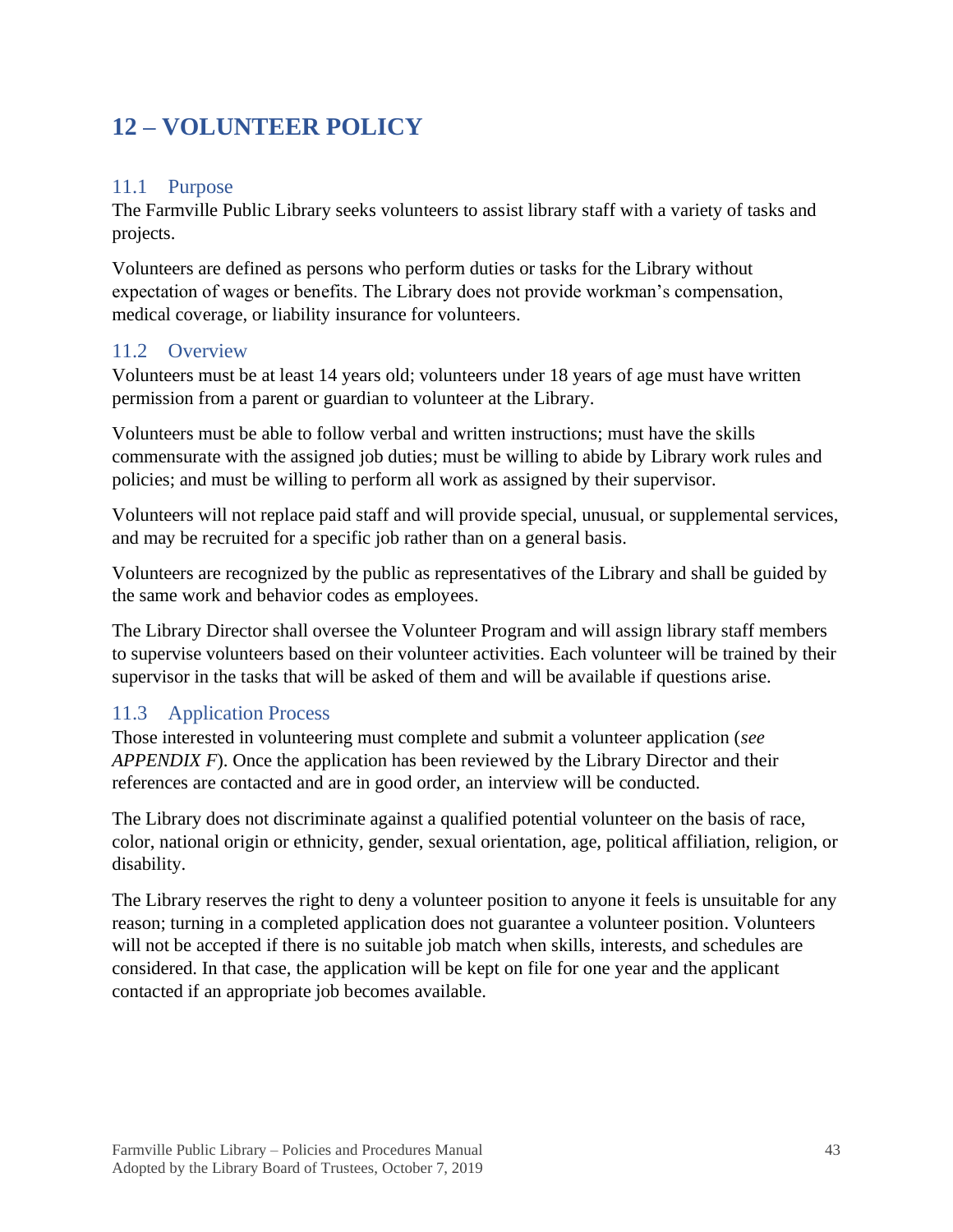# <span id="page-43-0"></span>**13 – CHILDREN'S POLICY**

## <span id="page-43-1"></span>12.1 Purpose

The Farmville Public Library views offering library service to all children as a priority and strives to instill a life-long appreciation of literacy, reading, learning and education. The Library has created this overview of policy related to children and children's services from the information found within this Manual so parents, guardians and children can access pertinent policy in one single location.

## <span id="page-43-2"></span>12.2 Overview

Children in the Farmville Public Library Policy and Procedures Manual refers to all individuals 17 years of age and younger.

## <span id="page-43-3"></span>12.3 Children's Library Cards and Accounts

A Farmville Public Library card is necessary to borrow materials from the library and to remotely access subscription-based digital content.

A *Resident Library Card* can be obtained by all Pitt County residents age 5 and older. A parent or guardian with a valid North Carolina driver's license or North Carolina ID with correct address is required to obtain a library account for their child. Library cards can be obtained in person at the library.

A *Student Access Library Account* also give children the opportunity to utilize library materials and resources. This special, temporary account, through a partnership between the Farmville Public Library and Pitt County Schools, allows every PCS student to use their student ID number instead of a traditional library card. Students may bring their student ID number to the library to check out or access materials, or library staff will look up their account number for them. For online resources that require a pin number, students can use the last 4 digits of their student ID number as their pin. Student Access files are updated periodically to ensure up-to-date records and parents can opt out at any time.

All *NC Cardinal Consortium Member* card holders, including children, may also utilize Farmville Public Library resources and materials. It is the policy of the NC Cardinal consortium that all member libraries honor the library cards of all other member libraries, allowing patrons the fullest access to NC Cardinal consortium materials. Therefore, patrons of fellow NC Cardinal libraries visiting Farmville Public Library may access Library materials and resources by using their home library's card. However, because the consortium does not currently share electronic resources consortium-wide, patrons from another NC Cardinal library may obtain a Farmville Public Library card based upon the library card eligibility as outlined in section 2.2 of this policy manual.

## <span id="page-43-4"></span>12.4 Children's Access to Materials and Resources

## <span id="page-43-5"></span>*Physical Materials*

Children may check out any and all physical library materials including books, books on cd, magazines and newspapers, though children may not check out DVDs and wireless hotspots.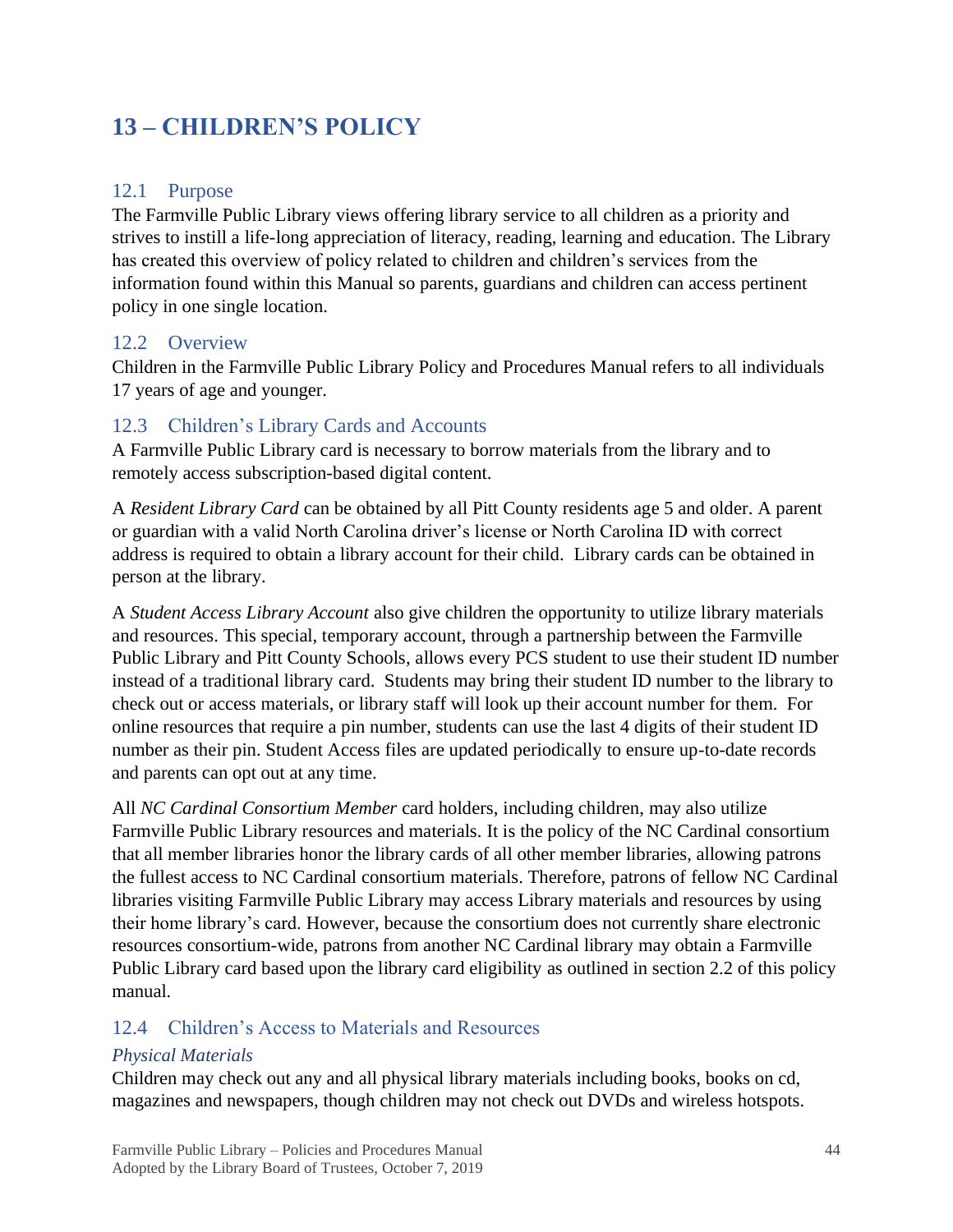#### <span id="page-44-0"></span>*Electronic Materials*

Children may access or download any electronic resource made available through the Library using their Farmville Public Library account, such as eBooks, downloadable audiobooks and databases.

#### <span id="page-44-1"></span>*Public Computers and Wi-Fi*

The Farmville Public Library provides access to global sources of information and ideas that may not otherwise be available to library patrons. All Internet resources accessible through the Library are provided equally to all users, with the understanding that it is the individual's responsibility to demonstrate judgment, respect for others, and appropriate conduct while using Library resources and facilities.

In accordance with current state and federal laws, the Library uses a filter that blocks access to some Internet sites. The filter may be disabled by a library staff member, as necessary, for bona fide research or other lawful purpose by patrons who are 18 or older. However, federal law prohibits disabling the filter for patrons who are 17 or younger, even if the minor shares a computer with an adult.

The library provides public workstations that can be used for internet access or other software applications on a first-come, first-served basis. The workstations in the youth areas are reserved for exclusive use by children. These rules govern the use of these shared resources:

- Patrons are required to read and accept the Library's terms of use, which are displayed while logging onto a public computer terminal.
- Users may not alter or attempt to alter the setup or configuration of library computers (including software and peripherals).
- Users must supply their own electronic storage devices and assume the risks inherent in saving from a publicly-shared resource/workstation.

Public workstations are available without charge but there is a cost associated with printing as determined in the Loan, Fines and Fees Schedule (*see APPENDIX A*).

#### <span id="page-44-2"></span>*Wireless Hotspot Use*

The Farmville Public Library lends wireless hotspots to patrons 18 years old or older. Internet content filtering is not provided through the wireless hotspot device, making parents/ guardians responsible for monitoring what their children access via the device.

# <span id="page-44-3"></span>12.5 Unattended Children

Children of all ages are welcomed and encouraged to use the library's materials, programs and services. However, the library is an open, public building, and the well-being of children left alone is a serious concern. The library does not accept responsibility for the supervision of unattended children. Parents and other caregivers are responsible for their children's behavior and safety at all times in the library.

The Library Board of Trustees has established the following guidelines to help ensure that children are safe and cared for while in the library: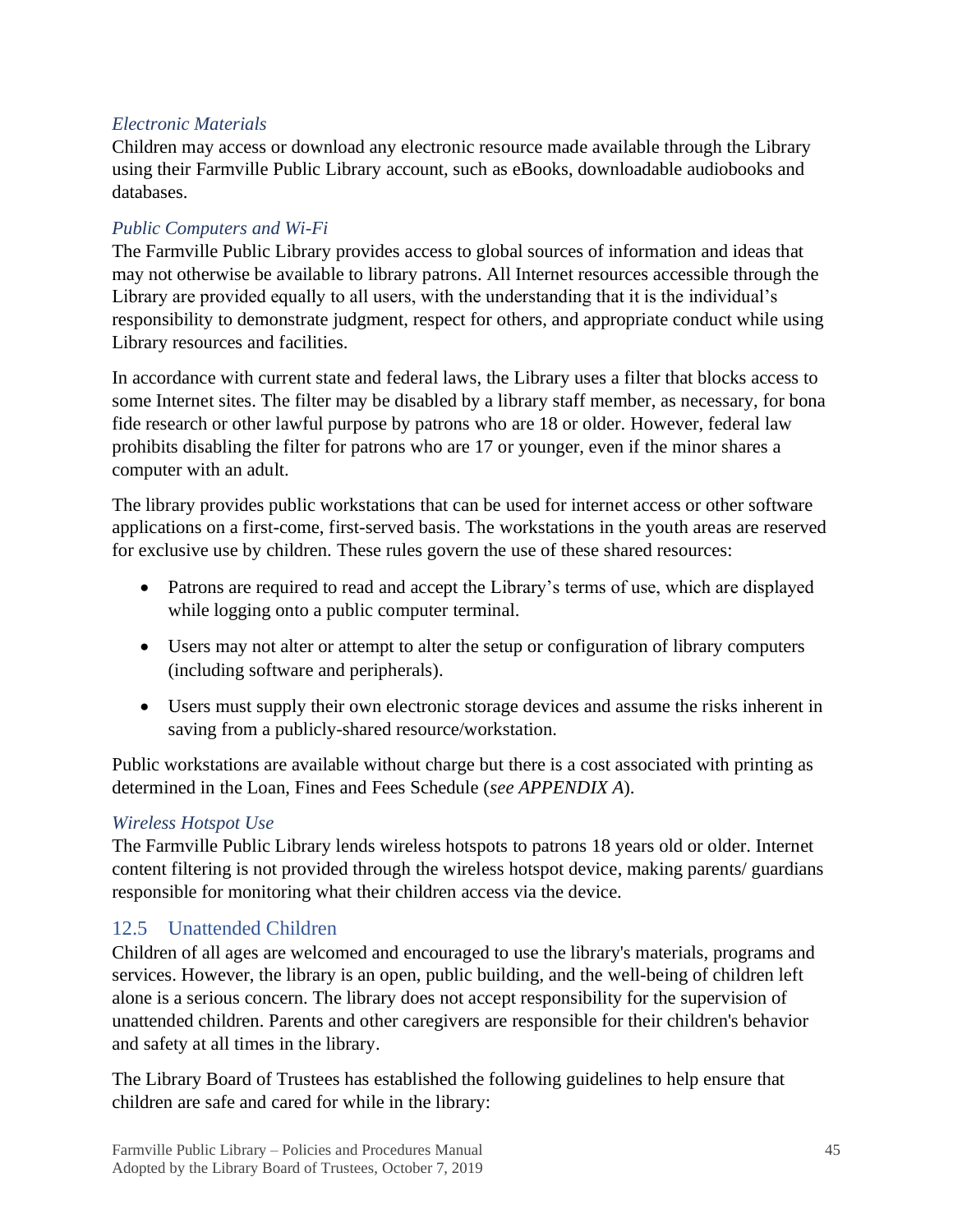- Children ten (10) years of age and younger must be attended in the library by a responsible caregiver age thirteen (13) or older.
- Staff members have the discretion to require that a parent or caregiver accompany a child at all times, regardless of their age.
- A staff member who discovers an unattended child aged ten (10) or younger will attempt to contact the parent or guardian of the child. For the child's protection, if a parent or guardian cannot be reached promptly, the library staff will notify the Farmville Police Department.

When the library closes, staff will attempt to contact the parent or guardian of any unattended child. If a parent or guardian cannot be located or contacted within fifteen (15) minutes, the Farmville Police Department will be notified.

# <span id="page-45-0"></span>12.5 Materials Selection and Collection Development

The Farmville Public Library supports, strengthens, and enriches the residents and communities in which it serves by acquiring, organizing, and distributing a select collection of print and nonprint materials to meet their informational, professional, educational, recreational, and cultural needs. The Farmville Public Library Board of Trustees has adopted the following Collection Development Policy to guide library staff and to inform the public about the principles upon which the library's collections are developed, offered, and maintained.

Referring to the Library's Intellectual Freedom Statement within this policy manual (section 6.6.2), patrons of the Farmville Public Library represent a wide variety of cultural, educational, ethnic, religious, political, and financial backgrounds. The Library is committed to providing access to materials and information sources that reflect and respond to the nature and diverse interests of the population it services. The Library's role is to make ideas and information accessible to everyone. It does not endorse every idea or information resource by including them in the collection or by providing access to them electronically. However, the Library does support each person's right to access them.

The Farmville Public Library affirms its commitment to making available the widest possible diversity of views and modes of expression, including those that may be thought unusual, unorthodox, or unpopular. The Library recognizes that many materials are controversial and that any given item may offend some. Only individuals can determine what is most appropriate for their needs and can define what material or information is consistent with their personal or family values. Individuals can apply those values to the use of library materials only for themselves. Only parents and legal guardians may restrict their own children's access to library materials, resources, and services.

# <span id="page-45-1"></span>12.7 Use of Images and Video from Library Programs

Programming for children is central to library service. The Farmville Public Library sponsors a wide variety of public programs and partners with other organizations to develop co-sponsored public programs to fulfill its mission and promote the enjoyment of reading, greater cultural understanding, lifelong learning and civic engagement. Program participants should expect that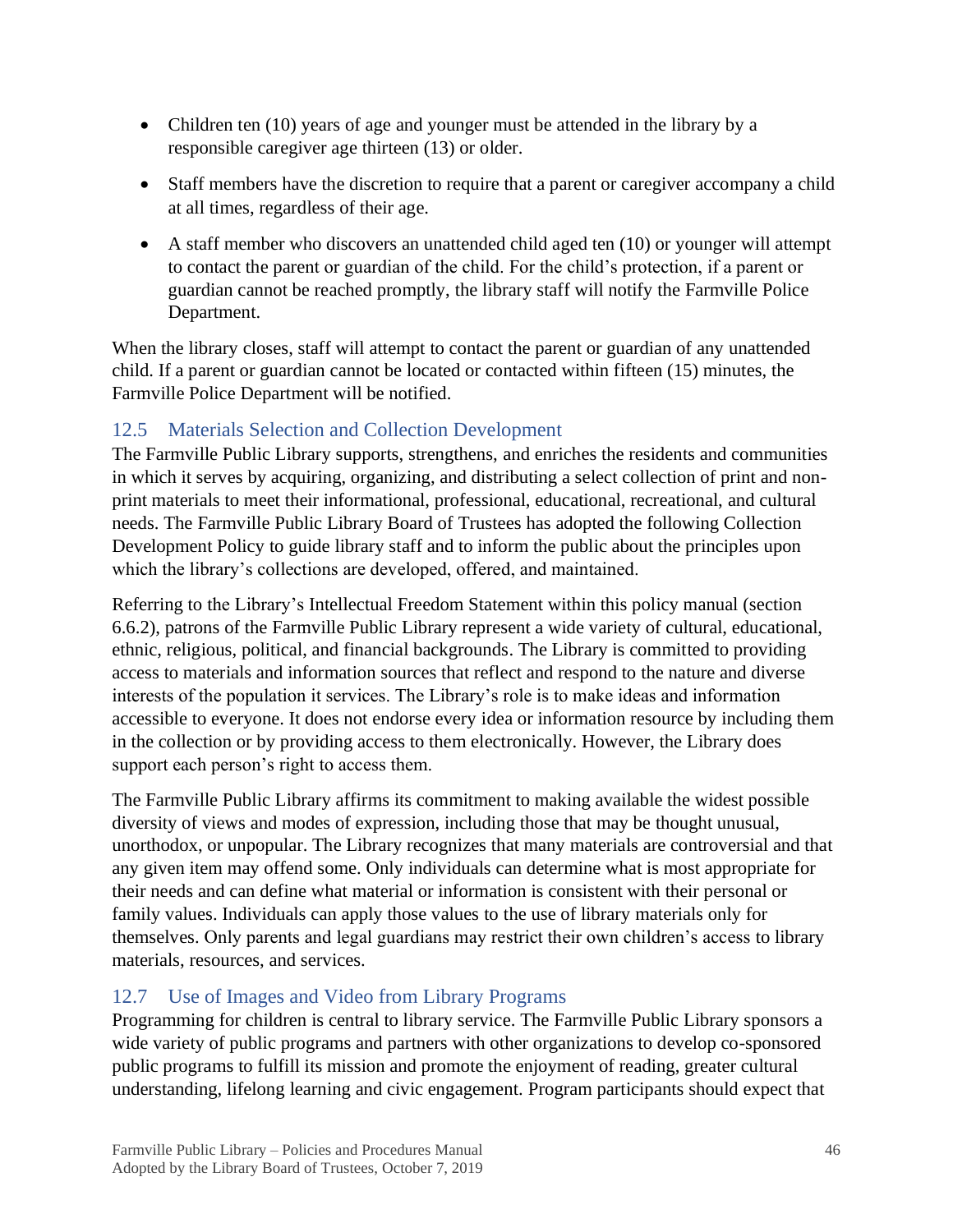photographs/video will be taken at events and used on the Library's social internet sites and/or website. Participants may take the initiative to request in writing that their image not be used by the library.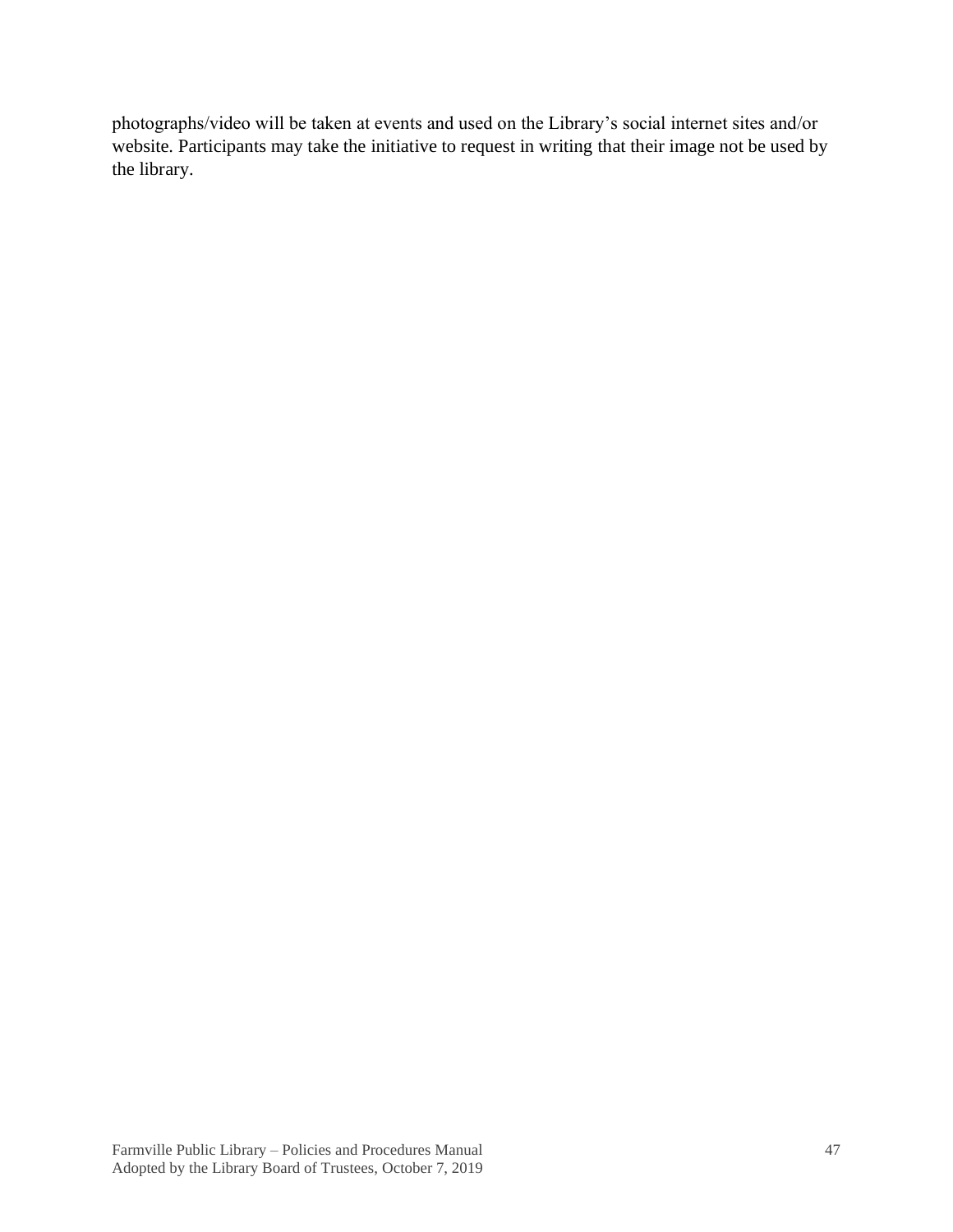# **APPENDIX A** FARMVILLE PUBLIC LIBRARY

Loan, Fines and Fees Schedule

<span id="page-47-1"></span><span id="page-47-0"></span>

| <b>MATERIAL</b>                     | <b>LOAN PERIOD</b> | <b>FINE</b> | <b>MAX FINE</b> |
|-------------------------------------|--------------------|-------------|-----------------|
| <b>Print Books:</b>                 | 21 Days            |             |                 |
| Books on CD:                        | 21 Days            |             |                 |
| Periodicals:                        | 21 Days            |             |                 |
| DVD <sub>s</sub> :                  | 7 Days             |             |                 |
| <b>Community Wireless Hotspots:</b> | 7 Days             | \$2/Day     | \$25/Item       |
| eBooks:                             | $7-21$ Days        |             |                 |
| eAudiobooks:                        | $7-21$ Days        |             |                 |

Wireless Hotpots:

- Overdue fine is \$2 per day, up to a maximum fine of \$25
- Returning a wireless hotspot device in a book drop will result in a \$5 charge
- Replacement fee for a damaged or lost wireless hotspot device is \$70
- Replacement fee for a damaged or lost power cord and charger is \$10
- Replacement fee for a damaged or lost container is \$5
- Replacement fee for a damaged or lost Sim card is \$70
- Total replacement cost for the wireless hotspot device and all peripherals is \$155

Other Miscellaneous Charges:

- Lost item: Cost of item acquisition
- Replacement library card: \$1
- Photocopies: .25 per page for black and white prints and .50 per page for color prints
- Computer printing: .25 per black and white page and .50 per color page
- Microfilm printing: .25 per printed black and white page
- Laminating: \$1 per running foot
- Exam proctoring: \$5 per exam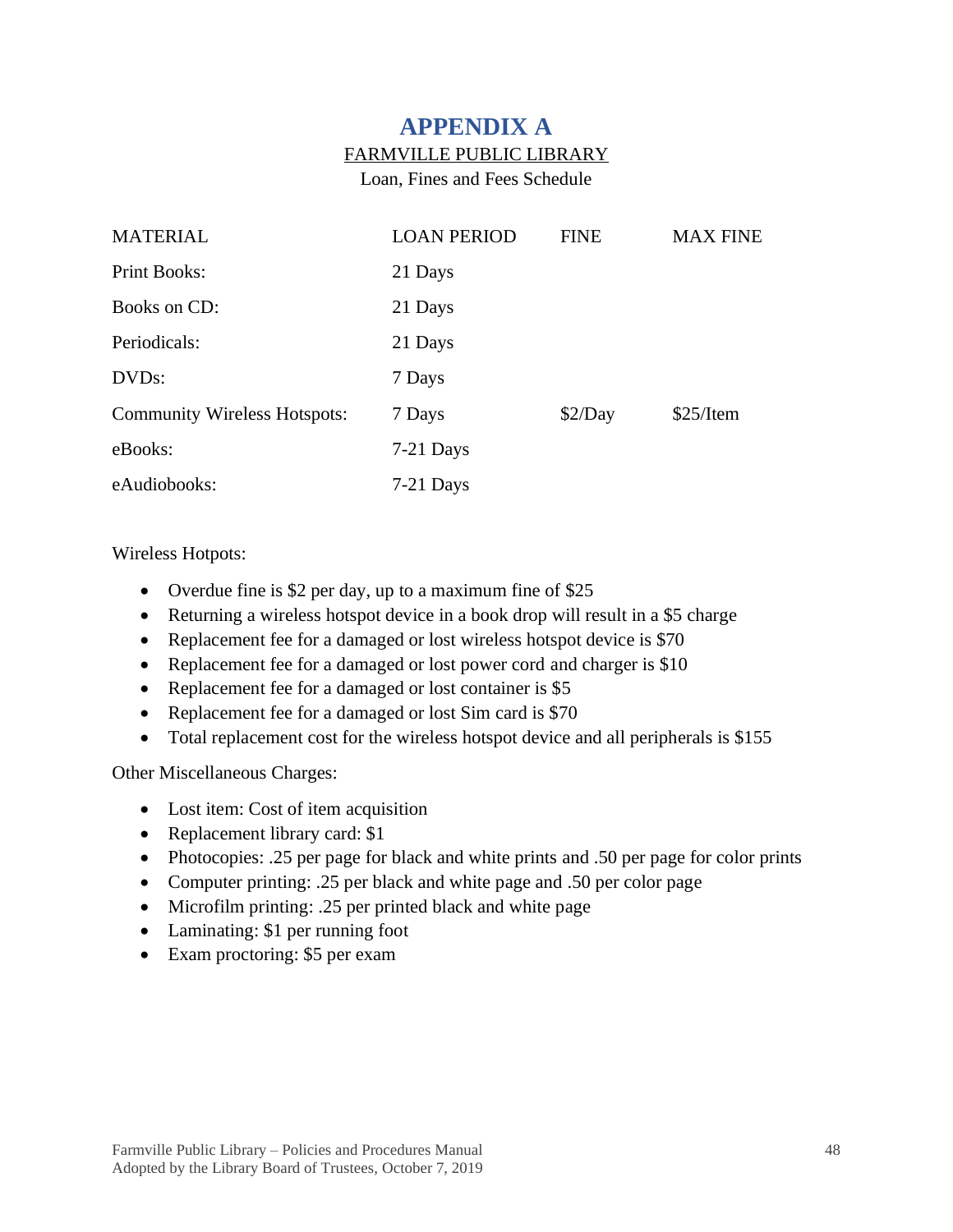Meeting Room Use Fee Schedule:

| <b>Facility</b>                    | Library/Town or<br>Library/Town<br><b>Sponsored Use</b> | <b>Community</b><br><b>Service Use</b> | <b>Private or</b><br><b>Business Use</b><br><b>Resident</b> | <b>Private or</b><br><b>Business Use</b><br><b>Non-Resident</b> | <b>Kitchenette</b> | <b>Damage</b><br><b>Deposit</b><br>Fee |
|------------------------------------|---------------------------------------------------------|----------------------------------------|-------------------------------------------------------------|-----------------------------------------------------------------|--------------------|----------------------------------------|
| David Belk<br>Cannon<br>Auditorium | No Charge                                               | No Charge                              | $$200$ per<br>4-hour period                                 | \$300 per<br>4-hour period                                      | \$30               | \$100                                  |
| Monk Family<br>Conference<br>Room  | No Charge                                               | No Charge                              | $$50$ per<br>2-hour period                                  | $$75$ per<br>2-hour period                                      |                    | \$50                                   |
| <b>Study Rooms</b>                 | No Charge                                               | No Charge                              | No Charge                                                   | No Charge                                                       |                    |                                        |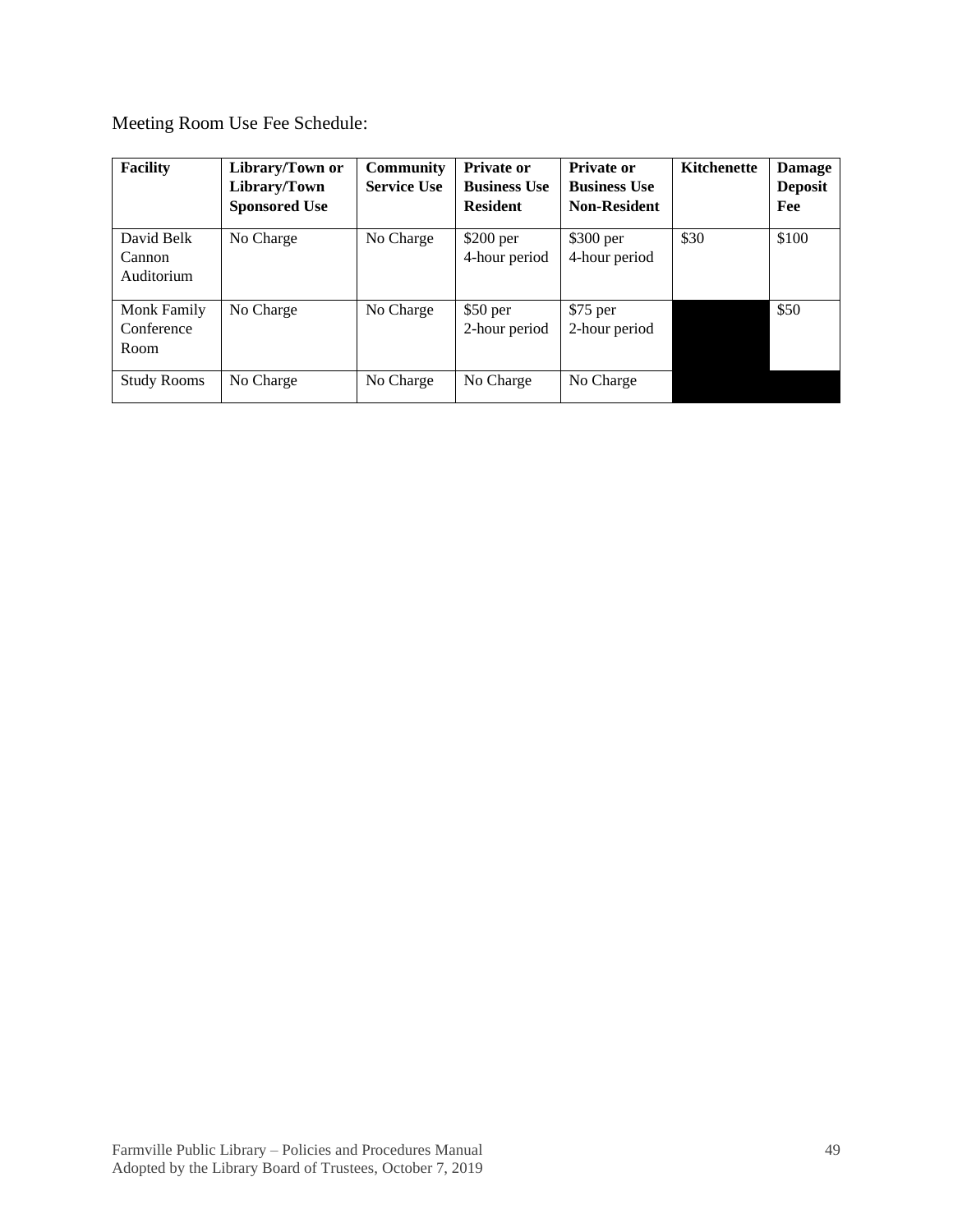# **APPENDIX B**

<span id="page-49-0"></span>

# <span id="page-49-1"></span>Town of Farmville Code of Ordinances TITLE IX, CHAPTER 96 RECREATION AND LEISURE

## **96.03 LIBRARY BOARD OF TRUSTEES**

(A) General. There shall be a Library Board of Trustees to assist the Board of Commissioners, Town Manager, and Library Director in the development, promotion, and operation of library programs, policies and facilities. The Library Board of Trustees shall consist of seven members of which no more than 2 shall reside outside the corporate limits. Members appointed from outside the corporate limits shall be residents within the Farmville area school district or shall have such special skills so as to uniquely qualify him/her for duty on the Library Board. (Amended March 5, l991)

(B) Appointment, Term, Removal. Each member shall be appointed in accordance with the procedures set forth in Section 11.02(B) of this code of ordinances. The members shall be appointed for staggered three year terms. Each member shall hold office until his/her successor has been appointed and qualified. Any vacancy in the membership shall be filled for the unexpired term. Vacancies for the unexpired terms shall be promptly filled. The Board of Commissioners may remove any trustee for incapacity, unfitness, misconduct, or neglect of duty. A trustee shall forfeit membership on the Board of Trustees if he/she is absent without excuse for more than three consecutive meetings or more than half of the board's meetings in any twelve month period. The Town Board of Commissioners may remove any Trustee for incapacity, unfitness, misconduct or neglect of duty. Trustees shall serve without compensation, except for reimbursement for official travel expenses to library conferences and workshops.

(C) Powers and Duties of Trustees

(1) The Library Board of Trustees shall have the following powers and duties:

(a) To formulate and adopt programs, policies, and regulations for the operation of the library. Such programs, policies, and regulations are subject to Town Board review;

(b) To make recommendations to the Board of Commissioners concerning the care of the buildings and grounds of the library system;

(c) To approve all matters involving major improvements or alterations to the library buildings, furnishings, and grounds;

(d) To assist the Town Manager in the selection of a library director when a vacancy occurs. The Library Board may provide this assistance by participating in the screening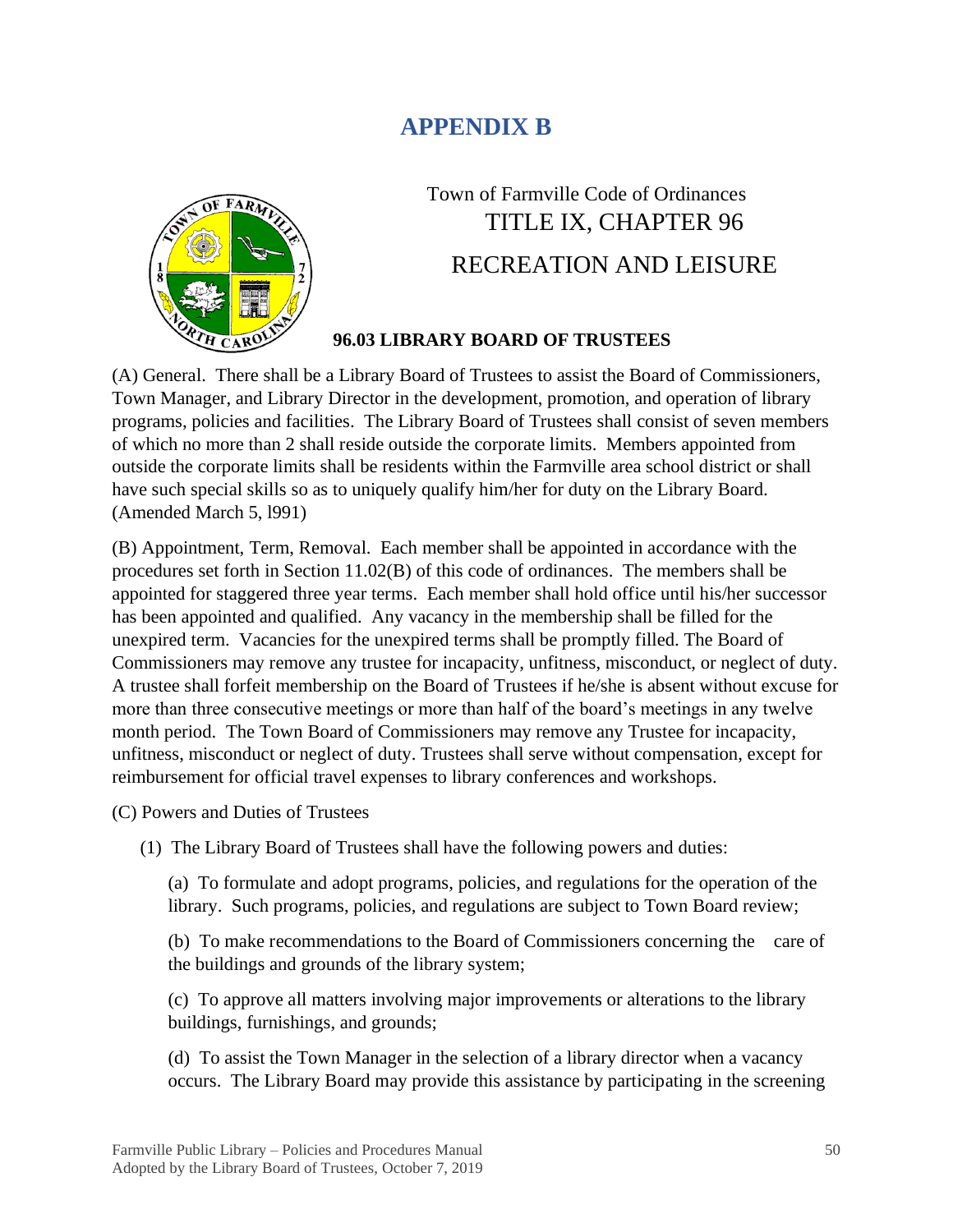of applicants and recommending to the town manager two or more fully qualified candidates for the position;

(e) To establish with the library director, a schedule of fines and charges for late return, of, failure to return, damage to, or loss of library materials, and to take other measures to protect and regulate the use of such materials.

(f) To participate with the library director in preparing the annual budget of the library;

(g) To make recommendations concerning the extension of the privileges and use of the library system to nonresidents of the county or city establishing or supporting the system;

(h) To develop and carry out special fund-raising efforts to support improvements or alterations to the library buildings or grounds;

(i) To recommend the creation of special funds for acceptance of gifts, grants, and bequests offered to the library and as well to recommend disbursements from these funds, once created, in accordance with the terms of the gifts, grants, or bequests; (Amended 12/5/00)

(j) To keep abreast of contemporary standards and methods of delivering service and to be aware of library-related legislation and to attend conferences and workshops for these purposes;

(k) To submit periodically to the Board of Commissioners a report of the needs and programs of the library;

(l) To generally advise the Board of Commissioners, town manager, and library director concerning the operations of the library and to perform any other reasonable duties requested by the Board of Commissioners; and

(m) To act as liaison between the library director and the Board of Commissioners.

The Library Board of Trustees shall have the following additional powers:

- To adopt such rules and procedures for its own operation as may be necessary and which conforms with this ordinance and state law.
- To create such committees as may be necessary to carry out the responsibilities of the Board.

(D) Quorums for Trustee Meetings

A quorum for conducting official business of the Board of Trustees shall be a majority of the membership for that Board.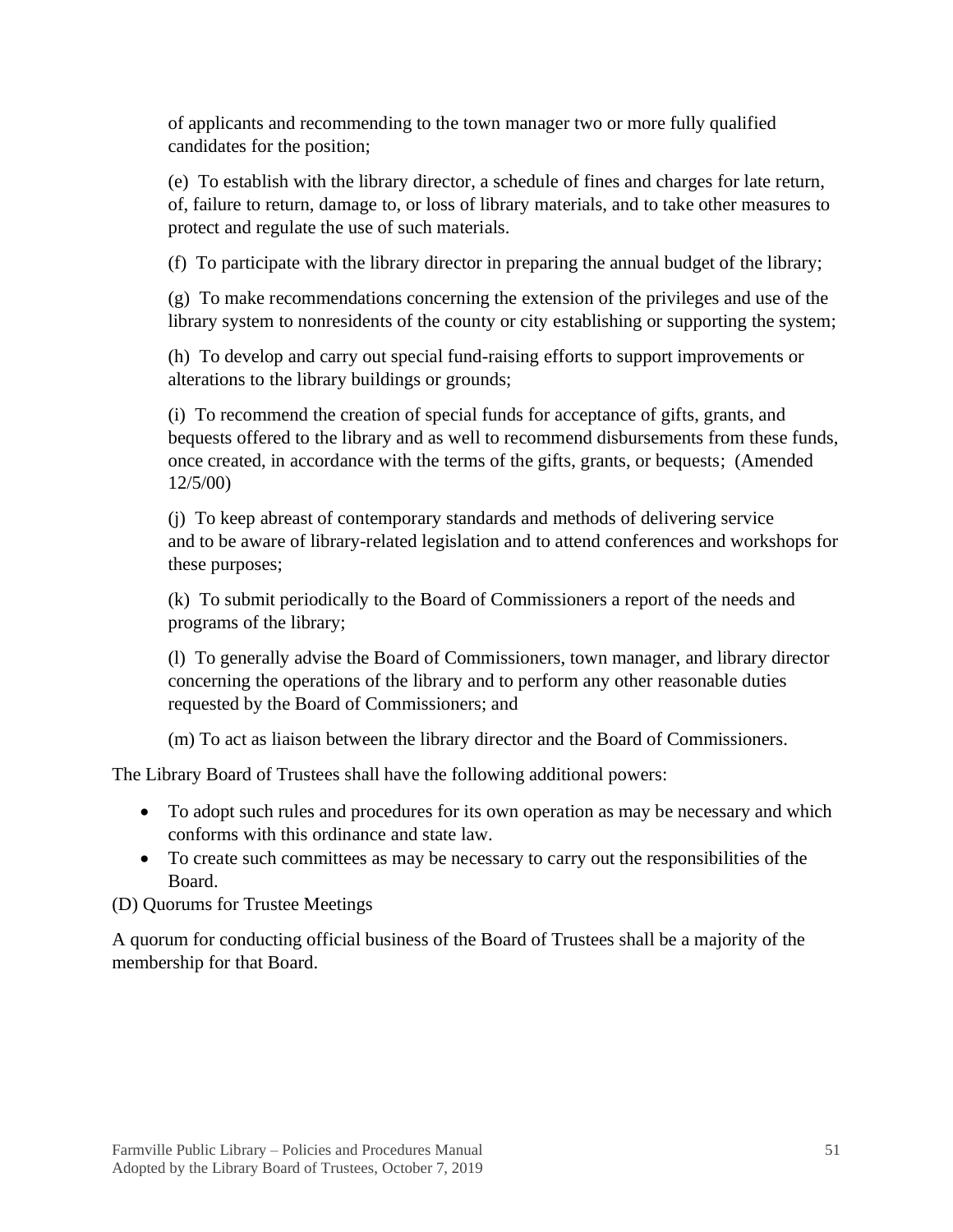# **APPENDIX C**

#### Confidentiality of Library Records

*North Carolina General Statutes*

Article 3.

Library Records.

#### <span id="page-51-1"></span><span id="page-51-0"></span>**§ 125-18. Definitions.**

As used in this Article, unless the context requires otherwise:

- (1) "Library" means a library established by the State; a county, city, township, village, school district, or other local unit of government or authority or combination of local units of governments and authorities; community college or university; or any private library open to the public.
- (2) "Library record" means a document, record, or other method of storing information retained by a library that identifies a person as having requested or obtained specific information or materials from a library. "Library record" does not include nonidentifying material that may be retained for the purpose of studying or evaluating the circulation of library materials in general. (1985, c. 486, s. 2.)

#### **§ 125-19. Confidentiality of library user records.**

(a) Disclosure. - A library shall not disclose any library record that identifies a person as having requested or obtained specific materials, information, or services, or as otherwise having used the library, except as provided for in subsection (b).

- (b) Exceptions. Library records may be disclosed in the following instances:
	- (1) When necessary for the reasonable operation of the library;
	- (2) Upon written consent of the user; or
	- (3) Pursuant to subpoena, court order, or where otherwise required by law. (1985, c. 486, s. 2.)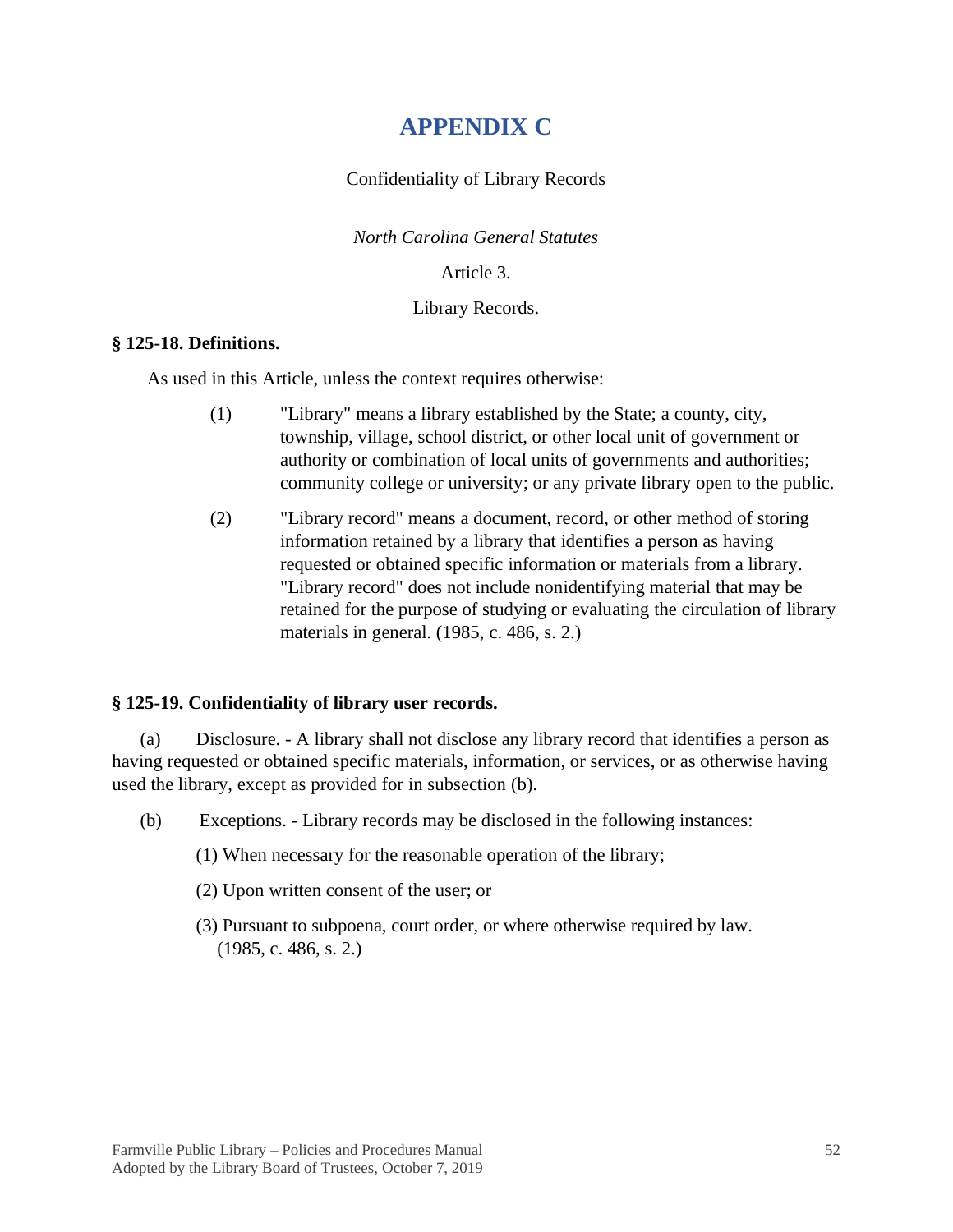# **APPENDIX D** FARMVILLE PUBLIC LIBRARY

<span id="page-52-1"></span><span id="page-52-0"></span>Community Wireless Hotspot Device Lending Program Requirements and Agreement

#### **Guidelines for Borrowing and Use**

- Borrowers must be 18 years old or older. A Farmville Public Library card in good standing (or its allowable substitute) and with current account information must be presented at the time of checkout. NC Cardinal cardholders from outside Farmville Public Library may not borrow a hotspot.
- Patrons that have had their accounts experience a history of delinquency may not check out a wireless hotspot device.
- Borrowers must read, understand, and sign this agreement in the presence of library staff. The agreement will be kept on file at the library.
- A wireless hotspot device may be borrowed for one week with no renewals.
- Patrons may only have one wireless hotspot device checked out on their account at a time.
- A wireless hotspot device may be reserved ahead of time or may be checked out without reservation depending on availability.
- A wireless hotspot device must be returned to a library staff member and not the book drop.
- NOTE TO PARENTS/ GUARDIANS: Internet content filtering is not provided through the wireless hotspot device. Parents/ Guardians are responsible for monitoring what their children access via the device.

#### **Fines and Liability**

Borrowers are responsible for the care of the device from the time it is checked out on their account to the point of check in, and should refrain from lending it to others. Borrowing a wireless hotpsot device may accrue fines related to losing the device or its peripherals, as well as overdue fines. Please refer to the library's Loan, Fines and Fees Schedule (*see APPENDIX A of Farmville Public Library Policies and Procedures Manual*) for current fines and fees.

Borrowers also understand that the device will be turned off remotely the day after it is due.

#### **Proper Care and Use**

- Handle with care. The wireless hotspot device should be kept in a temperature-controlled environment; please do not leave it in your car.
- The settings may not be altered. Refer to information on the back of the wireless hotspot device or the Quick Start guide.
- Use only the power charger provided for charging the wireless hotspot device. Other chargers may damage the device.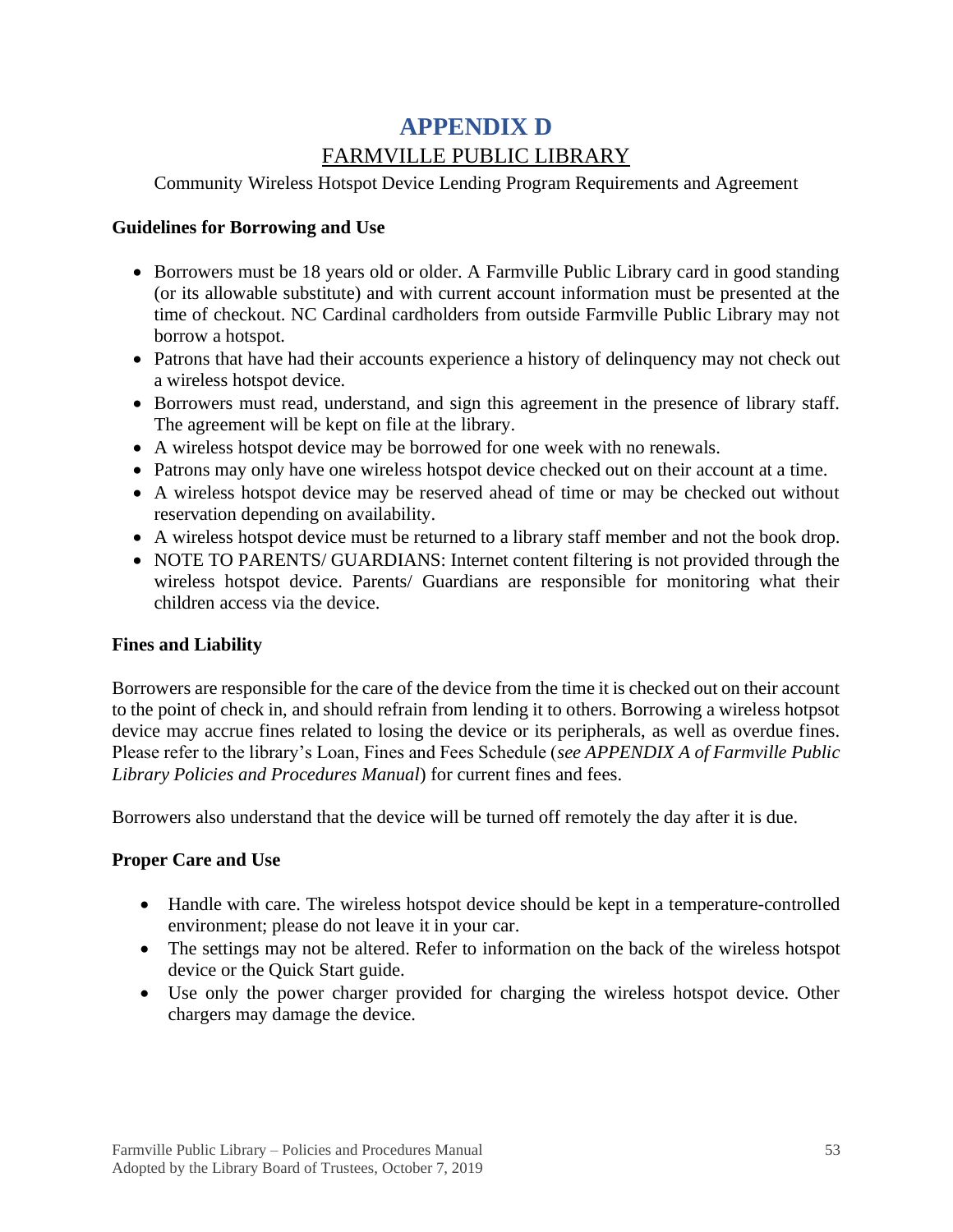#### **T-Mobile Acceptable Use Policy**

Wireless hotspot device borrows must abide by the Library's device carrier, T-Mobile:

- 3.5. The Services are made available provided that you also comply with the following Conditions, which are a fundamental part of this Agreement between You and Us:
- 3.5.1. The Services are not used for anything unlawful, immoral or improper;
- 3.5.2. The Services are not used to make offensive or nuisance communications in whatever form, or to make or receive reverse charge calls;
- 3.5.3. The Services are only used with Equipment approved for use with the Network and all relevant laws and rules are followed;
- 3.5.4. The Services are not used to send, receive, upload, download or otherwise facilitate any material which is offensive, indecent, defamatory, of a menacing nature, a nuisance, a breach of privacy, an infringement of copyright or any other intellectual property right or otherwise unlawful;
- 3.5.5. The Services are not used to access or use Content in a way that infringes the rights of others;
- 3.5.6. The Services are not used otherwise than in accordance with Our and any other networks' policies for acceptable use, and (if appropriate) any relevant internet standards;
- 3.5.7. All reasonable instructions we give you are followed;
- 3.5.8. You comply with any fair use policy applicable to your use of the Services and if you are in breach of that policy you comply with any reasonable instructions that we issue to you to enable you to remedy that breach and to continue to use the Services;
- 3.5.9. You must not operate, whether directly or through a third party, any device to route or reroute voice, data or other Services on, from or to the Network, including but not limited to:
- A GSM Gateway, commonly known as a 'SIM box';
- 3.5.10. You must not sell or attempt to sell or otherwise provide commercial services using our Network to any third party without our express prior written consent;
- 3.5.11. You, or anyone who uses your SIM Card, must not damage the Network or put the Network at risk, or abuse or threaten our staff;
- 3.5.12. Any information you give to us, on which we may rely in making decisions concerning the provision of Services under this Agreement, must be true at the time You give it;
- 3.5.13. You must not access any Age Restricted Services unless you are older than the required age. If you are allowed to access Age Restricted Services, You must not show or send content from the Age Restricted Services to anyone younger than the specified age. If you let anyone under the specified age use your Equipment, you must deactivate access to the Age Restricted Services.
- 3.6. Any failure to comply with any of the points in point 3.5 will entitle us to suspend or disconnect the SIM Card from the Network.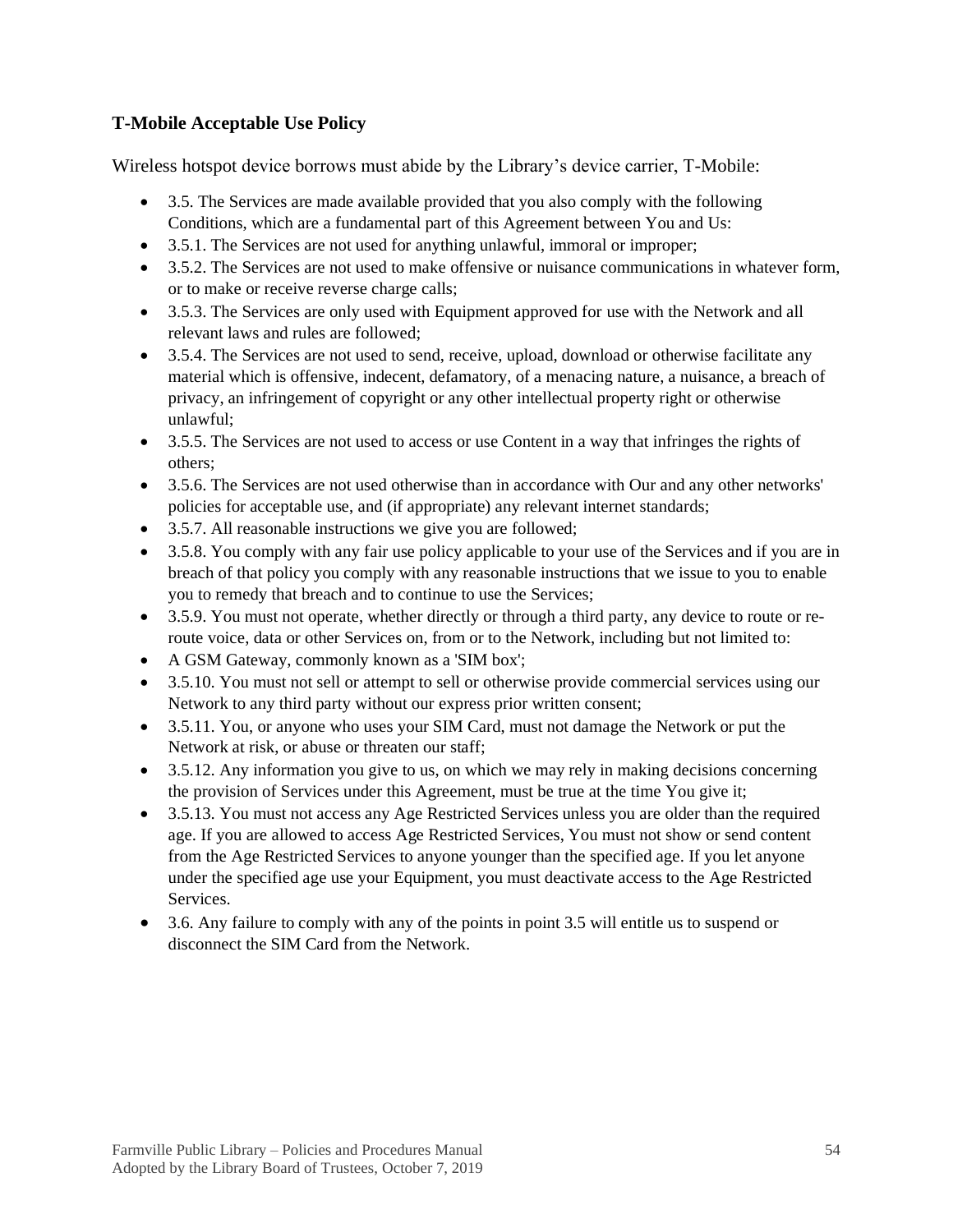#### **Community Wireless Hotspot Device Lending Agreement**

I agree to abide by Farmville Public Library's lending guidelines as stated above, to pay overdue fines or charges as described above, and to pay full repair and/or replacement costs should the wireless hotspot device or any peripherals be stolen, lost, not returned, or damaged.

|                                  | Date: $\frac{1}{\sqrt{1-\frac{1}{2}} \cdot \frac{1}{2}}$ |  |
|----------------------------------|----------------------------------------------------------|--|
| Patron's signature:              |                                                          |  |
|                                  |                                                          |  |
|                                  |                                                          |  |
| <b>For Staff Use at Checkout</b> |                                                          |  |
| At checkout                      |                                                          |  |
| Hotspot number:                  |                                                          |  |
|                                  |                                                          |  |
|                                  |                                                          |  |
| For Staff Use at Check-in        |                                                          |  |
|                                  |                                                          |  |

#### **Upon return**

Were all parts returned in a satisfactory condition?

- Device:  $\Box$  Yes  $\Box$  No
- Charging cable (2 pieces):  $\Box$  Yes  $\Box$  No
- Sim card:  $\Box$  Yes  $\Box$  No
- Container: □Yes □No
- Did the patron report any problems?:  $\Box$  Yes  $\Box$  No

Staff signature: \_\_\_\_\_\_\_\_\_\_\_\_\_\_\_\_\_\_\_\_\_\_\_\_\_\_\_\_\_\_\_\_\_\_\_\_\_\_\_\_\_ Date: \_\_\_\_\_\_\_\_\_\_\_\_\_\_\_\_

NOTES: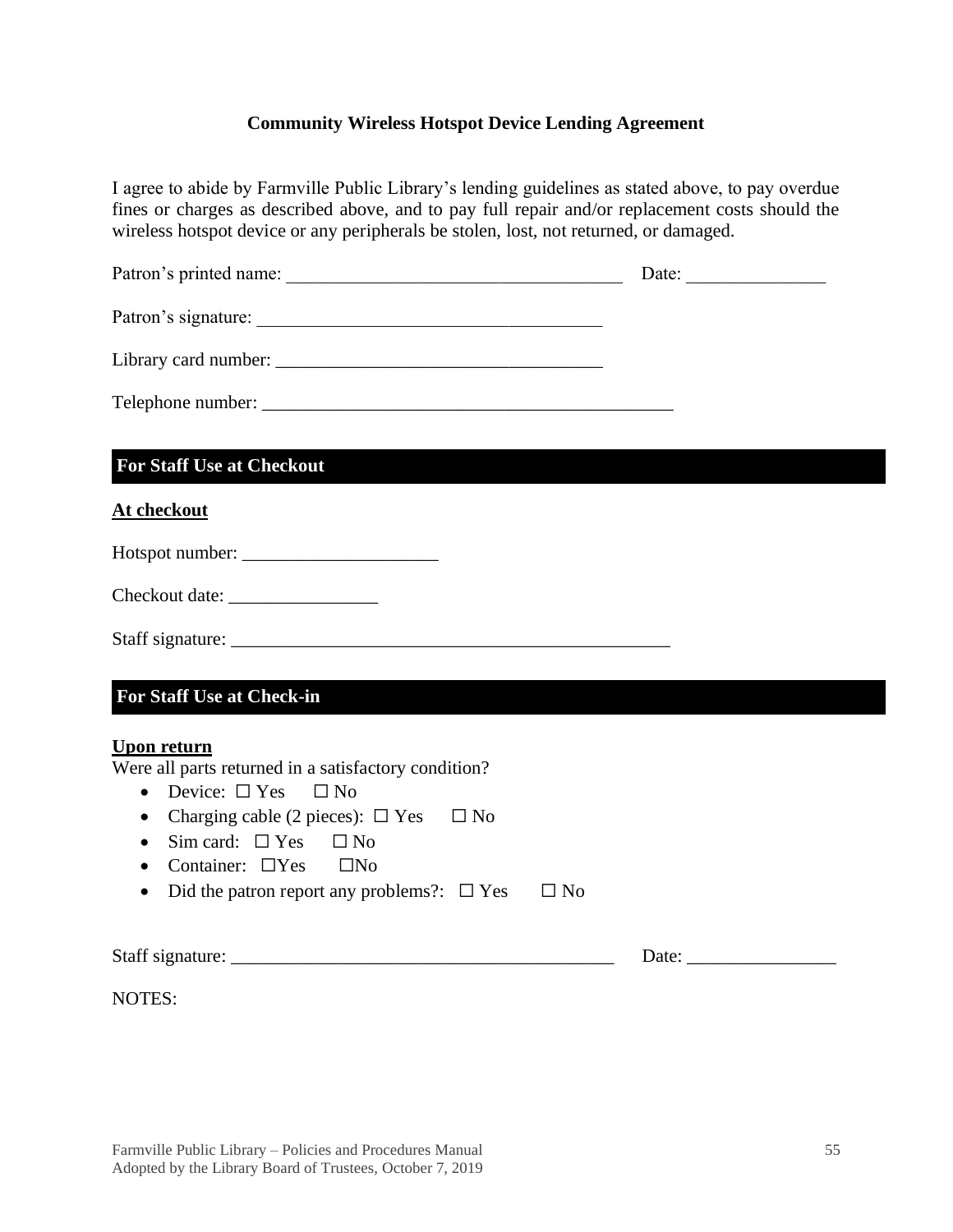# **APPENDIX E** FARMVILLE PUBLIC LIBRARY

#### Meeting Room Reservation Form and Agreement

<span id="page-55-1"></span><span id="page-55-0"></span>Intended use of this reservation form and agreement is for the David Belk Cannon Auditorium and the Monk Family Conference Room.

| Patron's printed name:          |                         |
|---------------------------------|-------------------------|
|                                 |                         |
| Mailing Address: New York 1988. |                         |
|                                 | Anticipated attendance: |
|                                 |                         |

User Type (as specified in Section 7.3):  $\frac{1}{\sqrt{1-\frac{1}{2}}\sqrt{1-\frac{1}{2}}\left(\frac{1}{2}-\frac{1}{2}\right)}$ 

Fee total: (All fees must be paid within one (1) business day of this request): \_\_\_\_\_\_\_\_\_\_\_\_\_\_\_\_\_\_\_\_

| <b>Facility</b>                      | Library/Town or<br>Library/Town<br><b>Sponsored Use</b> | <b>Community</b><br><b>Service Use</b> | <b>Private or</b><br><b>Business Use</b><br><b>Resident</b> | <b>Private or</b><br><b>Business Use</b><br><b>Non-Resident</b> | Kitchenette | <b>Damage</b><br><b>Deposit</b><br>Fee |
|--------------------------------------|---------------------------------------------------------|----------------------------------------|-------------------------------------------------------------|-----------------------------------------------------------------|-------------|----------------------------------------|
| David Belk<br>Cannon<br>Auditorium   | No Charge                                               | No Charge                              | $$200$ per<br>4-hour period                                 | \$300 per<br>4-hour period                                      | \$30        | \$100                                  |
| Monk<br>Family<br>Conference<br>Room | No Charge                                               | No Charge                              | $$50$ per<br>2-hour period                                  | $$75$ per<br>2-hour period                                      |             | \$50                                   |

Do you have any Library equipment needs or tutorials on its use? \_\_\_\_\_\_\_\_\_\_\_\_\_\_\_\_\_\_\_\_\_\_\_\_\_

If so, what equipment?  $\frac{1}{2}$   $\frac{1}{2}$   $\frac{1}{2}$   $\frac{1}{2}$   $\frac{1}{2}$   $\frac{1}{2}$   $\frac{1}{2}$   $\frac{1}{2}$   $\frac{1}{2}$   $\frac{1}{2}$   $\frac{1}{2}$   $\frac{1}{2}$   $\frac{1}{2}$   $\frac{1}{2}$   $\frac{1}{2}$   $\frac{1}{2}$   $\frac{1}{2}$   $\frac{1}{2}$   $\frac{1}{2}$   $\frac{1}{2}$ 

*I have read, understood, and agree to abide by the Town of Farmville's library meeting room use policy (Chapter 7 of Farmville Public Library's Policies and Procedures).*

Patron's signature: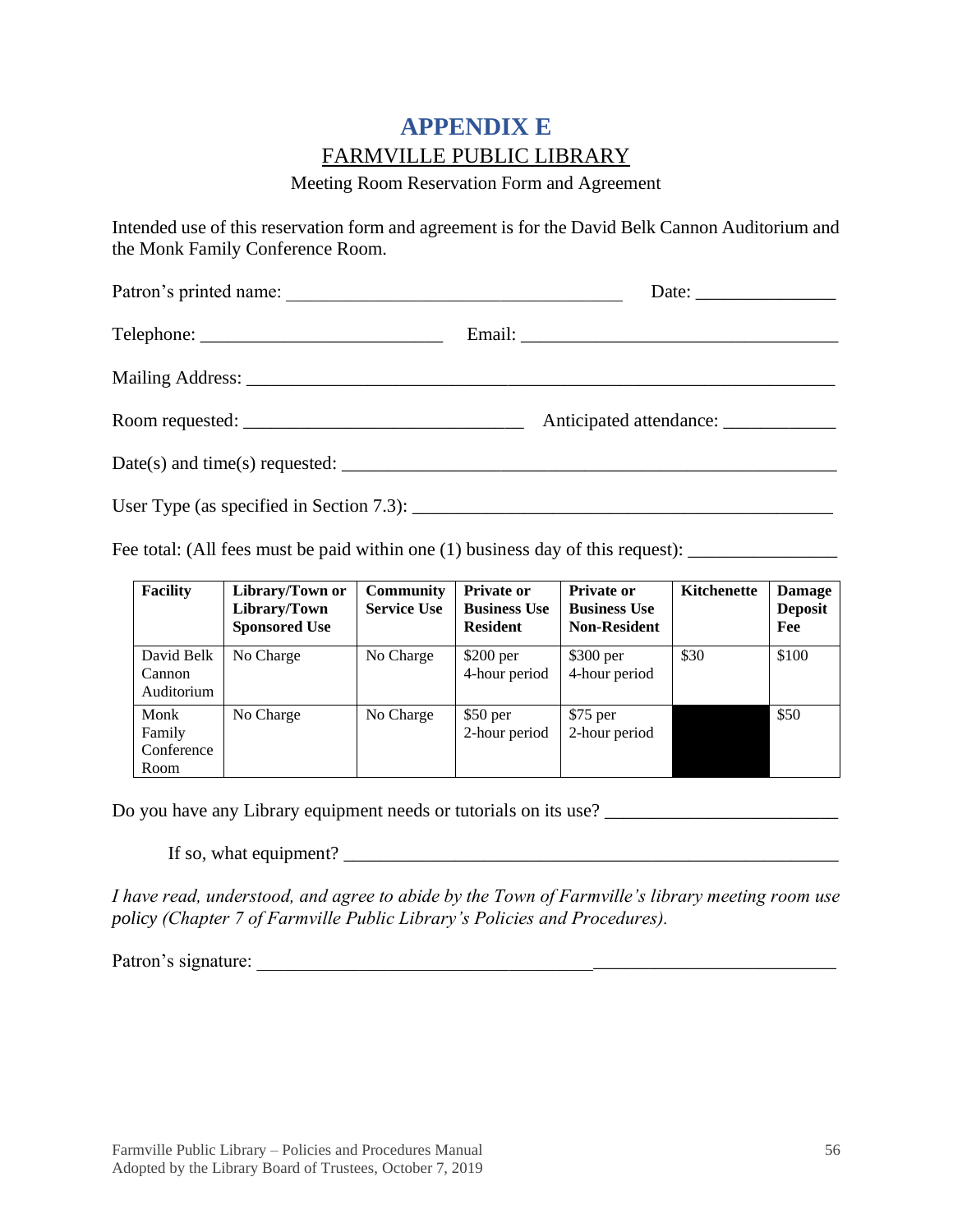| For Staff Use at Time of Reservation Request                               |                                                                                                             |
|----------------------------------------------------------------------------|-------------------------------------------------------------------------------------------------------------|
| Date requested is available?: $\square$ Yes $\square$ No                   |                                                                                                             |
|                                                                            |                                                                                                             |
|                                                                            |                                                                                                             |
| For Use at Reservation Check-in                                            |                                                                                                             |
| Has the patron reviewed the Meeting Room Use Policy?: $\Box$ Yes $\Box$ No |                                                                                                             |
|                                                                            | Has the patron been given a tutorial on their requested equipment? $\square$ Yes $\square$ No $\square$ N/A |
|                                                                            | Has the patron been given a key card (after-hours, auditorium use only): $\Box$ Yes $\Box$ No $\Box$ N/A    |
|                                                                            |                                                                                                             |
|                                                                            |                                                                                                             |
|                                                                            |                                                                                                             |
|                                                                            |                                                                                                             |
|                                                                            |                                                                                                             |
|                                                                            |                                                                                                             |
|                                                                            |                                                                                                             |
|                                                                            |                                                                                                             |
|                                                                            |                                                                                                             |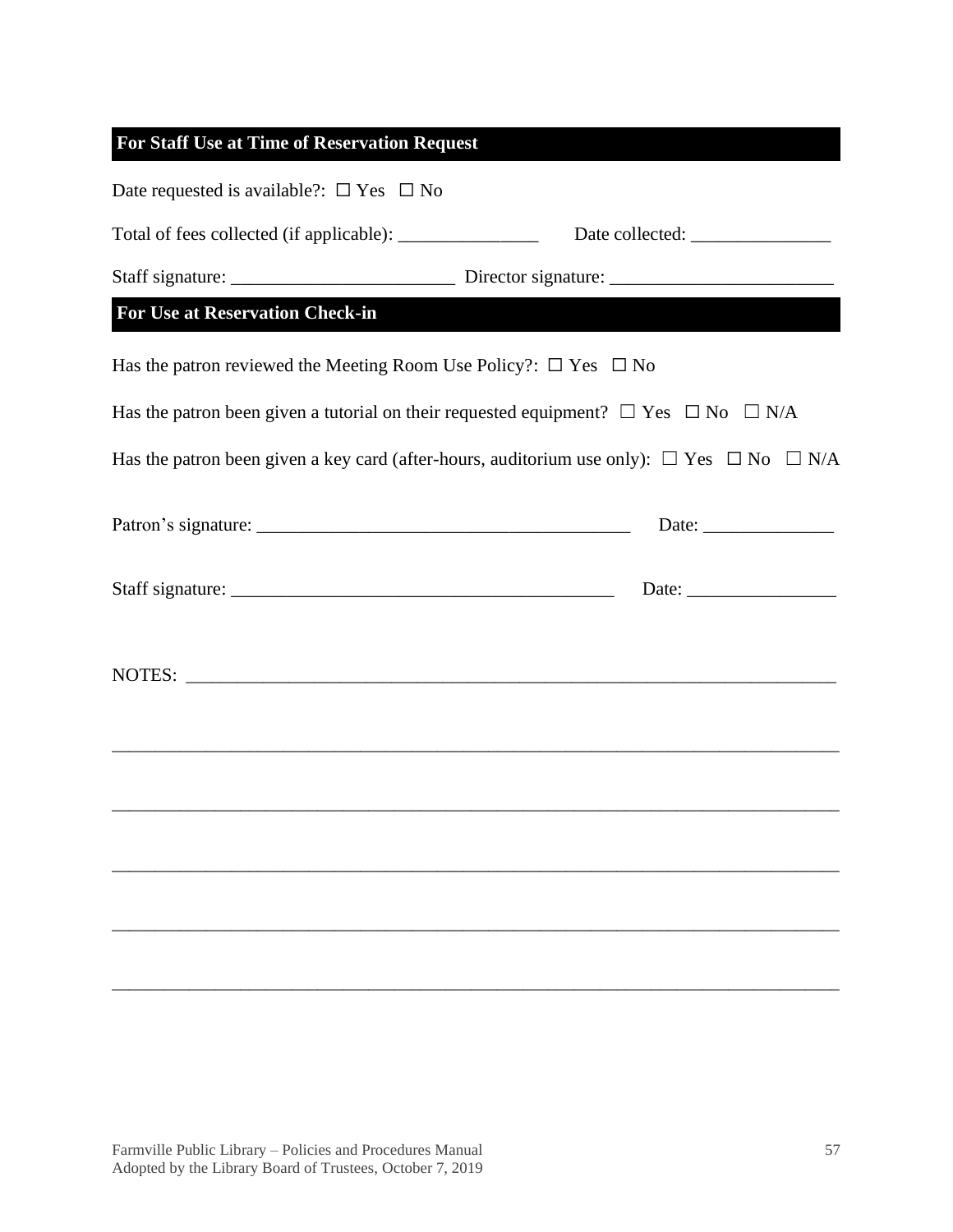# **APPENDIX F** FARMVILLE PUBLIC LIBRARY

Material Reconsideration Form

<span id="page-57-1"></span><span id="page-57-0"></span>

| Title:                                                                                                                                                                      |
|-----------------------------------------------------------------------------------------------------------------------------------------------------------------------------|
| $Book \Box$ Periodical $\Box$ Other $\Box$                                                                                                                                  |
|                                                                                                                                                                             |
| Date of Publication:                                                                                                                                                        |
| To aid the library in reaching a decision, please answer the following questions. If additional space<br>is needed, please use the back of this form or supply attachments. |
| 1. Please state the reason for your request. (Please be specific – cite pages).                                                                                             |
|                                                                                                                                                                             |
|                                                                                                                                                                             |
|                                                                                                                                                                             |
| 2. What do you feel might be the impact of accessing and using this material?                                                                                               |
|                                                                                                                                                                             |
|                                                                                                                                                                             |
|                                                                                                                                                                             |
| 3. For what age group would you recommend this material?                                                                                                                    |
|                                                                                                                                                                             |
| 4. What are the positive points of this material?                                                                                                                           |
|                                                                                                                                                                             |
|                                                                                                                                                                             |
| 5. Have you read/viewed/listened to this work in its entirety? If no, what sections did you<br>read/view/listen to?                                                         |

\_\_\_\_\_\_\_\_\_\_\_\_\_\_\_\_\_\_\_\_\_\_\_\_\_\_\_\_\_\_\_\_\_\_\_\_\_\_\_\_\_\_\_\_\_\_\_\_\_\_\_\_\_\_\_\_\_\_\_\_\_\_\_\_\_\_\_\_\_\_\_\_\_\_\_\_\_\_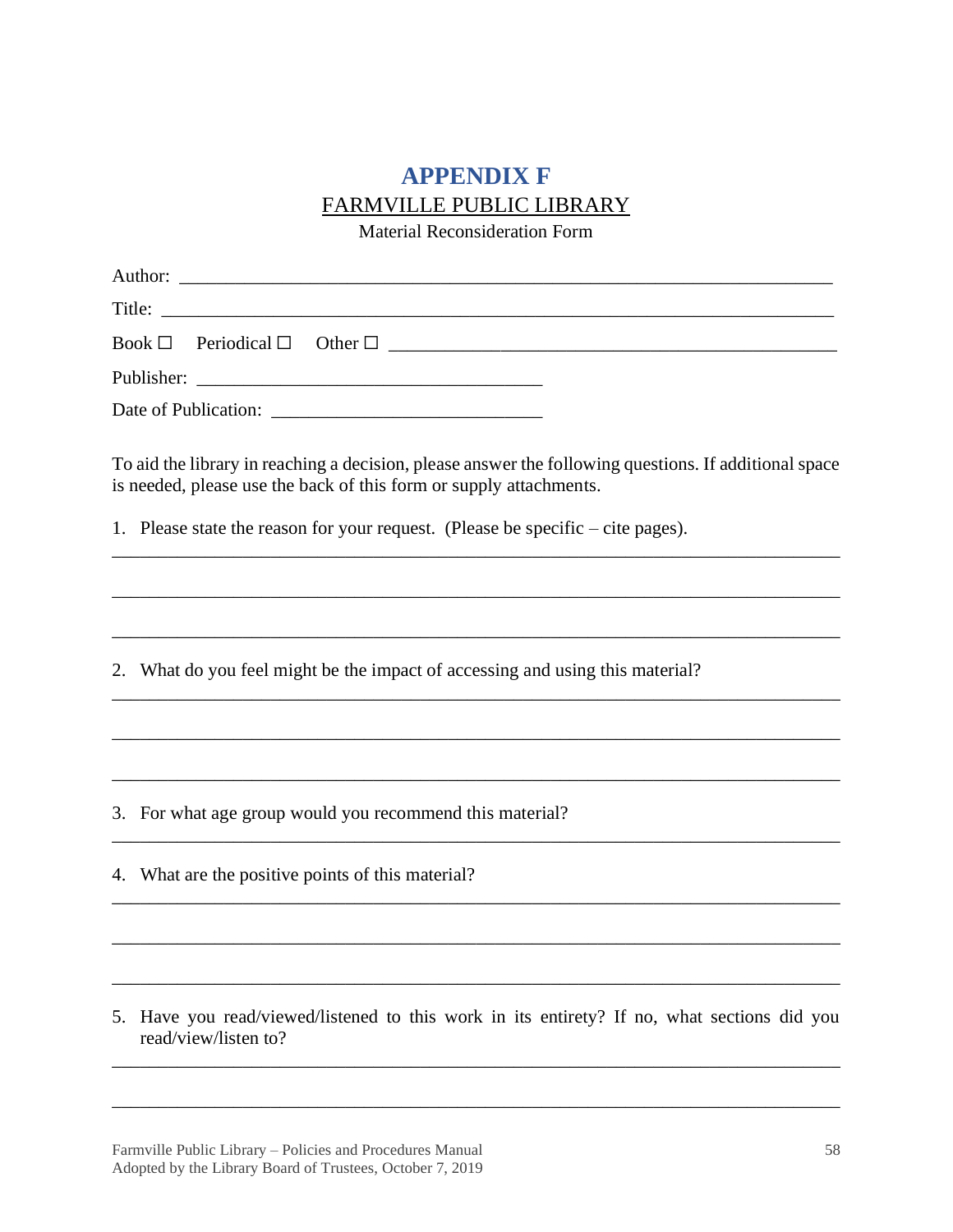6. Are you aware of any reviews of this item by literary critics? If yes, where?

\_\_\_\_\_\_\_\_\_\_\_\_\_\_\_\_\_\_\_\_\_\_\_\_\_\_\_\_\_\_\_\_\_\_\_\_\_\_\_\_\_\_\_\_\_\_\_\_\_\_\_\_\_\_\_\_\_\_\_\_\_\_\_\_\_\_\_\_\_\_\_\_\_\_\_\_\_\_

\_\_\_\_\_\_\_\_\_\_\_\_\_\_\_\_\_\_\_\_\_\_\_\_\_\_\_\_\_\_\_\_\_\_\_\_\_\_\_\_\_\_\_\_\_\_\_\_\_\_\_\_\_\_\_\_\_\_\_\_\_\_\_\_\_\_\_\_\_\_\_\_\_\_\_\_\_\_

\_\_\_\_\_\_\_\_\_\_\_\_\_\_\_\_\_\_\_\_\_\_\_\_\_\_\_\_\_\_\_\_\_\_\_\_\_\_\_\_\_\_\_\_\_\_\_\_\_\_\_\_\_\_\_\_\_\_\_\_\_\_\_\_\_\_\_\_\_\_\_\_\_\_\_\_\_\_

| 7.           |                                                     |                                                                            | What do you believe is the theme (for fiction) or the purpose (for nonfiction) of this material? |
|--------------|-----------------------------------------------------|----------------------------------------------------------------------------|--------------------------------------------------------------------------------------------------|
|              |                                                     |                                                                            |                                                                                                  |
|              |                                                     |                                                                            |                                                                                                  |
|              |                                                     | 8. What action would you like the library to take regarding this material? |                                                                                                  |
| ⊔            | Restrict its use to certain age groups              |                                                                            |                                                                                                  |
|              | $\Box$ Withdraw it from circulation                 |                                                                            |                                                                                                  |
|              | $\Box$ Have it re-evaluated by the Library Director |                                                                            |                                                                                                  |
| $\Box$ Other |                                                     |                                                                            |                                                                                                  |
| 9.           | perspective of the subject?                         |                                                                            | In its place, what work would you recommend that would convey as valuable a picture and          |
|              |                                                     |                                                                            |                                                                                                  |
|              | Yes $\square$<br>Development Policy?                | No <sub>1</sub>                                                            | 10. Have you read the Farmville Public Library's Materials Selection and Collection              |
|              |                                                     |                                                                            |                                                                                                  |
|              |                                                     |                                                                            |                                                                                                  |
|              |                                                     |                                                                            |                                                                                                  |
|              |                                                     |                                                                            |                                                                                                  |
|              |                                                     |                                                                            |                                                                                                  |

Patron's Signature: \_\_\_\_\_\_\_\_\_\_\_\_\_\_\_\_\_\_\_\_\_\_\_\_\_\_\_\_\_\_\_\_\_\_\_\_ Date: \_\_\_\_\_\_\_\_\_\_\_\_\_\_\_\_\_\_\_ Received by Staff Member: \_\_\_\_\_\_\_\_\_\_\_\_\_\_\_\_\_\_\_\_\_\_\_\_\_\_\_\_\_ Date: \_\_\_\_\_\_\_\_\_\_\_\_\_\_\_\_\_\_\_ Received by Library Director: \_\_\_\_\_\_\_\_\_\_\_\_\_\_\_\_\_\_\_\_\_\_\_\_\_\_\_ Date: \_\_\_\_\_\_\_\_\_\_\_\_\_\_\_\_\_\_\_

Farmville Public Library – Policies and Procedures Manual 59 Adopted by the Library Board of Trustees, October 7, 2019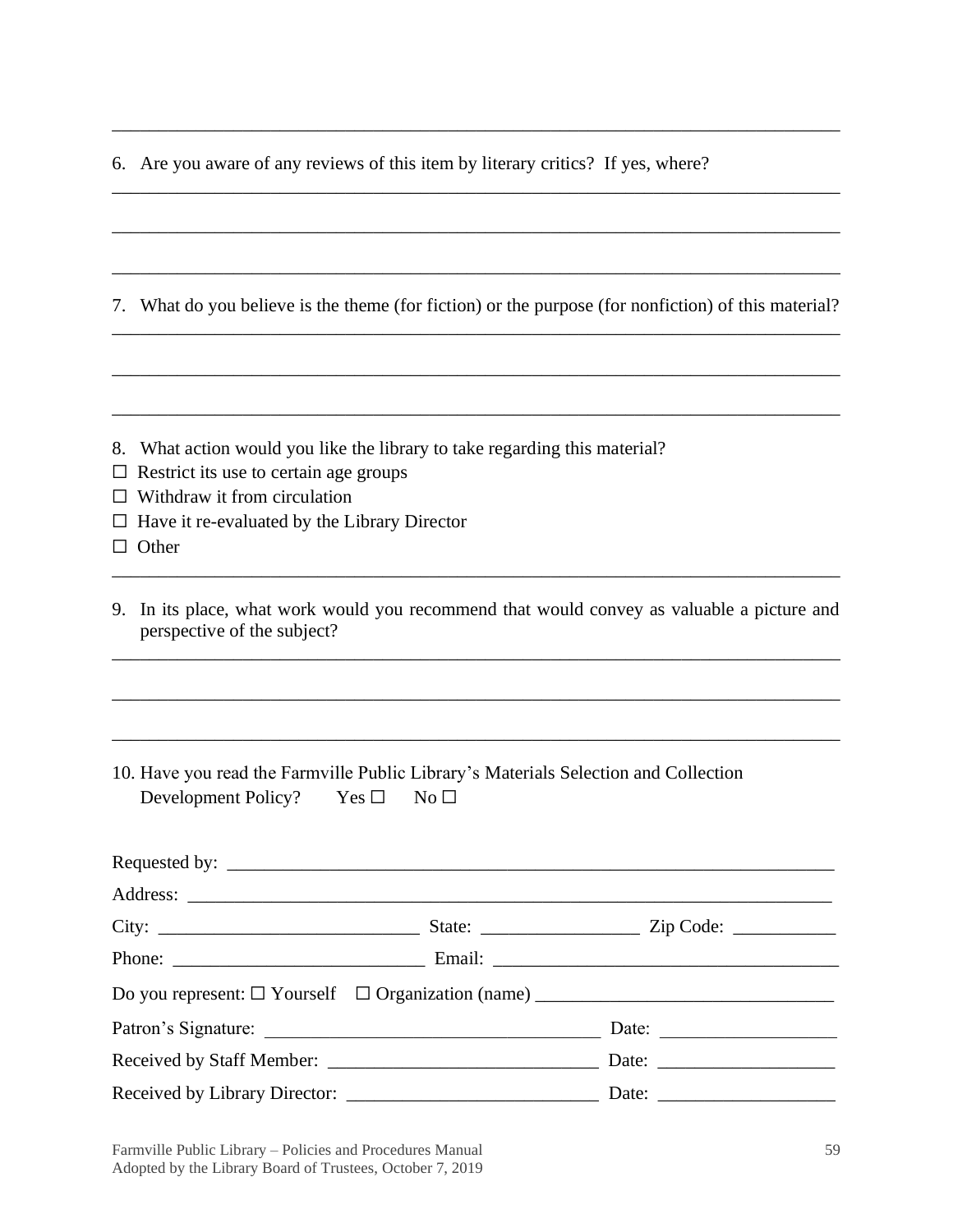# **APPENDIX G** FARMVILLE PUBLIC LIBRARY

Volunteer Application

## <span id="page-59-1"></span><span id="page-59-0"></span>▪ **PERSONAL INFORMATION**

|                                                                                             | Applicants must be at least 14 years of age to volunteer. Applicants under 18 years of age must<br>have a parent/ guardian complete the consent section on the reverse side of this application. |          |                             |          |
|---------------------------------------------------------------------------------------------|--------------------------------------------------------------------------------------------------------------------------------------------------------------------------------------------------|----------|-----------------------------|----------|
| Are you over 18 years old? $\Box$ Yes $\Box$ No                                             |                                                                                                                                                                                                  |          |                             |          |
|                                                                                             |                                                                                                                                                                                                  |          |                             |          |
|                                                                                             |                                                                                                                                                                                                  |          |                             |          |
| <b>OCCUPATION AND/OR EDUCATION</b><br>п                                                     |                                                                                                                                                                                                  |          |                             |          |
|                                                                                             | Circle highest grade completed: 6 7 8 9 10 11 12 College (years or degrees completed)                                                                                                            |          |                             |          |
|                                                                                             |                                                                                                                                                                                                  |          |                             |          |
| <b>VOLUNTEER INTERESTS</b>                                                                  |                                                                                                                                                                                                  |          |                             |          |
| Why do you want to volunteer?                                                               |                                                                                                                                                                                                  |          |                             |          |
| When do you wish to volunteer?                                                              |                                                                                                                                                                                                  |          |                             |          |
| <b>DAY</b><br>Monday<br><b>TIME</b>                                                         | Tuesday Wednesday                                                                                                                                                                                | Thursday | Friday                      | Saturday |
|                                                                                             | Please check the volunteer tasks that interest you?                                                                                                                                              |          |                             |          |
| $\Box$ Circulation Assistant                                                                | $\Box$ Periodical Assistant                                                                                                                                                                      |          | $\Box$ Technology Assistant |          |
| $\Box$ Children's Library Assistant<br>$\Box$ Adult Literacy<br>$\Box$ Materials Processing |                                                                                                                                                                                                  |          |                             |          |
| $\Box$ After-School Homework Helper                                                         |                                                                                                                                                                                                  |          |                             |          |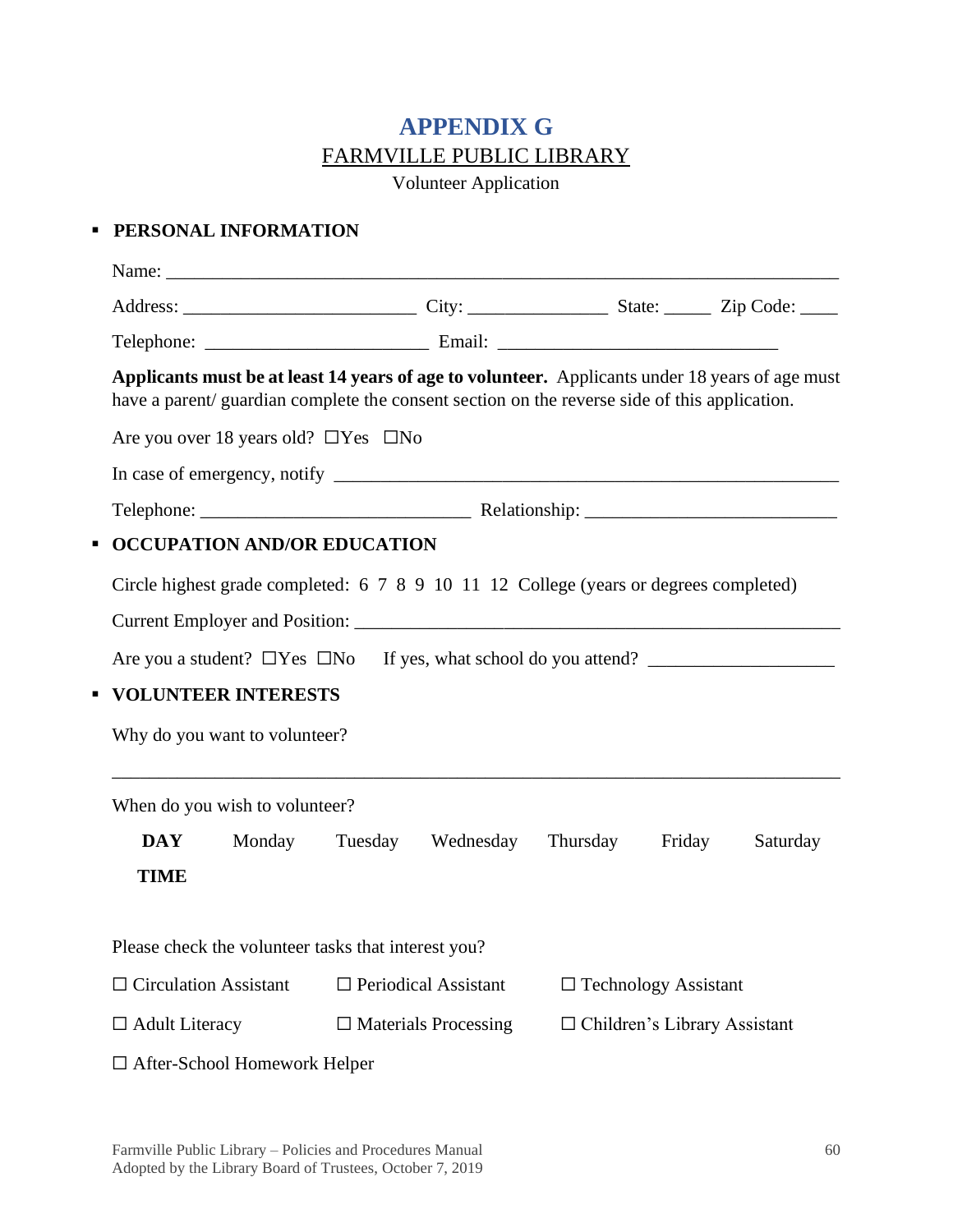# ▪ **REFERENCE INFORMATION**

Please provide two references (teacher, supervisor, etc.) from individuals not related to you:

|                                                                  | Have you ever been convicted of a criminal offense other than a traffic offense? $\Box$ Yes $\Box$ No                                                                                                                                                                                                           |  |  |
|------------------------------------------------------------------|-----------------------------------------------------------------------------------------------------------------------------------------------------------------------------------------------------------------------------------------------------------------------------------------------------------------|--|--|
| If yes, please explain.                                          |                                                                                                                                                                                                                                                                                                                 |  |  |
|                                                                  |                                                                                                                                                                                                                                                                                                                 |  |  |
| services at the Library.                                         | I authorize Farmville Public Library to make inquiries as to my experience and character, and to<br>certify that all statements made on this application are true. I understand that the Farmville Public<br>Library will not be held responsible for any injuries that I may incur as a result of my volunteer |  |  |
| at the Farmville Public Library.                                 | Your signature indicates that you understand that there is no compensation for volunteer services                                                                                                                                                                                                               |  |  |
|                                                                  |                                                                                                                                                                                                                                                                                                                 |  |  |
|                                                                  |                                                                                                                                                                                                                                                                                                                 |  |  |
| • PARENT/GUARDIAN CONSENT (for volunteers under 18 years of age) |                                                                                                                                                                                                                                                                                                                 |  |  |
|                                                                  | I give permission for the above applicant to volunteer at the Farmville Public Library for a<br>maximum of _______ hours per week. I may be contacted at ________________________.                                                                                                                              |  |  |
|                                                                  |                                                                                                                                                                                                                                                                                                                 |  |  |
|                                                                  |                                                                                                                                                                                                                                                                                                                 |  |  |
|                                                                  | <b>FARMVILLE PUBLIC LIBRARY STAFF USE ONLY</b>                                                                                                                                                                                                                                                                  |  |  |
|                                                                  |                                                                                                                                                                                                                                                                                                                 |  |  |
| References Checked? $\square$ Yes $\square$ No                   |                                                                                                                                                                                                                                                                                                                 |  |  |
|                                                                  | Recommend for Volunteering? $\Box$ Yes $\Box$ No                                                                                                                                                                                                                                                                |  |  |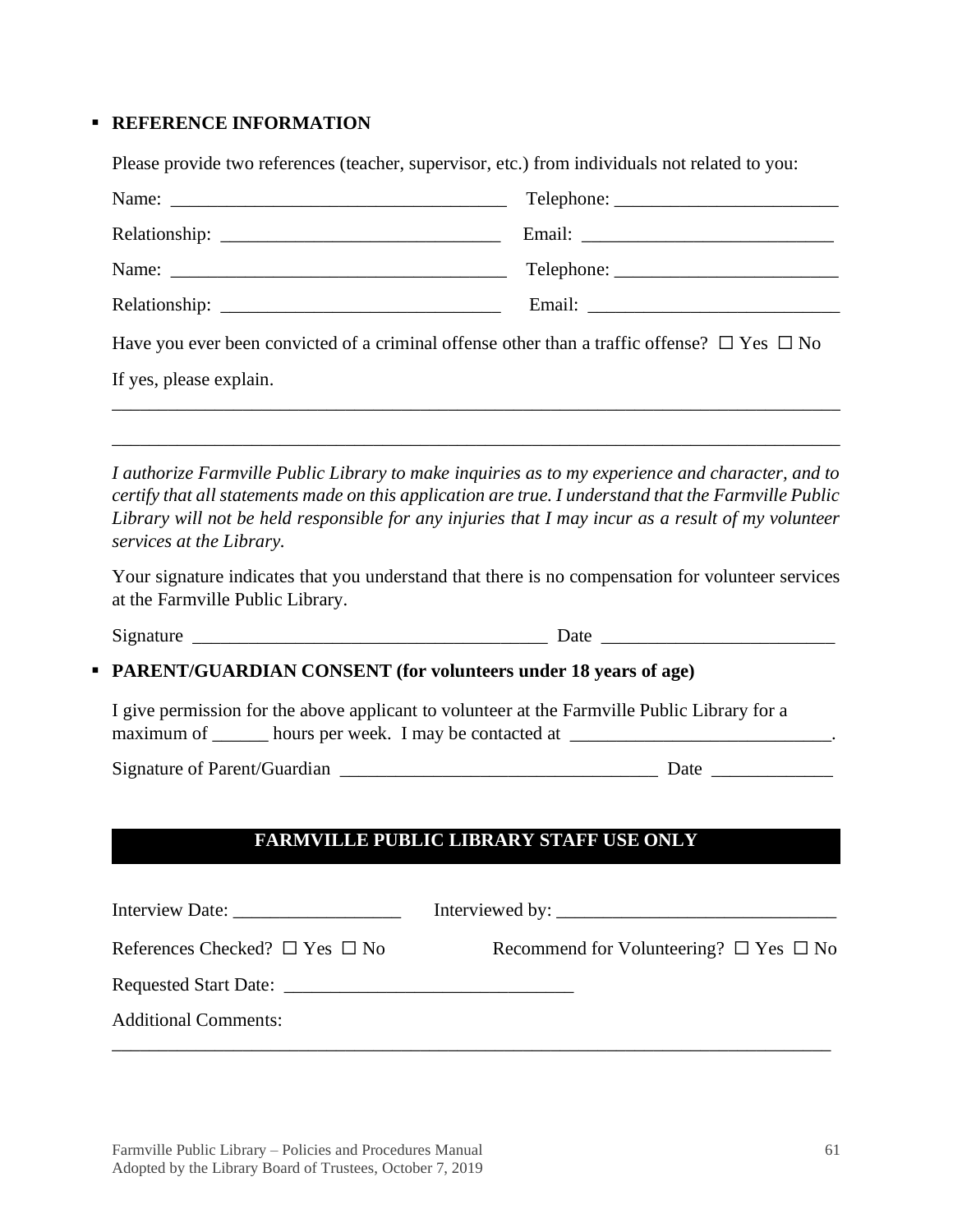# **APPENDIX H**

# <span id="page-61-0"></span>3D Printing Request

| <b>Contact Information</b>                                                                                             |                               |            |                                                                                                                                                                                                     |  |
|------------------------------------------------------------------------------------------------------------------------|-------------------------------|------------|-----------------------------------------------------------------------------------------------------------------------------------------------------------------------------------------------------|--|
|                                                                                                                        |                               |            |                                                                                                                                                                                                     |  |
|                                                                                                                        |                               |            |                                                                                                                                                                                                     |  |
| <b>Project Information</b>                                                                                             |                               |            |                                                                                                                                                                                                     |  |
|                                                                                                                        |                               |            |                                                                                                                                                                                                     |  |
| Desired Material (circle one) ABS                                                                                      |                               | <b>PLA</b> |                                                                                                                                                                                                     |  |
| Color (see materialist for available colors: ___________________________________                                       |                               |            |                                                                                                                                                                                                     |  |
|                                                                                                                        |                               |            |                                                                                                                                                                                                     |  |
| on their 3D printer was obtained legally and it's not propriety material. I agree to hold the<br>file I have provided. |                               |            | I certify that he STL modeling file I am presenting to the Farmville Public Library for printing<br>Farmville Public Library harmless for the quality and integrity of the object produced from the |  |
|                                                                                                                        | Signature                     |            | Date                                                                                                                                                                                                |  |
| Material cost of object:                                                                                               |                               |            |                                                                                                                                                                                                     |  |
|                                                                                                                        | $+$ \$5.00 administrative fee |            |                                                                                                                                                                                                     |  |
| <b>Total Estimated Cost:</b>                                                                                           |                               |            | <b>Staff Use (please Initial):</b>                                                                                                                                                                  |  |
|                                                                                                                        |                               |            | Date order received                                                                                                                                                                                 |  |
| Staff Initial: _________                                                                                               |                               |            | Date print file review                                                                                                                                                                              |  |
| Patron Initial:                                                                                                        |                               |            | Date order completed                                                                                                                                                                                |  |
|                                                                                                                        |                               |            | Date patron notified                                                                                                                                                                                |  |

This service is made possible by funding from the federal Institute of Museum and Library Services (IMLS) under the provisions of the Library Services and Technology Act (LSTA) as administered by the State Library of North Carolina, a division of the N.C. Department of Natural and Cultural Resources (IMLS grant number LS-00-18-0034-18).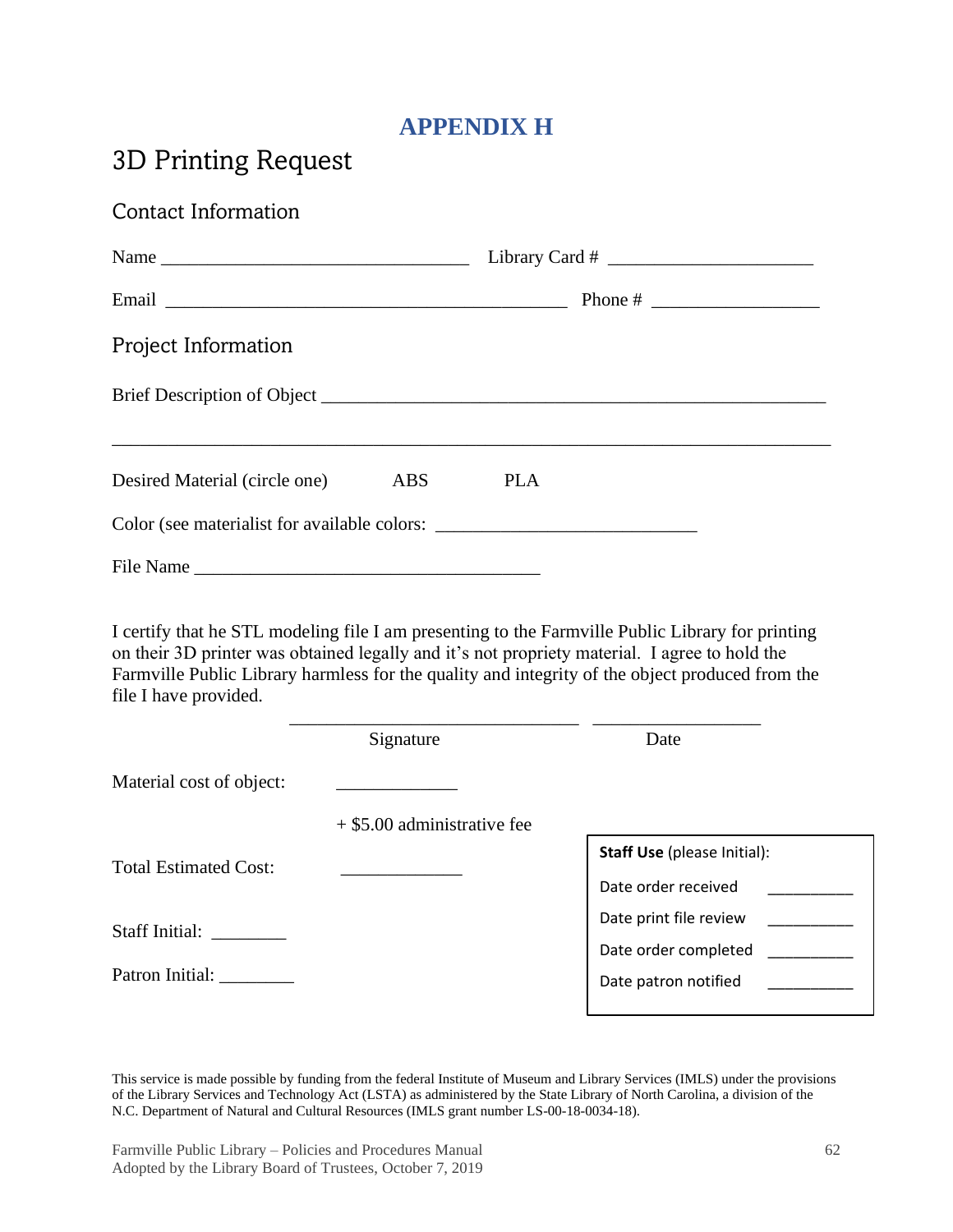# **APPENDIX I**

## <span id="page-62-1"></span><span id="page-62-0"></span>American Library Association Statements

The Farmville Public Library's policies are based, in part, on statements of principle as expressed in a number of policies adopted by the American Library Association, the oldest, largest and most prominent professional library association in the world. These policies are included as reference and provide context for the Library's policies.

# <span id="page-62-2"></span>American Library Association Library Bill of Rights

The American Library Association affirms that all libraries are forums for information and ideas, and that the following basic policies should guide their services.

- 1. Books and other library resources should be provided for the interest, information, and enlightenment of all people of the community the library serves. Materials should not be excluded because of the origin, background, or views of those contributing to their creation.
- 2. Libraries should provide materials and information presenting all points of view on current and historical issues. Materials should not be proscribed or removed because of partisan or doctrinal disapproval.
- 3. Libraries should challenge censorship in the fulfillment of their responsibility to provide information and enlightenment.
- 4. Libraries should cooperate with all persons and groups concerned with resisting abridgment of free expression and free access to ideas.
- 5. A person's right to use a library should not be denied or abridged because of origin, age, background, or views.
- 6. Libraries which make exhibit spaces and meeting rooms available to the public they serve should make such facilities available on an equitable basis, regardless of the beliefs or affiliations of individuals or groups requesting their use.

Adopted June 19, 1939, by the ALA Council; amended October 14, 1944; June 18, 1948; February 2, 1961; June 27, 1967; January 23, 1980; inclusion of "age" reaffirmed January 23, 1996.

## <span id="page-62-3"></span>American Library Association Freedom to Read Statement

The freedom to read is essential to our democracy. It is continuously under attack. Private groups and public authorities in various parts of the country are working to remove or limit access to reading materials, to censor content in schools, to label "controversial" views, to distribute lists of "objectionable" books or authors, and to purge libraries. These actions apparently rise from a view that our national tradition of free expression is no longer valid; that censorship and suppression are needed to counter threats to safety or national security, as well as to avoid the subversion of politics and the corruption of morals. We, as individuals devoted to reading and as librarians and publishers responsible for disseminating ideas, wish to assert the public interest in the preservation of the freedom to read.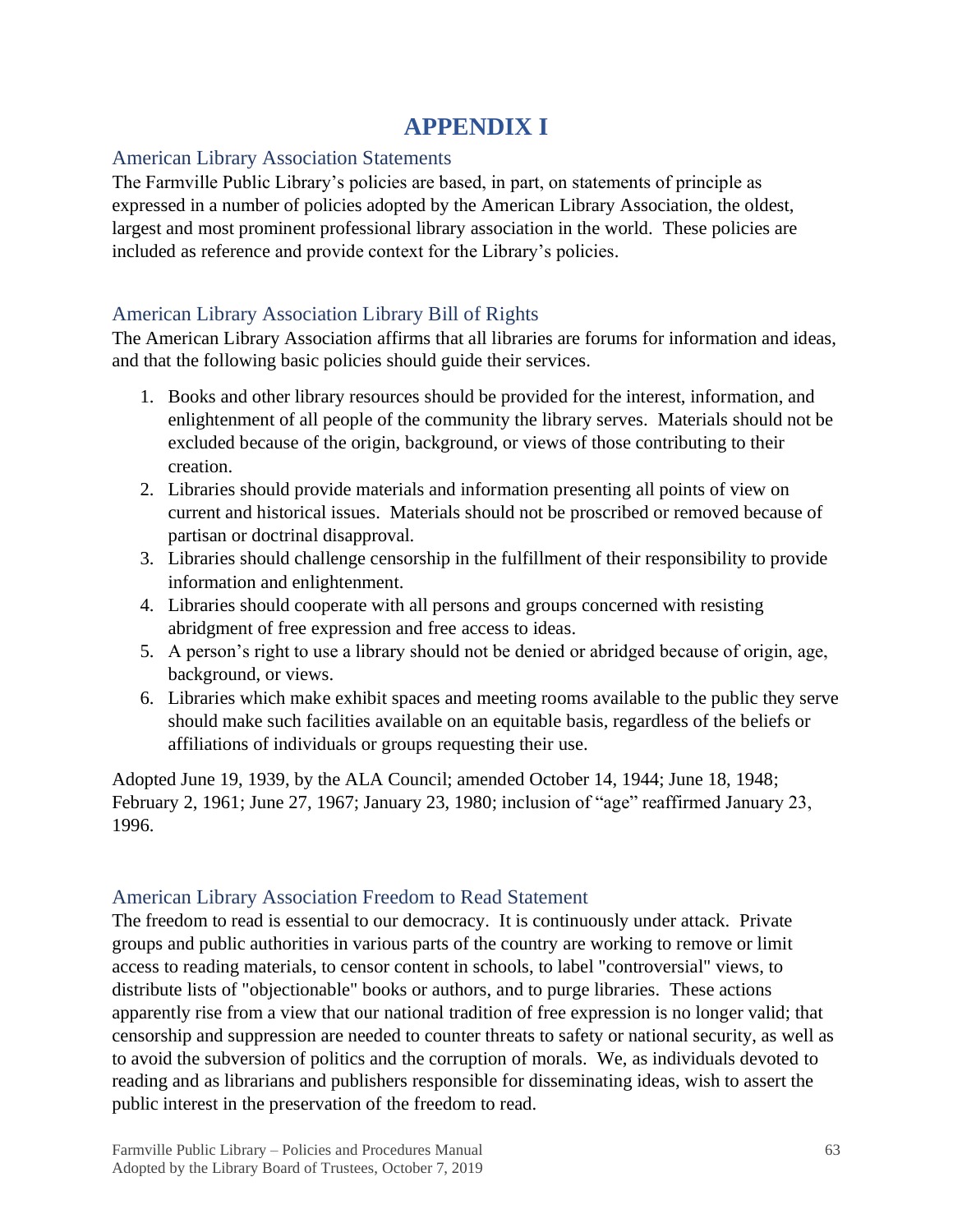Most attempts at suppression rest on a denial of the fundamental premise of democracy: that the ordinary individual, by exercising critical judgment, will select the good and reject the bad. We trust Americans to recognize propaganda and misinformation, and to make their own decisions about what they read and believe. We do not believe they are prepared to sacrifice their heritage of a free press in order to be "protected" against what others think may be bad for them. We believe they still favor free enterprise in ideas and expression.

These efforts at suppression are related to a larger pattern of pressures being brought against education, the press, art and images, films, broadcast media, and the internet. The problem is not only one of actual censorship. The shadow of fear cast by these pressures leads, we suspect, to an even larger voluntary curtailment of expression by those who seek to avoid controversy or unwelcome scrutiny by government officials.

Such pressure toward conformity is perhaps natural to a time of accelerated change. And yet suppression is never more dangerous than in such a time of social tension. Freedom has given the United States the elasticity to endure strain. Freedom keeps open the path of novel and creative solutions, and enables change to come by choice. Every silencing of a heresy, every enforcement of an orthodoxy, diminishes the toughness and resilience of our society and leaves it the less able to deal with controversy and difference.

Now as always in our history, reading is among our greatest freedoms. The freedom to read and write is almost the only means for making generally available ideas or manners of expression that can initially command only a small audience. The written word is the natural medium for the new idea and the untried voice from which come the original contributions to social growth. It is essential to the extended discussion that serious thought requires, and to the accumulation of knowledge and ideas into organized collections.

We believe that free communication is essential to the preservation of a free society and a creative culture. We believe that these pressures toward conformity present the danger of limiting the range and variety of inquiry and expression on which our democracy and our culture depend. We believe that every American community must jealously guard the freedom to publish and to circulate, in order to preserve its own freedom to read. We believe that publishers and librarians have a profound responsibility to give validity to that freedom to read by making it possible for the readers to choose freely from a variety of offerings.

The freedom to read is guaranteed by the Constitution. Those with faith in free people will stand firm on these constitutional guarantees of essential rights and will exercise the responsibilities that accompany these rights.

We therefore affirm these propositions:

*1. It is in the public interest for publishers and librarians to make available the widest diversity of views and expressions, including those that are unorthodox, unpopular, or considered dangerous by the majority.*

Creative thought is by definition new, and what is new is different. The bearer of every new thought is a rebel until that idea is refined and tested. Totalitarian systems attempt to maintain themselves in power by the ruthless suppression of any concept that challenges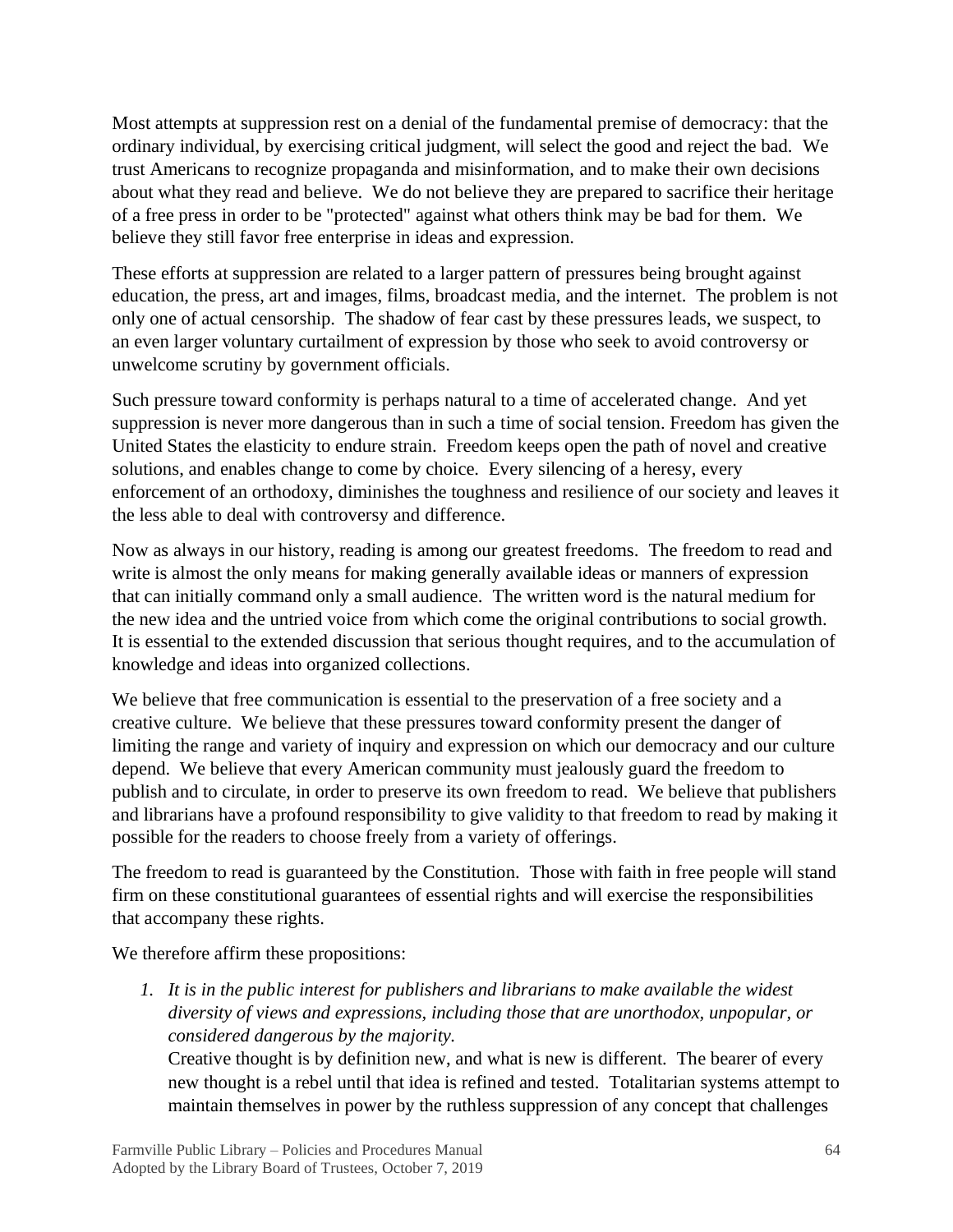the established orthodoxy. The power of a democratic system to adapt to change is vastly strengthened by the freedom of its citizens to choose widely from among conflicting opinions offered freely to them. To stifle every nonconformist idea at birth would mark the end of the democratic process. Furthermore, only through the constant activity of weighing and selecting can the democratic mind attain the strength demanded by times like these. We need to know not only what we believe but why we believe it.

*2. Publishers, librarians, and booksellers do not need to endorse every idea or presentation they make available. It would conflict with the public interest for them to establish their own political, moral, or aesthetic views as a standard for determining what should be published or circulated.*

Publishers and librarians serve the educational process by helping to make available knowledge and ideas required for the growth of the mind and the increase of learning. They do not foster education by imposing as mentors the patterns of their own thought. The people should have the freedom to read and consider a broader range of ideas than those that may be held by any single librarian or publisher or government or church. It is wrong that what one can read should be confined to what another thinks proper.

- *3. It is contrary to the public interest for publishers or librarians to bar access to writings on the basis of the personal history or political affiliations of the author.* No art or literature can flourish if it is to be measured by the political views or private lives of its creators. No society of free people can flourish that draws up lists of writers to whom it will not listen, whatever they may have to say.
- *4. There is no place in our society for efforts to coerce the taste of others, to confine adults to the reading matter deemed suitable for adolescents, or to inhibit the efforts of writers to achieve artistic expression.*

To some, much of modern expression is shocking. But is not much of life itself shocking? We cut off literature at the source if we prevent writers from dealing with the stuff of life. Parents and teachers have a responsibility to prepare the young to meet the diversity of experiences in life to which they will be exposed, as they have a responsibility to help them learn to think critically for themselves. These are affirmative responsibilities, not to be discharged simply by preventing them from reading works for which they are not yet prepared. In these matters, values differ, and values cannot be legislated; nor can machinery be devised that will suit the demands of one group without limiting the freedom of others.

- *5. It is not in the public interest to force a reader to accept the prejudgment of a label characterizing any expression or its author as subversive or dangerous.* The ideal of labeling presupposes the existence of individuals or groups with wisdom to determine by authority what is good or bad for others. It presupposes that individuals must be directed in making up their minds about the ideas they examine. But Americans do not need others to do their thinking for them.
- *6. It is the responsibility of publishers and librarians, as guardians of the people's freedom to read, to contest encroachments upon that freedom by individuals or groups seeking to impose their own standards or tastes upon the community at large; and by the government whenever it seeks to reduce or deny public access to public information.*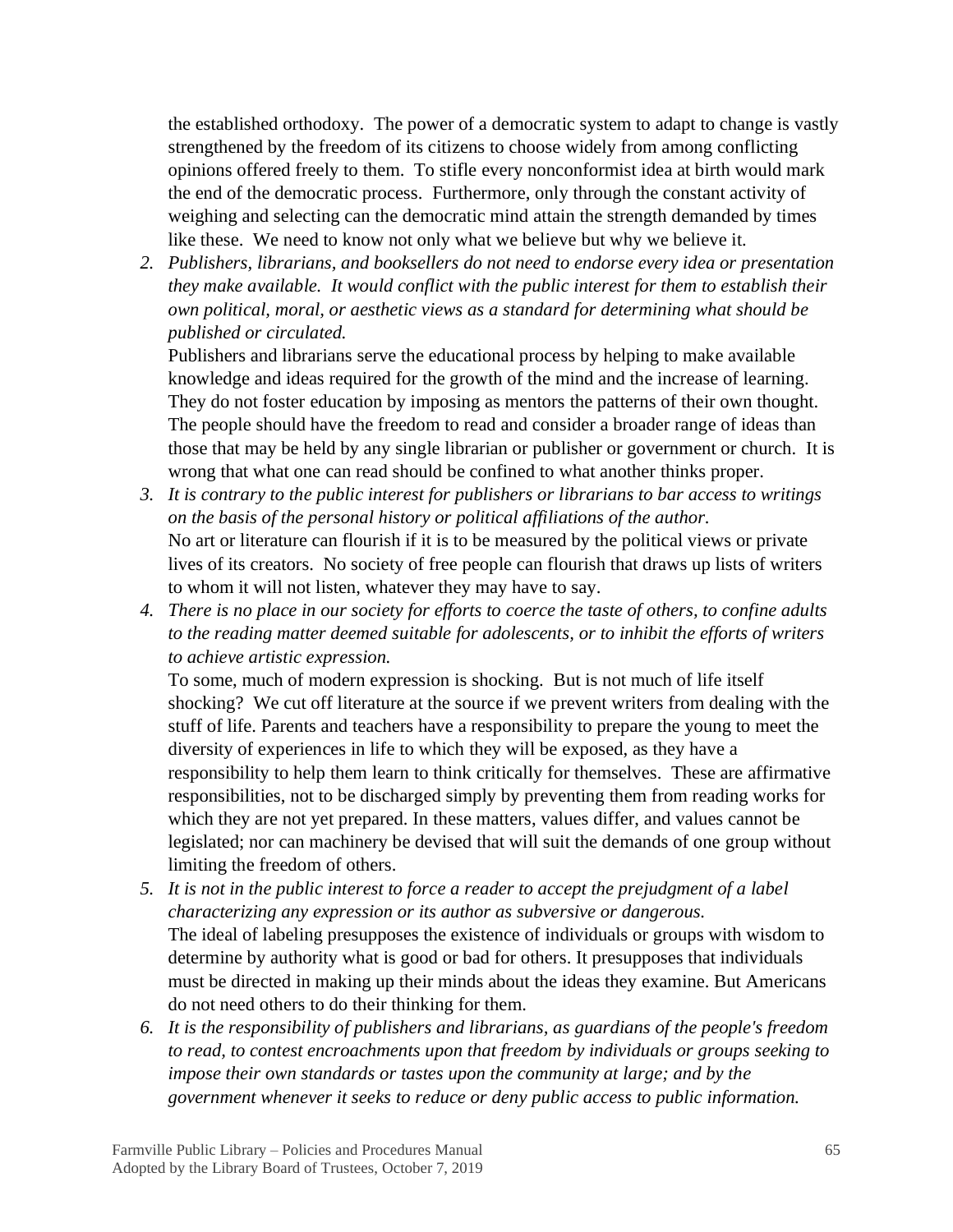It is inevitable in the give and take of the democratic process that the political, the moral, or the aesthetic concepts of an individual or group will occasionally collide with those of another individual or group. In a free society, individuals are free to determine for themselves what they wish to read, and each group is free to determine what it will recommend to its freely associated members. But no group has the right to take the law into its own hands, and to impose its own concept of politics or morality upon other members of a democratic society. Freedom is no freedom if it is accorded only to the accepted and the inoffensive. Further, democratic societies are more safe, free, and creative when the free flow of public information is not restricted by governmental prerogative or self-censorship.

*7. It is the responsibility of publishers and librarians to give full meaning to the freedom to read by providing books that enrich the quality and diversity of thought and expression. By the exercise of this affirmative responsibility, they can demonstrate that the answer to a "bad" book is a good one, the answer to a "bad" idea is a good one.*

The freedom to read is of little consequence when the reader cannot obtain matter fit for that reader's purpose. What is needed is not only the absence of restraint, but the positive provision of opportunity for the people to read the best that has been thought and said. Books are the major channel by which the intellectual inheritance is handed down, and the principal means of its testing and growth. The defense of the freedom to read requires of all publishers and librarians the utmost of their faculties and deserves of all Americans the fullest of their support.

We state these propositions neither lightly nor as easy generalizations. We here stake out a lofty claim for the value of the written word. We do so because we believe that it is possessed of enormous variety and usefulness, worthy of cherishing and keeping free. We realize that the application of these propositions may mean the dissemination of ideas and manners of expression that are repugnant to many persons. We do not state these propositions in the comfortable belief that what people read is unimportant. We believe rather that what people read is deeply important; that ideas can be dangerous; but that the suppression of ideas is fatal to a democratic society. Freedom itself is a dangerous way of life, but it is ours.

This statement was originally issued in May of 1953 by the Westchester Conference of the American Library Association and the American Book Publishers Council, which in 1970 consolidated with the American Educational Publishers Institute to become the Association of American Publishers.

Adopted June 25, 1953, by the ALA Council and the AAP Freedom to Read Committee; amended January 28, 1972; January 16, 1991; July 12, 2000; June 30, 2004.

*A Joint Statement by:*

American Library Association

Association of American Publishers

*Subsequently endorsed by:*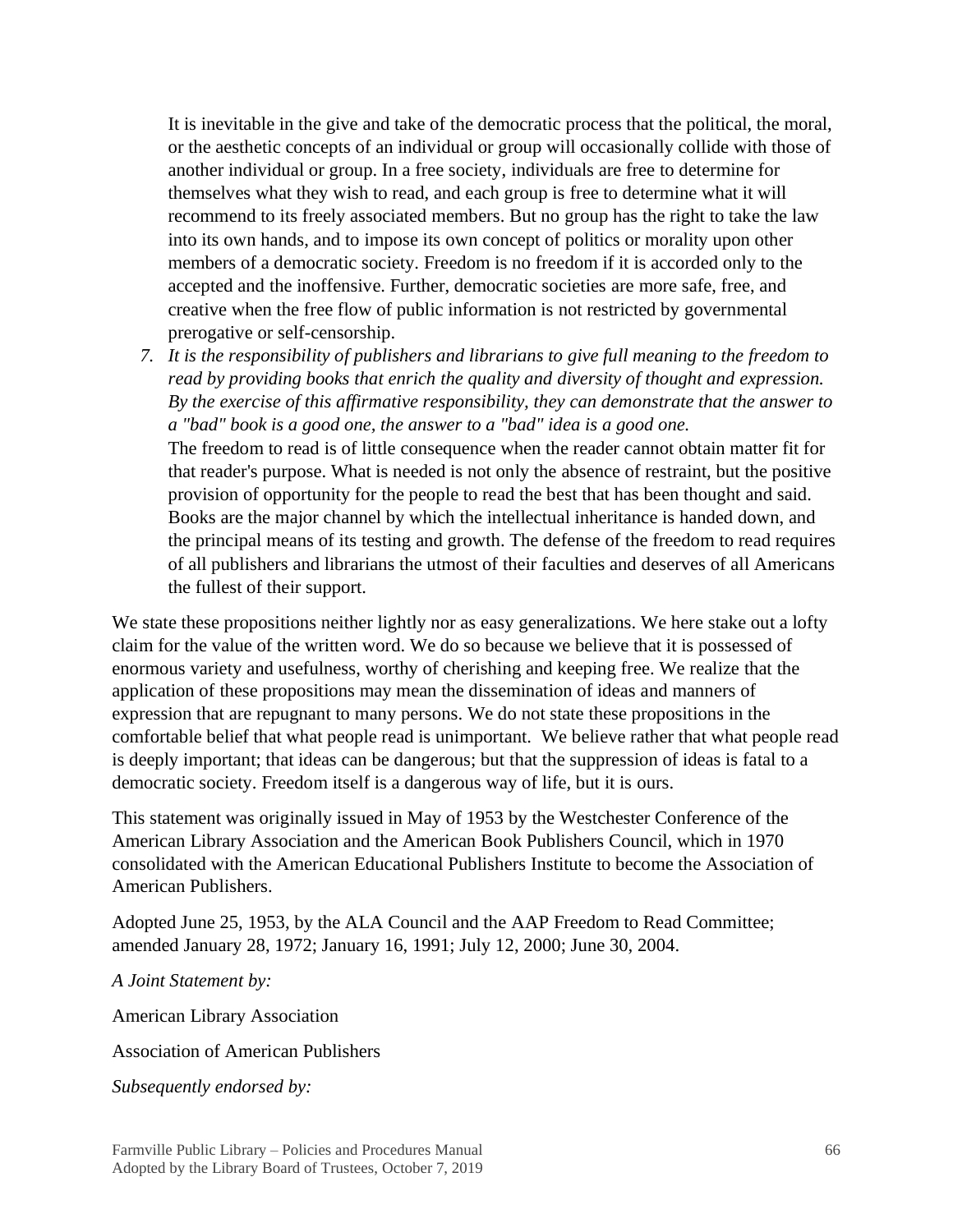American Booksellers Foundation for Free Expression The Association of American University Presses, Inc. The Children's Book Council Freedom to Read Foundation National Association of College Stores National Coalition Against Censorship National Council of Teachers of English

The Thomas Jefferson Center for the Protection of Free Expression

# <span id="page-66-0"></span>American Library Association Freedom to View Statement

The FREEDOM TO VIEW, along with the freedom to speak, to hear, and to read, is protected by the First Amendment to the Constitution of the United States. In a free society, there is no place for censorship of any medium of expression. Therefore, these principles are affirmed:

- 1. To provide the broadest access to film, video, and other audiovisual materials because they are a means for the communication of ideas. Liberty of circulation is essential to insure the constitutional guarantees of freedom of expression.
- 2. To protect the confidentiality of all individuals and institutions using film, video, and other audiovisual materials.
- 3. To provide film, video, and other audiovisual materials which represent a diversity of views and expression. Selection of a work does not constitute or imply agreement with or approval of the content.
- 4. To provide a diversity of viewpoints without the constraint of labeling or prejudging film, video, or other audiovisual materials on the basis of the moral, religious, or political beliefs of the producer or filmmaker or on the basis of controversial content.
- 5. To contest vigorously, by all lawful means, every encroachment upon the public's freedom to view.

This statement was originally drafted by the Freedom to View Committee of the American Film and Video Association (formerly the Educational Film Library Association) and was adopted by the AFVA Board of Directors in February 1979. This statement was updated and approved by the AFVA Board of Directors in 1989.

#### *Endorsed by the ALA Council January 10, 1990*

## <span id="page-66-1"></span>American Library Association Statement on Labeling and Rating Systems An Interpretation of the LIBRARY BILL OF RIGHTS

Libraries do not advocate the ideas found in their collections or in resources accessible through the library. The presence of books and other resources in a library does not indicate endorsement of their contents by the library. Likewise, providing access to digital information does not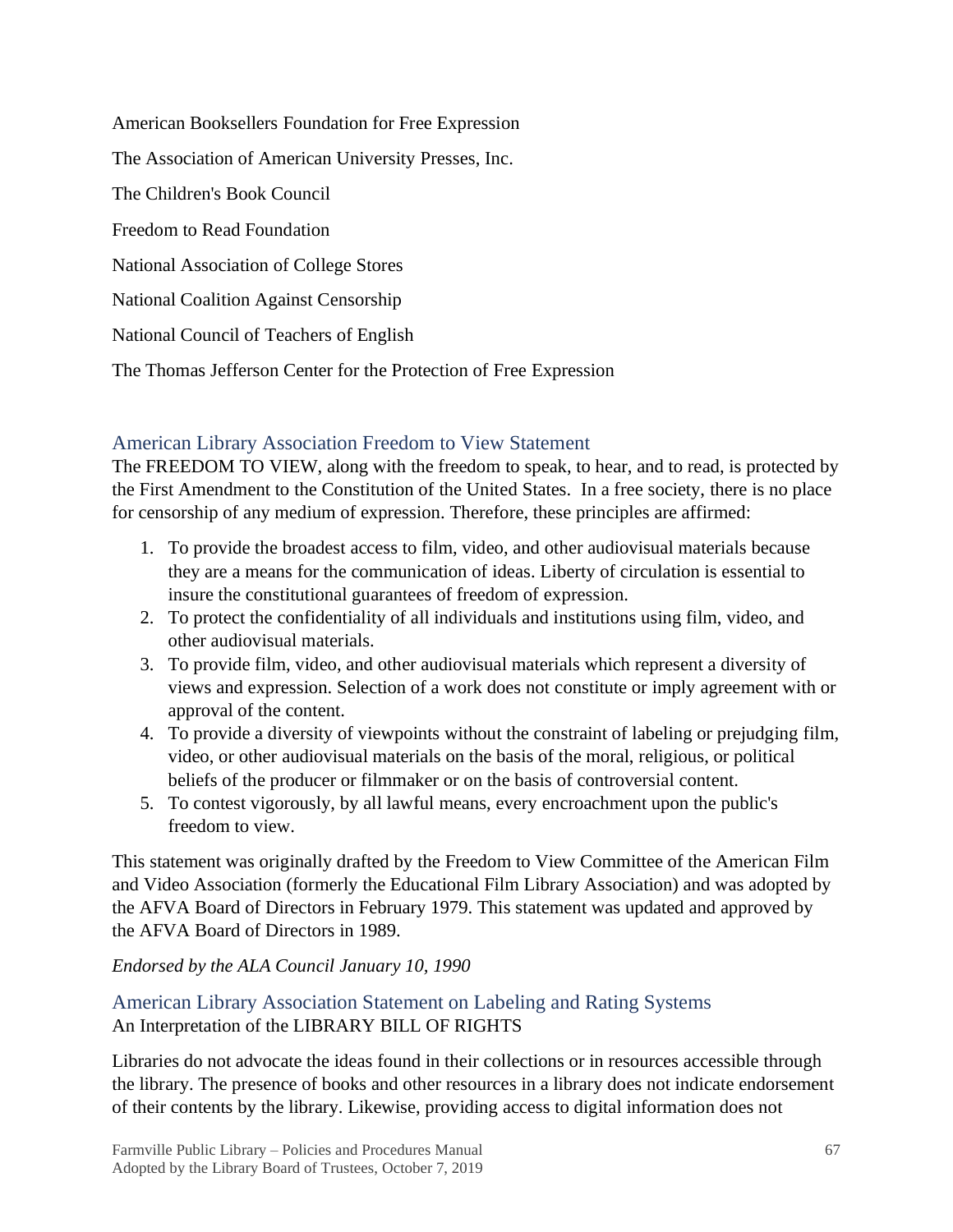indicate endorsement or approval of that information by the library. Labeling and rating systems present distinct challenges to these intellectual freedom principles.

Many organizations use or devise rating systems as a means of advising either their members or the general public regarding the organization's opinions of the contents and suitability or appropriate age for use of certain books, films, recordings, websites, games, or other materials. The adoption, enforcement, or endorsement of any of these rating systems by a library violates the American Library Association's Library Bill of Rights and may be unconstitutional. If enforcement of labeling or rating systems is mandated by law, the library should seek legal advice regarding the law's applicability to library operations.

Viewpoint-neutral directional labels are a convenience designed to save time. These are different in intent from attempts to prejudice or discourage users or restrict their access to resources. Labeling as an attempt to prejudice attitudes is a censor's tool. The American Library Association opposes labeling as a means of predisposing people's attitudes toward library resources.

Prejudicial labels are designed to restrict access, based on a value judgment that the content, language, or themes of the resource, or the background or views of the creator(s) of the resource, render it inappropriate or offensive for all or certain groups of users. The prejudicial label is used to warn, discourage, or prohibit users or certain groups of users from accessing the resource. Such labels sometimes are used to place materials in restricted locations where access depends on staff intervention.

Viewpoint-neutral directional aids facilitate access by making it easier for users to locate resources. Users may choose to consult or ignore the directional aids at their own discretion.

Directional aids can have the effect of prejudicial labels when their implementation becomes proscriptive rather than descriptive. When directional aids are used to forbid access or to suggest moral or doctrinal endorsement, the effect is the same as prejudicial labeling.

Libraries sometimes acquire resources that include ratings as part of their packaging. Librarians should not endorse the inclusion of such rating systems; however, removing or destroying the ratings—if placed there by, or with permission of, the copyright holder—could constitute expurgation (see "Expurgation of Library Materials: An Interpretation of the Library Bill of Rights"). In addition, the inclusion of ratings on bibliographic records in library catalogs is a violation of the Library Bill of Rights.

Prejudicial labeling and ratings presuppose the existence of individuals or groups with wisdom to determine by authority what is appropriate or inappropriate for others. They presuppose that individuals must be directed in making up their minds about the ideas they examine. The fact that libraries do not advocate or use proscriptive labels and rating systems does not preclude them from answering questions about them. The American Library Association affirms the rights of individuals to form their own opinions about resources they choose to read or view.

*Adopted July 13, 1951, by the ALA Council; amended June 25, 1971; July 1, 1981; June 26, 1990; January 19, 2005; July 15, 2009; July 1, 2014.*